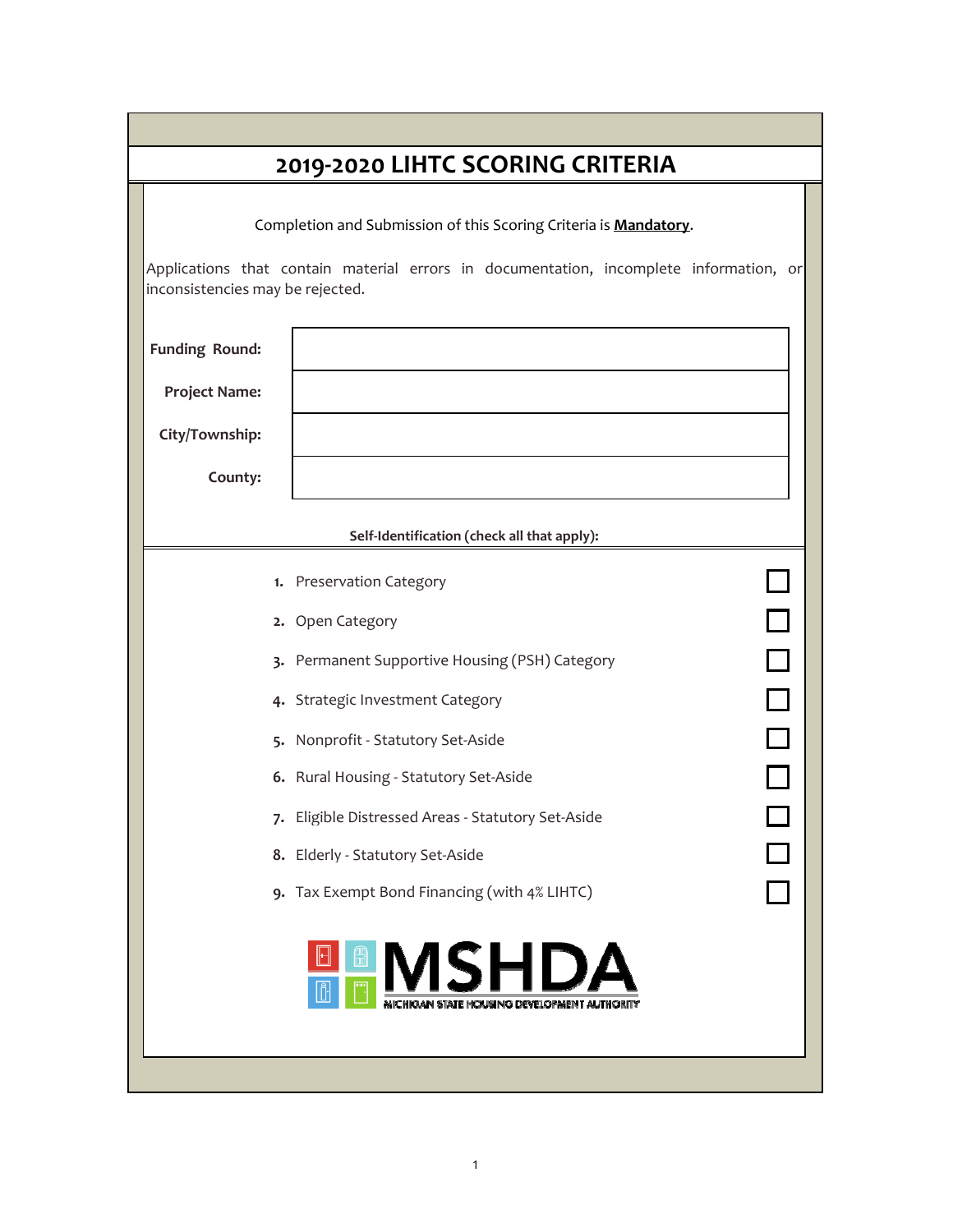| <b>SCORING CRITERIA</b> |                                                                                                                                                                                                                                                                                                                                                                                                                                                                                                                                                                                                                                                                                                                                                                                                                                                                                                                                                                                                                                                                                                                                                                                                                                                                                                                                                                                                                                                                                                                                                                                                                                                                                                                                                                                                                                                                                              |                 |                   |  |
|-------------------------|----------------------------------------------------------------------------------------------------------------------------------------------------------------------------------------------------------------------------------------------------------------------------------------------------------------------------------------------------------------------------------------------------------------------------------------------------------------------------------------------------------------------------------------------------------------------------------------------------------------------------------------------------------------------------------------------------------------------------------------------------------------------------------------------------------------------------------------------------------------------------------------------------------------------------------------------------------------------------------------------------------------------------------------------------------------------------------------------------------------------------------------------------------------------------------------------------------------------------------------------------------------------------------------------------------------------------------------------------------------------------------------------------------------------------------------------------------------------------------------------------------------------------------------------------------------------------------------------------------------------------------------------------------------------------------------------------------------------------------------------------------------------------------------------------------------------------------------------------------------------------------------------|-----------------|-------------------|--|
|                         |                                                                                                                                                                                                                                                                                                                                                                                                                                                                                                                                                                                                                                                                                                                                                                                                                                                                                                                                                                                                                                                                                                                                                                                                                                                                                                                                                                                                                                                                                                                                                                                                                                                                                                                                                                                                                                                                                              | <b>Possible</b> |                   |  |
|                         | A. Opportunity Criteria                                                                                                                                                                                                                                                                                                                                                                                                                                                                                                                                                                                                                                                                                                                                                                                                                                                                                                                                                                                                                                                                                                                                                                                                                                                                                                                                                                                                                                                                                                                                                                                                                                                                                                                                                                                                                                                                      | <b>Points</b>   | <b>Self Score</b> |  |
|                         |                                                                                                                                                                                                                                                                                                                                                                                                                                                                                                                                                                                                                                                                                                                                                                                                                                                                                                                                                                                                                                                                                                                                                                                                                                                                                                                                                                                                                                                                                                                                                                                                                                                                                                                                                                                                                                                                                              |                 |                   |  |
| 1.                      | <b>Proximity to Transportation</b>                                                                                                                                                                                                                                                                                                                                                                                                                                                                                                                                                                                                                                                                                                                                                                                                                                                                                                                                                                                                                                                                                                                                                                                                                                                                                                                                                                                                                                                                                                                                                                                                                                                                                                                                                                                                                                                           | 5               |                   |  |
|                         | Applicants that can demonstrate that the project is located within 1/4 of a mile<br>from a public transportation stop (i.e. bus stop), or are creating a public<br>transportation stop within $1/4$ of a mile, will be eligible to receive $5$ points.<br>Alternatively, a project will be considered for 5 points if the applicant can<br>demonstrate that it will provide a form of transportation to the project that is<br>comparable to or exceeding the service levels (e.g. accessibility, capacity,<br>reliability, practicality, etc) and scope of a typical fixed route public<br>transportation system. For these purposes, comparable transportation should<br>be available on weekends as well as weekdays and transportation that is<br>provided by the development should have the capacity to adequately serve all<br>the tenants in the development based on the size of the development. For<br>example, one 15-passenger van may not be sufficient to serve a very large<br>development. For further clarity, MSHDA expects that the transportation<br>provided should be sufficient to allow each tenant in the development to take<br>at least two trips during the seven day week. For example, a 15 passenger van<br>running two routes per day seven days per week would accommodate 210<br>passengers per seven day week. This would be sufficient to accommodate a<br>100 unit development, which would require 200 trips per seven day week.<br>Applicants choosing to provide another form of transportation to the project<br>will only receive 3 points if it is determined that the transportation provided is<br>not comparable to the service levels and scope of a typical fixed route public<br>transportation system as noted above. No points will be awarded if MSHDA<br>determines that the form of transportation is very minimal/limited in nature. |                 |                   |  |

*PLEASE NOTE: The score for projects with multiple scattered sites will be determined by a weighted average based on the percentage of the total number of units at the sites that qualify for the points compared to the total units in the project. No partial points will be awarded and points will be rounded down in the case that a project's weighted average score contains fractions of points.* 

## 2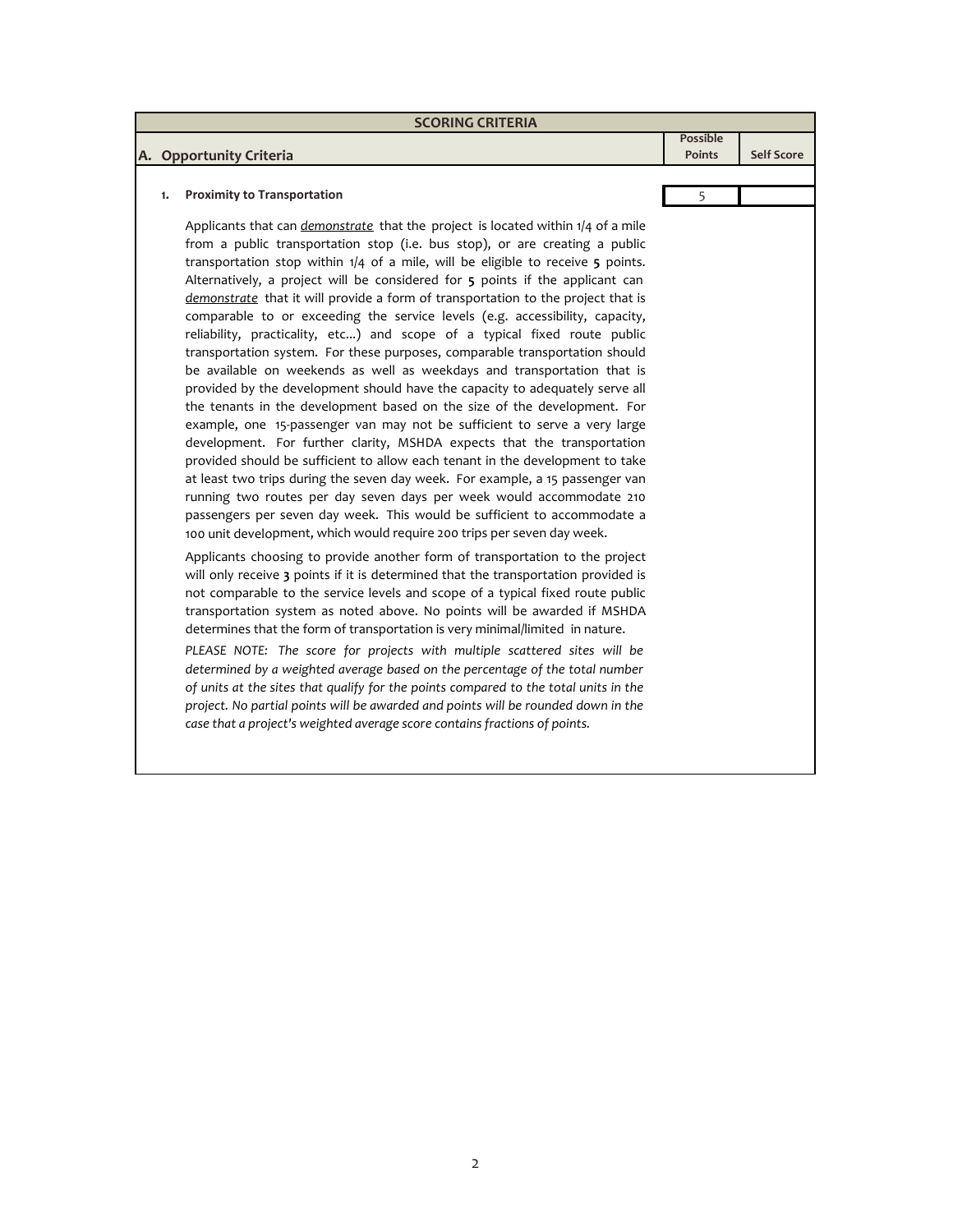| <b>SCORING CRITERIA</b>   |                 |                   |
|---------------------------|-----------------|-------------------|
|                           | <b>Possible</b> |                   |
| A. Opportunity Criteria   | <b>Points</b>   | <b>Self Score</b> |
|                           |                 |                   |
| 2. Proximity to Amenities | 12              |                   |
|                           |                 |                   |

Developments that are located within the required proximity to the amenities listed below will be awarded up to a maximum of 12 points. Applicants must demonstrate that they are within the required distance from the amenity by submitting a map that clearly highlights the location of the amenity as well as photographs of the specific amenity for which points are being claimed. If the documentation does not clearly demonstrate the proximity to the amenity, points may not be awarded for that amenity. Distances will be measured on a straight line as the crow flies and not according to walking distance.

| Amenity* Type                                    | non-Elderly | <b>Elderly</b> |
|--------------------------------------------------|-------------|----------------|
| Full Service Grocery** within 1 mile             |             |                |
| Pharmacy within 1 mile                           |             |                |
| General Practice Dr. Office/Clinic within 1 mile |             |                |
| Park within 1 mile                               |             |                |
| Public School*** within 1 mile                   |             |                |
| Senior Center within 1 mile                      |             |                |
| <b>Total Possible Points</b>                     | 12          | 17             |

*\*MSHDA, in its sole discretion, will determine whether an amenity that is submitted counts as an eligible amenity for points.* 

*\*\*In order to qualify as a full service grocery store, it must have a selection of (1) fresh fruits and vegetables, (2) fresh and uncooked meats, and poultry, (3) dairy products, (4) canned foods, (5) frozen foods, (6) dry groceries and baked goods, and (7) non‐alcoholic beverages.*

*\*\*\*Public School includes public charter schools where enrollment is free of charge.*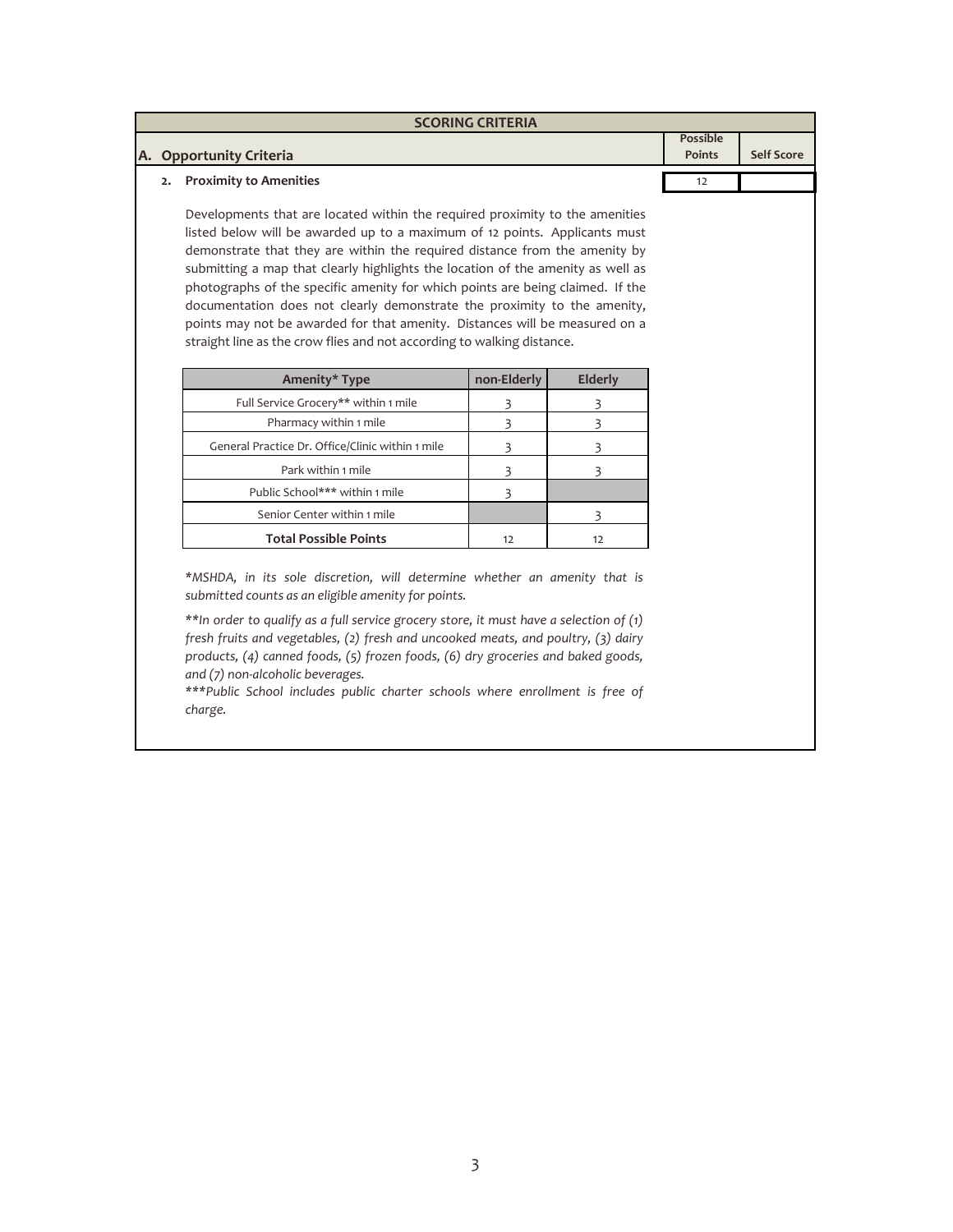| <b>SCORING CRITERIA</b>                                                   |                                                                                                                                                                                                                                                                                                                                                                                                                                                                                                                                                                                                                                                                                                                                                                                                                                                                                                           |                                                         |               |                                  |                   |
|---------------------------------------------------------------------------|-----------------------------------------------------------------------------------------------------------------------------------------------------------------------------------------------------------------------------------------------------------------------------------------------------------------------------------------------------------------------------------------------------------------------------------------------------------------------------------------------------------------------------------------------------------------------------------------------------------------------------------------------------------------------------------------------------------------------------------------------------------------------------------------------------------------------------------------------------------------------------------------------------------|---------------------------------------------------------|---------------|----------------------------------|-------------------|
|                                                                           |                                                                                                                                                                                                                                                                                                                                                                                                                                                                                                                                                                                                                                                                                                                                                                                                                                                                                                           |                                                         |               | <b>Possible</b><br><b>Points</b> | <b>Self Score</b> |
|                                                                           | A. Opportunity Criteria                                                                                                                                                                                                                                                                                                                                                                                                                                                                                                                                                                                                                                                                                                                                                                                                                                                                                   |                                                         |               |                                  |                   |
| 3.                                                                        | Education, Health and Well-Being, Economic Security, and Jobs, Goods, & Services                                                                                                                                                                                                                                                                                                                                                                                                                                                                                                                                                                                                                                                                                                                                                                                                                          |                                                         |               | $\overline{4}$                   | $\circ$           |
|                                                                           | Projects will be awarded points for being located in close proximity to areas<br>that score high on the Enterprise Opportunity 360 Report in the areas of<br>Education, Health and Well-Being, Economic Security, and Accessibility to Jobs,<br>Goods, and Services. A maximum of 4 points will be awarded based on the<br>ranges below using the Opportunity 360 scoring tool, which can be determined<br>by going to the link below. Under each of the criteria below, areas with a State<br>Percentile score from 66 - 100 will receive 1 point.                                                                                                                                                                                                                                                                                                                                                       |                                                         |               |                                  |                   |
|                                                                           | Please note that the Opportunity 360 scoring tool is determined based on<br>census tracts. If a development is not located within a census tract with a high<br>Opportunity 360 score, but is located within 1/3 mile of that census tract, it will<br>be allowed to claim the Opportunity 360 point total of the census tract. For<br>example, if a development is located within a census tract that scores 2 points<br>using the table below, but is located within 1/3 mile of a census tract that scores<br>4 points on the table below, it will be eligible for 4 points. The purpose of this is<br>to allow points for projects that are located in close proximity to a census tract<br>that scores high on the Opportunity 360 metric. Please note, the 1/3 mile<br>distance will be measured on a straight line from the edge of the property line<br>to the boundary line of the census tract. |                                                         |               |                                  |                   |
| https://www.Enterprisecommunity.org/opportunity360/measure                |                                                                                                                                                                                                                                                                                                                                                                                                                                                                                                                                                                                                                                                                                                                                                                                                                                                                                                           |                                                         |               |                                  |                   |
| A project's eligible points will be determined using the following table: |                                                                                                                                                                                                                                                                                                                                                                                                                                                                                                                                                                                                                                                                                                                                                                                                                                                                                                           |                                                         |               |                                  |                   |
|                                                                           | Criteria                                                                                                                                                                                                                                                                                                                                                                                                                                                                                                                                                                                                                                                                                                                                                                                                                                                                                                  | <b>State Percentile</b><br><b>Opportunity 360 Score</b> | <b>Points</b> |                                  |                   |
|                                                                           | Education                                                                                                                                                                                                                                                                                                                                                                                                                                                                                                                                                                                                                                                                                                                                                                                                                                                                                                 |                                                         | 0             |                                  |                   |

*PLEASE NOTE: No partial points will be awarded. The score for projects with multiple scattered sites will be determined by the weighted average of the individual scores based on the percentage of the total number of units at each individual site compared to the total units in the project. No partial points will be awarded and points will be rounded down in the case that a project's weighted*

Economic Security

Health and Well‐Being

Jobs, Goods, and Services

**Total Points**

*average score contains fractions of points.*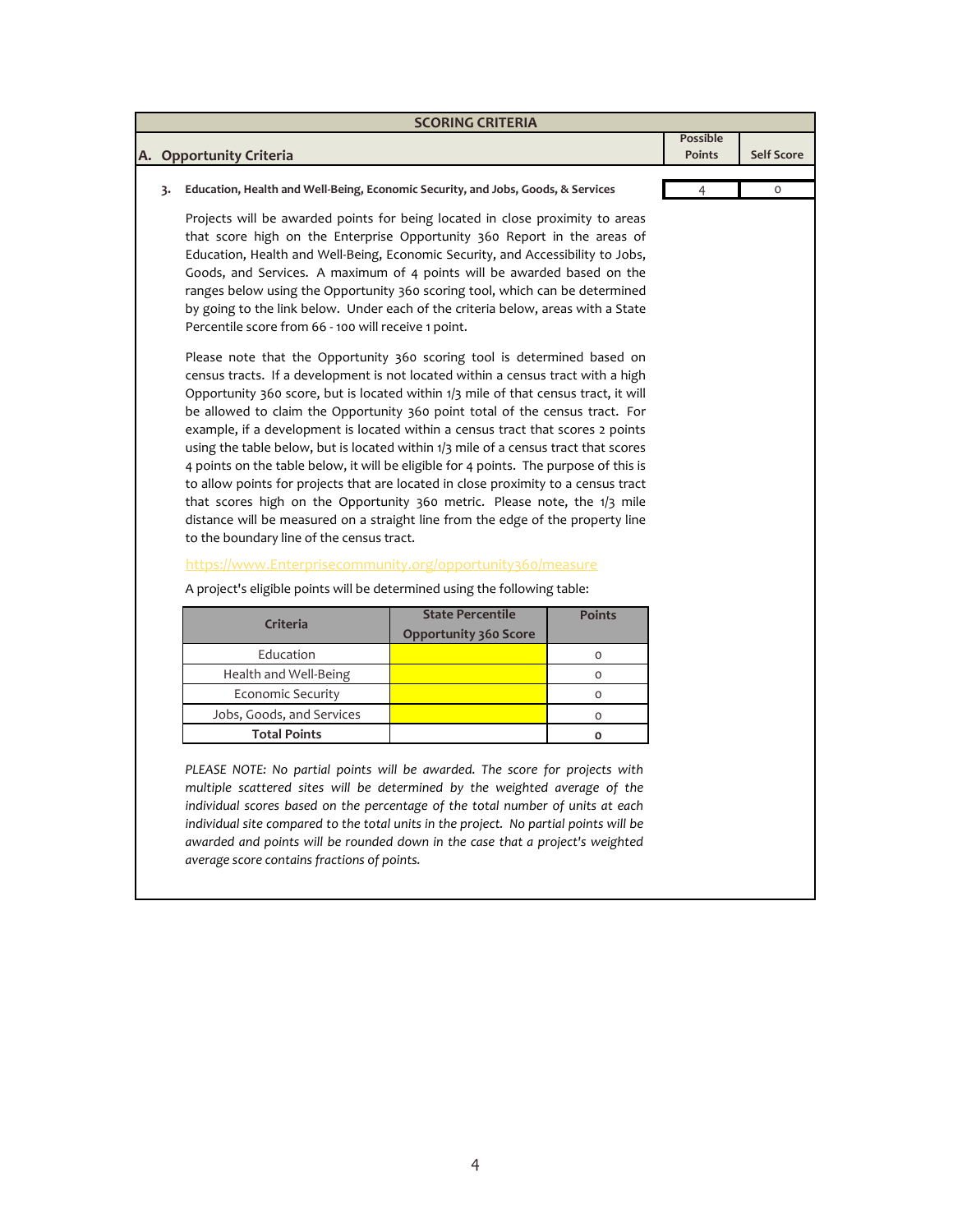| <b>SCORING CRITERIA</b> |                                                                                                                                                                                                                                                                                                                                                                                                                                                                                                                                                                                                                                   |          |                   |  |  |
|-------------------------|-----------------------------------------------------------------------------------------------------------------------------------------------------------------------------------------------------------------------------------------------------------------------------------------------------------------------------------------------------------------------------------------------------------------------------------------------------------------------------------------------------------------------------------------------------------------------------------------------------------------------------------|----------|-------------------|--|--|
|                         |                                                                                                                                                                                                                                                                                                                                                                                                                                                                                                                                                                                                                                   | Possible |                   |  |  |
|                         | A. Opportunity Criteria                                                                                                                                                                                                                                                                                                                                                                                                                                                                                                                                                                                                           | Points   | <b>Self Score</b> |  |  |
| 4.                      | Developments near Downtowns/Corridors                                                                                                                                                                                                                                                                                                                                                                                                                                                                                                                                                                                             | 12       | 0                 |  |  |
|                         | Projects may be awarded either 5 points, 7 points, or 12 points for being located<br>within the required distance of the walkable Downtown(s)/Corridor(s) of a<br>For purposes of this criteria, a walkable<br>particular municipality.<br>Downtown/Corridor is defined as follows:                                                                                                                                                                                                                                                                                                                                               |          |                   |  |  |
|                         | 1/3 MILE FROM A DOWNTOWN/CORRIDOR                                                                                                                                                                                                                                                                                                                                                                                                                                                                                                                                                                                                 |          |                   |  |  |
|                         | <b>OPTION A = 12 Points</b><br>IF THE HIGHEST WALK SCORE IN THE MUNICIPALITY WHERE THE<br>DEVELOPMENT WILL BE LOCATED IS 80 OR ABOVE, THEN:<br>A development will earn 12 points if it is within 1/3 mile of a geographical<br>coordinate that has a Walk Score of 80 or above.                                                                                                                                                                                                                                                                                                                                                   |          |                   |  |  |
|                         |                                                                                                                                                                                                                                                                                                                                                                                                                                                                                                                                                                                                                                   |          |                   |  |  |
|                         | <b>OPTION B = 7 Points</b><br>IF THE HIGHEST WALK SCORE IN THE MUNICIPALITY WHERE THE<br>DEVELOPMENT WILL BE LOCATED IS BETWEEN 80 AND 50, THEN:                                                                                                                                                                                                                                                                                                                                                                                                                                                                                  |          |                   |  |  |
|                         | A development will earn 7 points if it is within 1/3 mile of the highest Walk Score<br>in the municipality. For example, if the highest Walk Score that can be found in<br>a municipality is a 57, then the development must be located with $1/3$ mile of<br>that 57 Walk Score.                                                                                                                                                                                                                                                                                                                                                 |          |                   |  |  |
|                         | 1/2 MILE FROM A DOWNTOWN/CORRIDOR                                                                                                                                                                                                                                                                                                                                                                                                                                                                                                                                                                                                 |          |                   |  |  |
|                         | <b>OPTION C = 5 Points</b><br>If the proposed development is not located within 1/3 mile of an area described<br>in either OPTION A or OPTION B, but is located within 1/2 mile of an area<br>described in OPTION A or OPTION B, it will be eligible for 5 points.                                                                                                                                                                                                                                                                                                                                                                |          |                   |  |  |
|                         | PLEASE NOTE: No partial points will be awarded. For projects with multiple<br>scattered sites where some sites are located within the required distance of a<br>Downtown or Corridor and other sites are not located within the required<br>distance of a Downtown or Corridor, the points will be pro-rated based on the<br>number of units that are located within the required distance of a Downtown or<br>Corridor compared to the total units in the development. No partial points will be<br>awarded and points will be rounded down in the case that a project's weighted<br>average score contains fractions of points. |          |                   |  |  |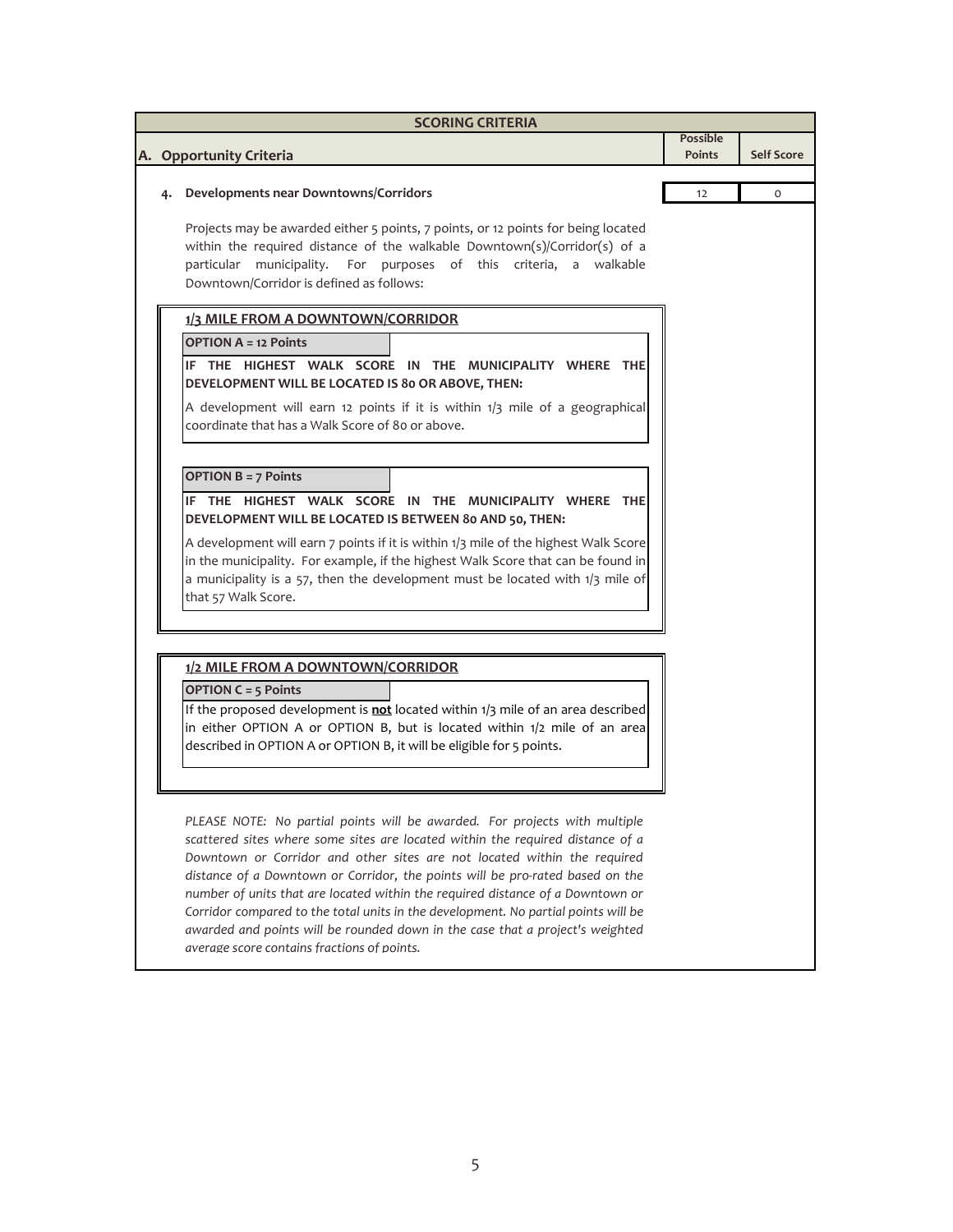| <b>SCORING CRITERIA</b> |                                                                                                                                                                                                                                                                                                                                                                                                                                                                                                     |                 |                   |  |
|-------------------------|-----------------------------------------------------------------------------------------------------------------------------------------------------------------------------------------------------------------------------------------------------------------------------------------------------------------------------------------------------------------------------------------------------------------------------------------------------------------------------------------------------|-----------------|-------------------|--|
|                         |                                                                                                                                                                                                                                                                                                                                                                                                                                                                                                     | <b>Possible</b> |                   |  |
|                         | A. Opportunity Criteria                                                                                                                                                                                                                                                                                                                                                                                                                                                                             | <b>Points</b>   | <b>Self Score</b> |  |
| 5.                      | Developments near an Employment Center                                                                                                                                                                                                                                                                                                                                                                                                                                                              | 5               | 0                 |  |
|                         |                                                                                                                                                                                                                                                                                                                                                                                                                                                                                                     |                 |                   |  |
|                         | PLEASE NOTE: if a development qualifies for either 5 points, 7 points, or 12<br>points under item A.4 above, it will not be eligible to receive the points under<br>this section.                                                                                                                                                                                                                                                                                                                   |                 |                   |  |
|                         | A development is located near an Employment Center if it is located within 1/2<br>mile of a single university (or college), single hospital, single governmental<br>entity, or a single private company that has at least 250 year-round employees<br>in one location for non-rural developments and at least 125 year-round<br>employees in one location for rural developments. In order for a project to be<br>considered for these points, the project must meet all of the following criteria: |                 |                   |  |
|                         | a. Areas will be considered Rural if they meet the definition of Rural in the<br>QAP.                                                                                                                                                                                                                                                                                                                                                                                                               |                 |                   |  |
|                         | b. The project must meet MSHDA site selection criteria.                                                                                                                                                                                                                                                                                                                                                                                                                                             |                 |                   |  |
|                         | The project must obtain a letter from either the employer, a third-party<br>c.<br>employment agency, or local unit of government stating the number of full-<br>time year-round employees that work at the location that is within a 1/2 mile<br>radius of the project.                                                                                                                                                                                                                             |                 |                   |  |
|                         | d. All 250 (or 125 for rural communities) year-round employees must be in the<br>same location (not multiple locations) that meets the criteria established<br>above to receive points.                                                                                                                                                                                                                                                                                                             |                 |                   |  |
|                         | PLEASE NOTE: The score for projects with multiple scattered sites will be<br>determined by a weighted average based on the percentage of the total number<br>of units at the sites that qualify for the points compared to the total units in the<br>project. No partial points will be awarded and points will be rounded down in the<br>case that a project's weighted average score contains fractions of points.                                                                                |                 |                   |  |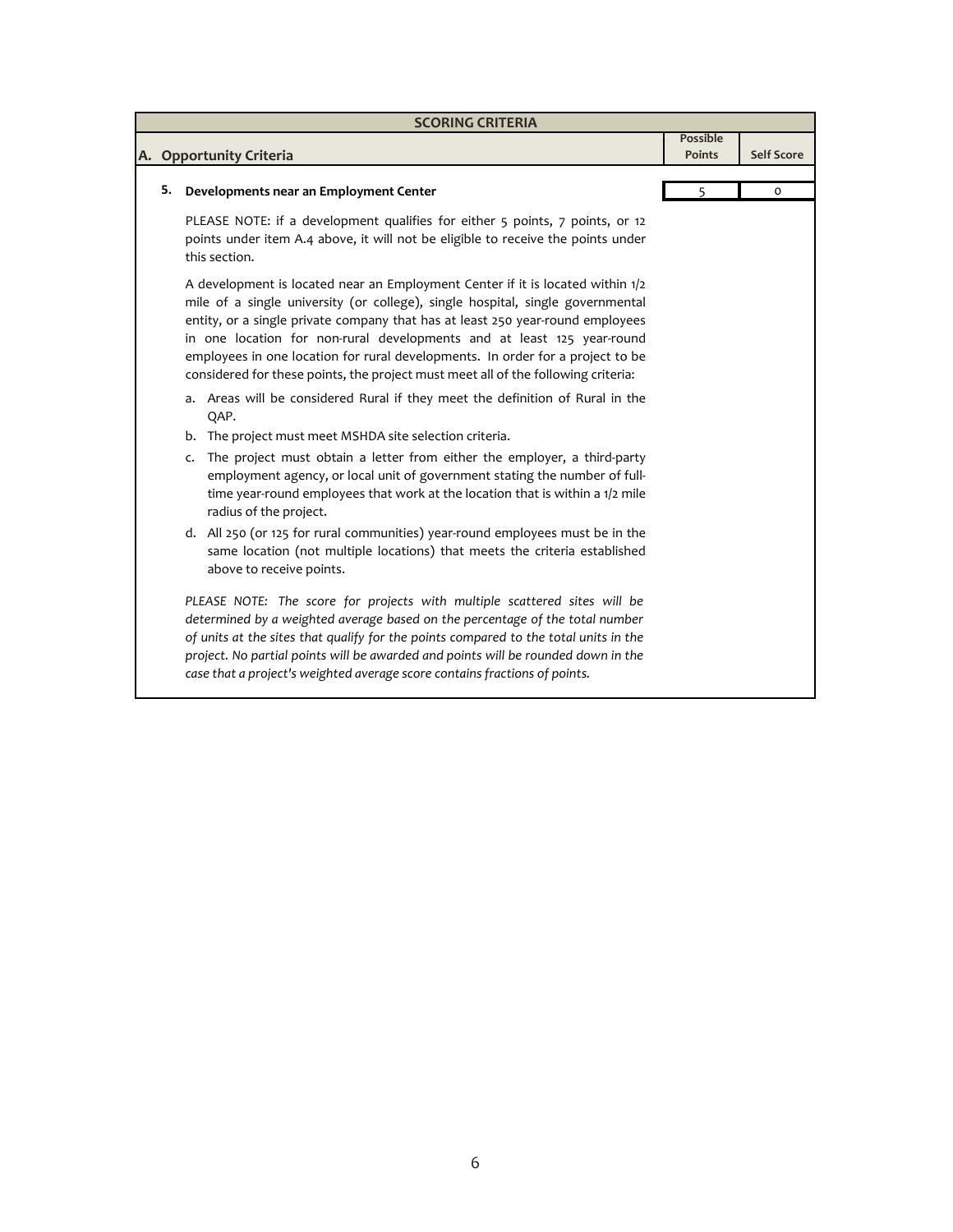| <b>SCORING CRITERIA</b> |                                                                                                                                                                                                                                                                                                                                                                                                                                                                                                                                                                                                                                                                                                                                                                                                                                                                                                                                                                                                                                                                                                                                             |                    |                   |  |
|-------------------------|---------------------------------------------------------------------------------------------------------------------------------------------------------------------------------------------------------------------------------------------------------------------------------------------------------------------------------------------------------------------------------------------------------------------------------------------------------------------------------------------------------------------------------------------------------------------------------------------------------------------------------------------------------------------------------------------------------------------------------------------------------------------------------------------------------------------------------------------------------------------------------------------------------------------------------------------------------------------------------------------------------------------------------------------------------------------------------------------------------------------------------------------|--------------------|-------------------|--|
|                         | A. Opportunity Criteria                                                                                                                                                                                                                                                                                                                                                                                                                                                                                                                                                                                                                                                                                                                                                                                                                                                                                                                                                                                                                                                                                                                     | Possible<br>Points | <b>Self Score</b> |  |
| 6.                      | <b>Neighborhood Investment Activity Areas</b>                                                                                                                                                                                                                                                                                                                                                                                                                                                                                                                                                                                                                                                                                                                                                                                                                                                                                                                                                                                                                                                                                               | 10                 |                   |  |
|                         | Points will be awarded for projects that meet the criteria below:                                                                                                                                                                                                                                                                                                                                                                                                                                                                                                                                                                                                                                                                                                                                                                                                                                                                                                                                                                                                                                                                           |                    |                   |  |
|                         | 1. Located in an area where recent and significant investments are occurring<br>that may or may not be the result of a planned strategy. This will be<br>demonstrated through the submission of the items below:                                                                                                                                                                                                                                                                                                                                                                                                                                                                                                                                                                                                                                                                                                                                                                                                                                                                                                                            |                    |                   |  |
|                         | a. A signed letter or resolution from the local government dated within 60-<br>days of the application due date that identifies, supports and outlines<br>the significance of the proposed project, and includes:<br>i. Description of recent significant public and private investment in the<br>area that has or is occurring proximate to the proposed project.                                                                                                                                                                                                                                                                                                                                                                                                                                                                                                                                                                                                                                                                                                                                                                          |                    |                   |  |
|                         | ii. If there is a Neighborhood Revitalization Plan for the area, the letter<br>or Resolution must also (1) identify the Neighborhood Revitalization<br>Plan for the area, (2) provide a link to the plan if not included in the<br>application, $(3)$ outline the goals of the plan, $(4)$ define the specific<br>boundaries of the target area, and (5) describe how the proposed<br>project compliments the plan goals. For this purpose, a<br>Neighborhood Revitalization Plan is defined as follows: A published<br>document (approved and adopted by the local governing body by<br>ordinance or resolution) that assesses the existing physical structures<br>and infrastructure of the community and that targets specific<br>geographic areas for residential developments. The plan should also<br>contain detailed policy goals that include the redevelopment and<br>production of affordable housing as well as the proposed timeline for<br>achieving these goals. Additionally, the plan should explain municipal<br>support to the particular area.<br>b. A detailed map outlining the target area which also identifies the |                    |                   |  |
|                         | proposed project and clearly indicates the public and private<br>investments (via a legend) that have recently occurred, are occurring, or<br>are expected to occur in the area.                                                                                                                                                                                                                                                                                                                                                                                                                                                                                                                                                                                                                                                                                                                                                                                                                                                                                                                                                            |                    |                   |  |
|                         | Continued on following page                                                                                                                                                                                                                                                                                                                                                                                                                                                                                                                                                                                                                                                                                                                                                                                                                                                                                                                                                                                                                                                                                                                 |                    |                   |  |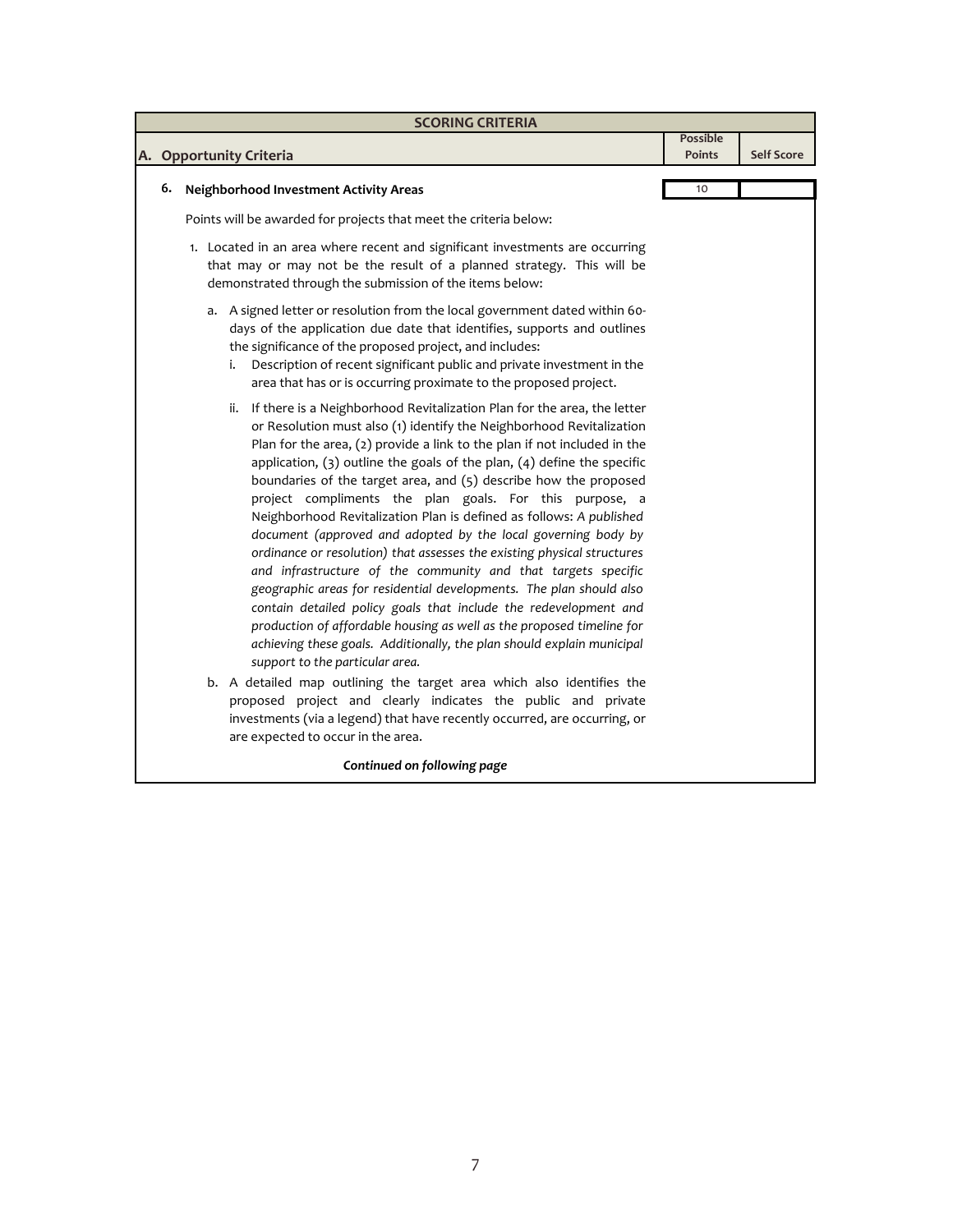| <b>SCORING CRITERIA</b>                                                                                                                                                                                                                                                                                                                                                                                                                                                                                                                                                                                                                                                                                                                                                                                                                                                                                                                                                                                                                                                                                                                                                                                                                                                                                                                                                                                                                                                                                                                                                                                                                                                                                                                                                                                                                                                                                                                                                                                                                          |                           |                   |  |  |
|--------------------------------------------------------------------------------------------------------------------------------------------------------------------------------------------------------------------------------------------------------------------------------------------------------------------------------------------------------------------------------------------------------------------------------------------------------------------------------------------------------------------------------------------------------------------------------------------------------------------------------------------------------------------------------------------------------------------------------------------------------------------------------------------------------------------------------------------------------------------------------------------------------------------------------------------------------------------------------------------------------------------------------------------------------------------------------------------------------------------------------------------------------------------------------------------------------------------------------------------------------------------------------------------------------------------------------------------------------------------------------------------------------------------------------------------------------------------------------------------------------------------------------------------------------------------------------------------------------------------------------------------------------------------------------------------------------------------------------------------------------------------------------------------------------------------------------------------------------------------------------------------------------------------------------------------------------------------------------------------------------------------------------------------------|---------------------------|-------------------|--|--|
| A. Opportunity Criteria                                                                                                                                                                                                                                                                                                                                                                                                                                                                                                                                                                                                                                                                                                                                                                                                                                                                                                                                                                                                                                                                                                                                                                                                                                                                                                                                                                                                                                                                                                                                                                                                                                                                                                                                                                                                                                                                                                                                                                                                                          | Possible<br><b>Points</b> | <b>Self Score</b> |  |  |
| Neighborhood Investment Activity Areas (continued)                                                                                                                                                                                                                                                                                                                                                                                                                                                                                                                                                                                                                                                                                                                                                                                                                                                                                                                                                                                                                                                                                                                                                                                                                                                                                                                                                                                                                                                                                                                                                                                                                                                                                                                                                                                                                                                                                                                                                                                               |                           |                   |  |  |
| c. Documentation to evidence the major public and private investment in<br>the area of the project.<br>a. For projects located in a municipality with a population of less than<br>or equal to 10,000 people, demonstration that there have been at<br>least \$5 million in public and private investments within 1 mile of the<br>project within the last 5 years as part of the plan to invest in the<br>area. Further, projects must demonstrate that there is at least \$1<br>million of total investment located within 1 mile of the project that is<br>planned for the future. MSHDA reserves the right to determine<br>which investments are considered significant in order to count<br>towards the minimum investment requirements above.                                                                                                                                                                                                                                                                                                                                                                                                                                                                                                                                                                                                                                                                                                                                                                                                                                                                                                                                                                                                                                                                                                                                                                                                                                                                                              |                           |                   |  |  |
| b. For projects located in a municipality with a population between<br>10,001 and 25,000 people, demonstration that there have been at<br>least \$20 million of total investment located within 1 mile of the<br>project within the last 5 years and that \$10 million of the total<br>investment is private investment. Projects must also demonstrate<br>that there is at least \$3 million of total investment located within 1<br>mile of the project that is planned for the future. MSHDA reserves<br>the right to determine which investments are considered significant<br>in order to count towards the minimum investment requirements<br>above.<br>c. For projects located in a municipality with a population between<br>25,001 and 50,000 people, demonstration that there have been at<br>least \$40 million of total investment located within 1 mile of the<br>project within the last 5 years and that \$20 million of the total<br>investment is private investment. Projects must also demonstrate<br>that there is at least \$6 million of total investment located within 1<br>mile of the project that is planned for the future. MSHDA reserves<br>the right to determine which investments are considered significant<br>in order to count towards the minimum investment requirements<br>above.<br>d. For projects located in a municipality with a population over 50,000<br>people, demonstration that there have been at least \$50 million of<br>total investment located within 1 mile of the project within the last 5<br>years and that \$25 million of the total investment is private<br>investment. Projects must also demonstrate that there is at least<br>\$10 million of total investment located within 1 mile of the project<br>that is planned for the future. MSHDA reserves the right to<br>determine which investments are considered significant in order to<br>count towards the minimum investment requirements above.<br>d. A narrative description that demonstrates how the project qualifies |                           |                   |  |  |
| under the Neighborhood Investment Activity Area criteria.<br>PLEASE NOTE: The score for projects with multiple scattered sites will be<br>determined by a weighted average based on the percentage of the total<br>number of units at the sites that qualify for the points compared to the total<br>units in the project. No partial points will be awarded and points will be<br>rounded down in the case that a project's weighted average score contains<br>fractions of points.                                                                                                                                                                                                                                                                                                                                                                                                                                                                                                                                                                                                                                                                                                                                                                                                                                                                                                                                                                                                                                                                                                                                                                                                                                                                                                                                                                                                                                                                                                                                                             |                           |                   |  |  |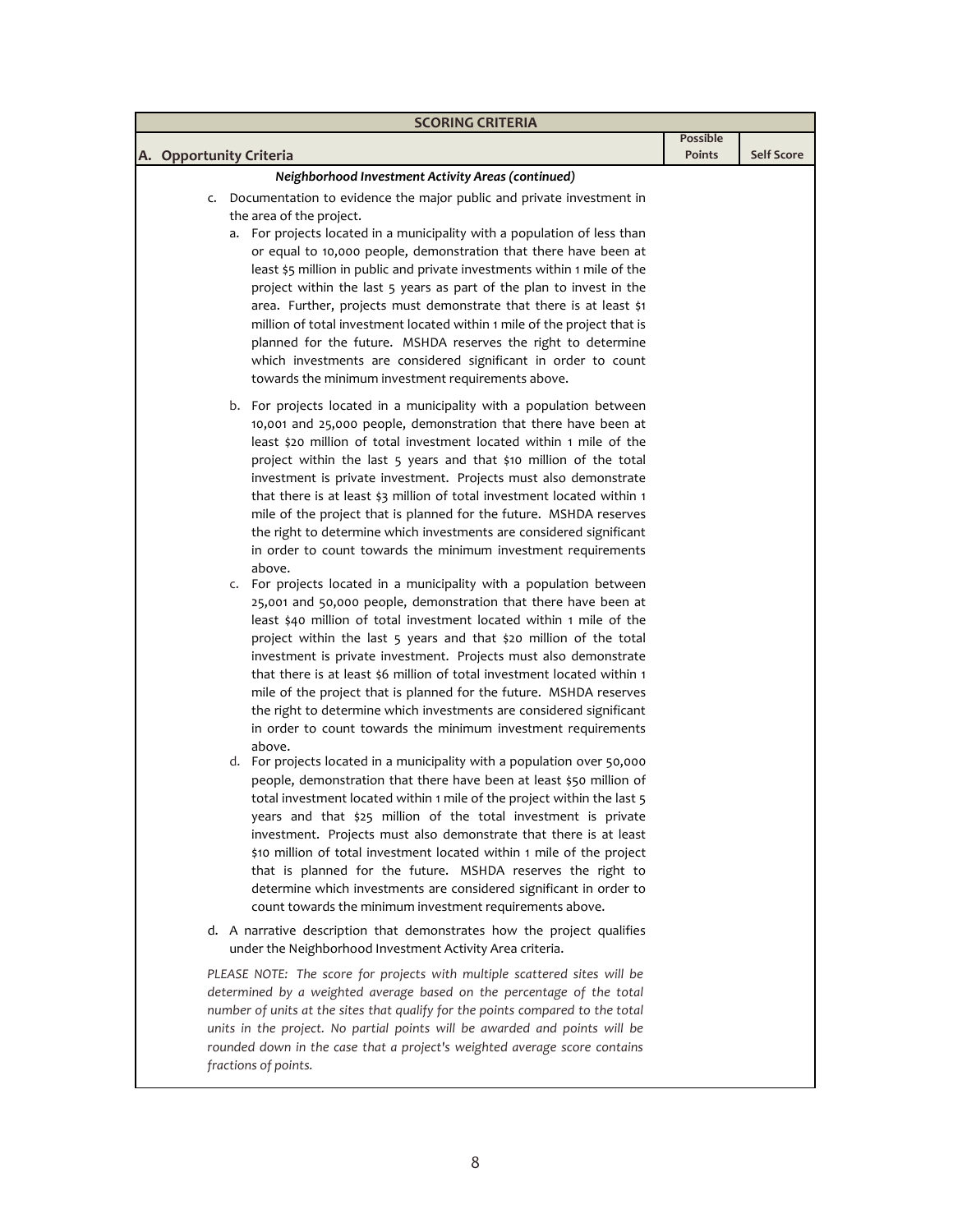|    |                                                                                                                                                                                                                                                                                                                                                                                                                                                                                                                                                                                                                                                                                                                                                                                                                                                                                                                                                                                                                                                                                                                                                                                                                                                                                                                                                                                                                            | <b>SCORING CRITERIA</b>   |                   |  |  |  |
|----|----------------------------------------------------------------------------------------------------------------------------------------------------------------------------------------------------------------------------------------------------------------------------------------------------------------------------------------------------------------------------------------------------------------------------------------------------------------------------------------------------------------------------------------------------------------------------------------------------------------------------------------------------------------------------------------------------------------------------------------------------------------------------------------------------------------------------------------------------------------------------------------------------------------------------------------------------------------------------------------------------------------------------------------------------------------------------------------------------------------------------------------------------------------------------------------------------------------------------------------------------------------------------------------------------------------------------------------------------------------------------------------------------------------------------|---------------------------|-------------------|--|--|--|
|    | A. Opportunity Criteria                                                                                                                                                                                                                                                                                                                                                                                                                                                                                                                                                                                                                                                                                                                                                                                                                                                                                                                                                                                                                                                                                                                                                                                                                                                                                                                                                                                                    | <b>Possible</b><br>Points | <b>Self Score</b> |  |  |  |
|    |                                                                                                                                                                                                                                                                                                                                                                                                                                                                                                                                                                                                                                                                                                                                                                                                                                                                                                                                                                                                                                                                                                                                                                                                                                                                                                                                                                                                                            |                           |                   |  |  |  |
| 7. | Affordable/Market Rent Differential                                                                                                                                                                                                                                                                                                                                                                                                                                                                                                                                                                                                                                                                                                                                                                                                                                                                                                                                                                                                                                                                                                                                                                                                                                                                                                                                                                                        | 5                         |                   |  |  |  |
|    | Projects that can demonstrate that they are located within 1/4 mile of a market-<br>rate rental development with 20 or more units that is renting units for 40%<br>above the 60% AMI rent limits for the county that the development is located in<br>will be eligible to receive points. For further clarity, if the 60% AMI rent level for<br>the county is \$600/month for a 1 bedroom unit, then in order to receive these<br>points a market rate development would need to be renting 1 bedroom units<br>for \$840/month and be located within 1/4 mile of the proposed development.<br>In order to receive points, the market-rate units must be comparable. For these<br>purposes, units will be considered comparable if they are the same number of<br>bedrooms and comparable in size as the affordable units that are being<br>proposed in the development. These points are only available to projects<br>where all of the proposed units meet this criteria.<br>In order to receive points in this area, applicants must submit documentation to<br>evidence the rents being charged at the market rate development. Further,<br>applicants must submit a map showing the location of the market rate<br>development and demonstrating that it is within 1/4 miles of the affordable<br>housing development being proposed.<br>If the development being proposed has larger units (3 or 4 bedroom units) and |                           |                   |  |  |  |
|    | if there are no comparable units within $1/4$ of a mile of the development of that<br>same size, MSHDA will consider making reasonable adjustments to the smaller<br>comparables (1 or 2 bedroom units) that are located within $1/4$ mile of the<br>proposed development to determine if the proposed development meets the<br>intent of this criteria. Please contact MSHDA staff for more information on this.<br>This will be determined at MSHDA's sole discretion.<br>PLEASE NOTE: The score for projects with multiple scattered sites will be<br>determined by a weighted average based on the percentage of the total number                                                                                                                                                                                                                                                                                                                                                                                                                                                                                                                                                                                                                                                                                                                                                                                      |                           |                   |  |  |  |
|    | of units at the sites that qualify for the points compared to the total units in the<br>project. No partial points will be awarded and points will be rounded down in the<br>case that a project's weighted average score contains fractions of points.                                                                                                                                                                                                                                                                                                                                                                                                                                                                                                                                                                                                                                                                                                                                                                                                                                                                                                                                                                                                                                                                                                                                                                    |                           |                   |  |  |  |
| 8. | Developments in Opportunity Zones or Rising Tide Communities                                                                                                                                                                                                                                                                                                                                                                                                                                                                                                                                                                                                                                                                                                                                                                                                                                                                                                                                                                                                                                                                                                                                                                                                                                                                                                                                                               | 3                         | $\circ$           |  |  |  |
|    | Developments that are located within an Opportunity Zone as enacted under<br>the 2017 Tax Cuts and Jobs Act or within a Rising Tide Community will be eligible<br>to receive points. For more information about Opportunity Zones please see<br>the MSHDA website. For more information about Rising Tide Communities,<br>please visit www.mirisingtide.org<br>Developments must meet all MSHDA site selection criteria outlined in the<br>market study guidelines.                                                                                                                                                                                                                                                                                                                                                                                                                                                                                                                                                                                                                                                                                                                                                                                                                                                                                                                                                        |                           |                   |  |  |  |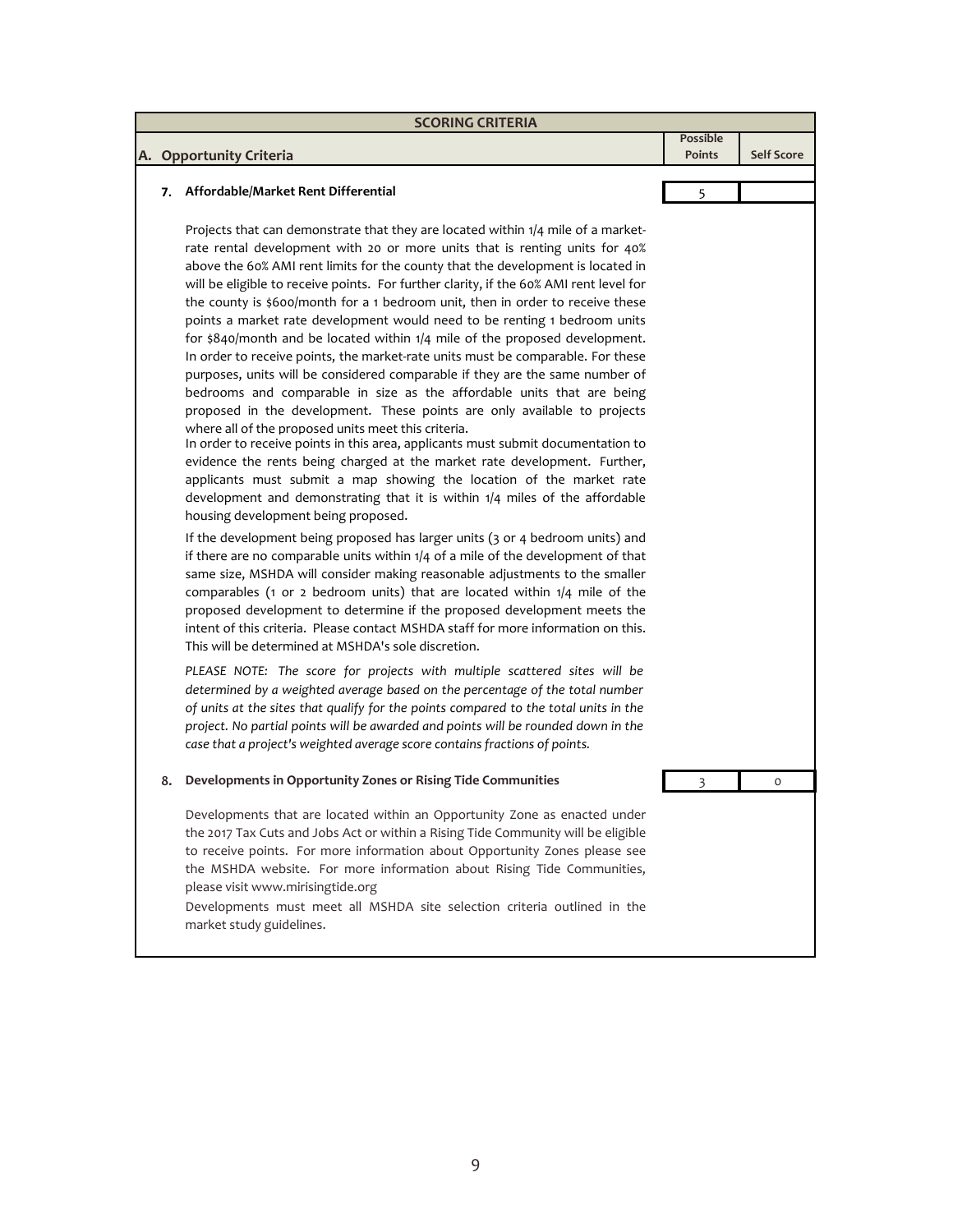| <b>SCORING CRITERIA</b> |                                                                                                                                                                                                                                                                                                                                                                                                                                                                                                                                                                                                                                                                                                                                                                                                                                                                                                                                                                                                                                      |                                  |                   |  |
|-------------------------|--------------------------------------------------------------------------------------------------------------------------------------------------------------------------------------------------------------------------------------------------------------------------------------------------------------------------------------------------------------------------------------------------------------------------------------------------------------------------------------------------------------------------------------------------------------------------------------------------------------------------------------------------------------------------------------------------------------------------------------------------------------------------------------------------------------------------------------------------------------------------------------------------------------------------------------------------------------------------------------------------------------------------------------|----------------------------------|-------------------|--|
|                         |                                                                                                                                                                                                                                                                                                                                                                                                                                                                                                                                                                                                                                                                                                                                                                                                                                                                                                                                                                                                                                      | <b>Possible</b><br><b>Points</b> | <b>Self Score</b> |  |
|                         | <b>B.</b> Development Characteristics                                                                                                                                                                                                                                                                                                                                                                                                                                                                                                                                                                                                                                                                                                                                                                                                                                                                                                                                                                                                |                                  |                   |  |
| 1.                      | <b>Historic Rehabilitation Projects</b>                                                                                                                                                                                                                                                                                                                                                                                                                                                                                                                                                                                                                                                                                                                                                                                                                                                                                                                                                                                              | 5                                |                   |  |
|                         | Projects that are completing a certified rehabilitation that conforms with<br>the Secretary of Interior's Standards for Rehabilitation of a certified<br>historic property and is listed, either individually or as part of a district, on<br>the National or State Historic Register; or that the State Historic<br>Preservation Office expects to be listed on the National or State Historic                                                                                                                                                                                                                                                                                                                                                                                                                                                                                                                                                                                                                                      |                                  |                   |  |
|                         | $D$ omictor<br>Applicants must demonstrate that they have submitted a copy of the Part<br>1 Historic Application to the State Historic Preservation Office (SHPO) prior<br>to application submission in order to receive points in this area and a<br>confirmation letter from SHPO that the project is listed on the National or<br>State Historic Register and is in the process of listing the property. The<br>applicant must also provide a certification that the rehabilitation will<br>conform with the Secretary of Interior's Standards for Rehabilitation of a<br>certified historic property.<br>PLEASE NOTE: The score for projects with multiple scattered sites will be<br>determined by a weighted average based on the percentage of the total<br>number of units at the sites that qualify for the points compared to the total<br>units in the project. No partial points will be awarded and points will be<br>rounded down in the case that a project's weighted average score contains<br>fractions of points. |                                  |                   |  |
| 2.                      | <b>Native American Housing</b>                                                                                                                                                                                                                                                                                                                                                                                                                                                                                                                                                                                                                                                                                                                                                                                                                                                                                                                                                                                                       |                                  |                   |  |
|                         | A project that contains all of the following characteristics and meeting the<br>following characteristics will be awarded 5 points.                                                                                                                                                                                                                                                                                                                                                                                                                                                                                                                                                                                                                                                                                                                                                                                                                                                                                                  |                                  |                   |  |
|                         | a. The proposed project is sponsored by a federally recognized tribe and<br>within the jurisdiction and/or service area of that tribe or its Tribally<br>Designated Housing Entity (TDHE).                                                                                                                                                                                                                                                                                                                                                                                                                                                                                                                                                                                                                                                                                                                                                                                                                                           |                                  |                   |  |
|                         | b. NAHASDA or other tribal funding is being leveraged within the<br>proposed project to help finance the development costs and/or<br>provide an ongoing operating subsidy.                                                                                                                                                                                                                                                                                                                                                                                                                                                                                                                                                                                                                                                                                                                                                                                                                                                           |                                  |                   |  |
|                         | The project can show that it has high need in the area in which it is<br>$\mathsf{C}$ .<br>being proposed by providing a demonstrated waiting list for<br>prospective tenants that is equal to at least 12 months long.                                                                                                                                                                                                                                                                                                                                                                                                                                                                                                                                                                                                                                                                                                                                                                                                              |                                  |                   |  |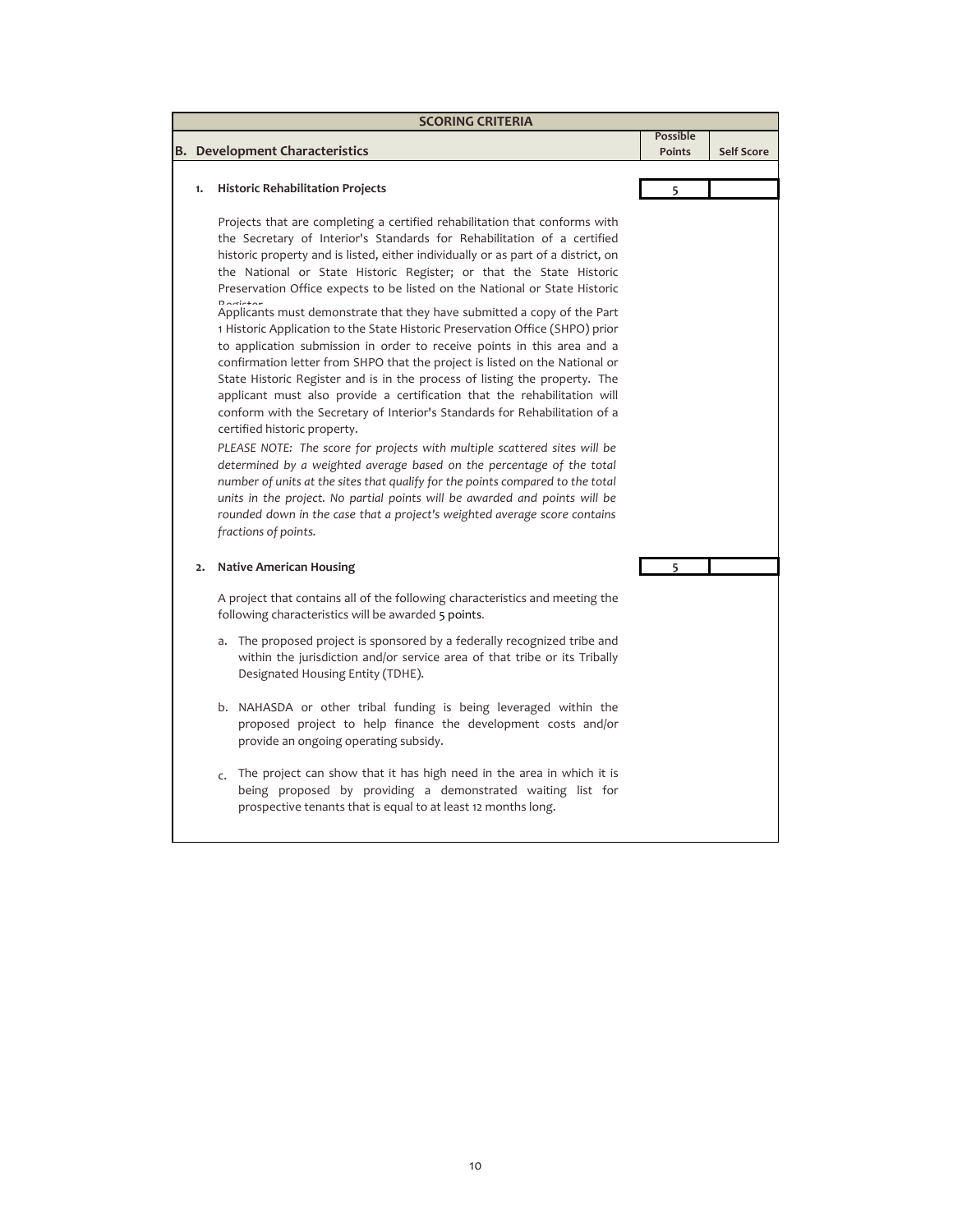| <b>SCORING CRITERIA</b> |                                                                                                                                                                                                                                                                                                                                                                                                                                                                                                                                                                                                                                                                                                                                                                                                                                                                                                                                                                                                                                                                                                                                                                                                                                          |                           |                   |  |
|-------------------------|------------------------------------------------------------------------------------------------------------------------------------------------------------------------------------------------------------------------------------------------------------------------------------------------------------------------------------------------------------------------------------------------------------------------------------------------------------------------------------------------------------------------------------------------------------------------------------------------------------------------------------------------------------------------------------------------------------------------------------------------------------------------------------------------------------------------------------------------------------------------------------------------------------------------------------------------------------------------------------------------------------------------------------------------------------------------------------------------------------------------------------------------------------------------------------------------------------------------------------------|---------------------------|-------------------|--|
|                         | <b>B.</b> Development Characteristics                                                                                                                                                                                                                                                                                                                                                                                                                                                                                                                                                                                                                                                                                                                                                                                                                                                                                                                                                                                                                                                                                                                                                                                                    | Possible<br><b>Points</b> | <b>Self Score</b> |  |
| 3.                      | <b>Affordable Assisted Living</b>                                                                                                                                                                                                                                                                                                                                                                                                                                                                                                                                                                                                                                                                                                                                                                                                                                                                                                                                                                                                                                                                                                                                                                                                        | 5                         |                   |  |
|                         | Projects that are proposing an Affordable Assisted Living (AAL) structure<br>will be eligible for points. AAL projects must have been reviewed and<br>approved by the AAL steering committee prior to application submission<br>as evidenced by submission of an approval letter with the project<br>application. If an AAL project does not receive approval by the steering<br>committee, it will not be prohibited from applying, but will not be eligible<br>for these 5 points. The AAL steering committee will be composed of<br>various industry members that are experienced in this form of housing.<br>AAL developments must submit a review packet approximately 45 days<br>prior to the funding round due date for review by the AAL Steering<br>Committee. Please see the timeline in the QAP for the specific deadline to<br>submit the review packet. The review packet must contain a detailed<br>concept letter describing the development team members, the location of<br>the development, project specific information (units, sizes, rent levels,<br>services, service providers, funding, etc.). Developments must also submit<br>a copy of the most recent pro-forma for review by the AAL Steering<br>Committee. |                           |                   |  |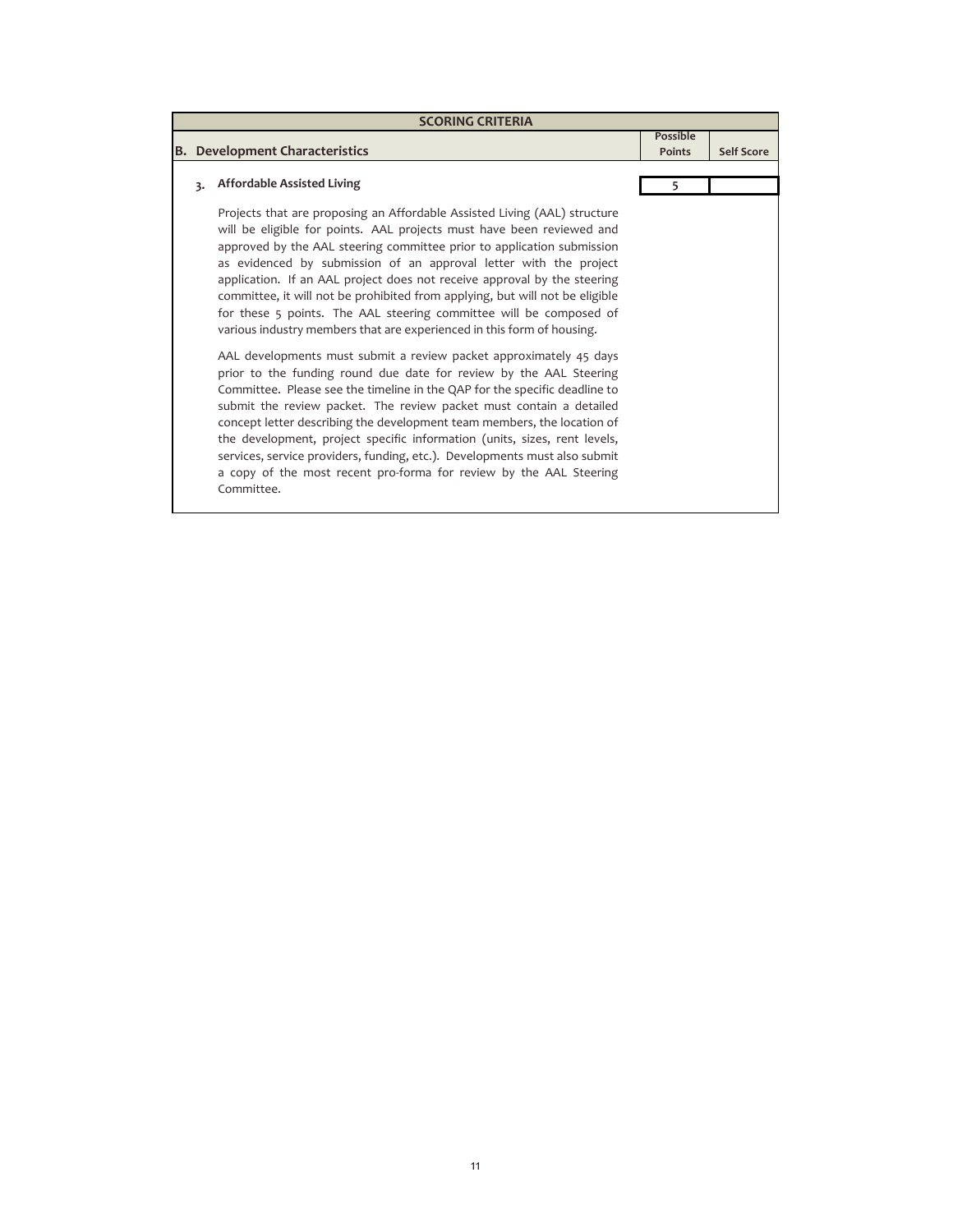| <b>SCORING CRITERIA</b> |  |                                                                                                                                                                                                                                                                                                                                                        |                                  |                   |  |  |
|-------------------------|--|--------------------------------------------------------------------------------------------------------------------------------------------------------------------------------------------------------------------------------------------------------------------------------------------------------------------------------------------------------|----------------------------------|-------------------|--|--|
|                         |  | <b>B.</b> Development Characteristics                                                                                                                                                                                                                                                                                                                  | <b>Possible</b><br><b>Points</b> | <b>Self Score</b> |  |  |
|                         |  |                                                                                                                                                                                                                                                                                                                                                        |                                  |                   |  |  |
|                         |  | <b>Low-Income Targeting</b>                                                                                                                                                                                                                                                                                                                            | 20                               | #DIV/o!           |  |  |
|                         |  | Projects that commit to restricting units to low-income tenants will receive<br>points for depth and breadth of targeting. The lower rent targeting must<br>be evenly distributed among bedroom types. Also, the market rate units<br>must be as evenly distributed as possible among bedroom types and<br>buildings.                                  |                                  |                   |  |  |
|                         |  | When assembling the low-income targeting portion of the application,<br>applicants should be aware of the following:                                                                                                                                                                                                                                   |                                  |                   |  |  |
|                         |  | a. No points will be awarded for the use of MSHDA Project-Based<br>Vouchers                                                                                                                                                                                                                                                                            |                                  |                   |  |  |
|                         |  | b. No more than 20% of a project's total units may be targeted to units<br>that are less than or equal to 30% AMI without PBRA                                                                                                                                                                                                                         |                                  |                   |  |  |
|                         |  | c. No more than 50% of a project's total units may be targeted and<br>counted toward total points without PBRA                                                                                                                                                                                                                                         |                                  |                   |  |  |
|                         |  | d. PBRA does not include PSH-designated units that are anticipated to<br>receive newly allocated Project Based Vouchers from MSHDA.                                                                                                                                                                                                                    |                                  |                   |  |  |
|                         |  | e. Projects using an owner established sinking fund for rental assistance<br>(e.g. rental subsidy reserve) will not be eligible to receive points under<br>the project-based rental assistance portion of the scoring                                                                                                                                  |                                  |                   |  |  |
|                         |  | Points will be awarded using the Unit Targeting Point Calculation Form<br>("Targeting Form") attached as Exhibit 1 and 2 to this Scoring Criteria.                                                                                                                                                                                                     |                                  |                   |  |  |
|                         |  | Note: To receive points for units with project-based subsidy, applicants must<br>submit evidence of project-based rent subsidy and commit to renewing the<br>subsidy through the end of the extended use period. Due to federal<br>regulatory restrictions, project-based vouchers allocated by MSHDA do not<br>qualify for points under this section. |                                  |                   |  |  |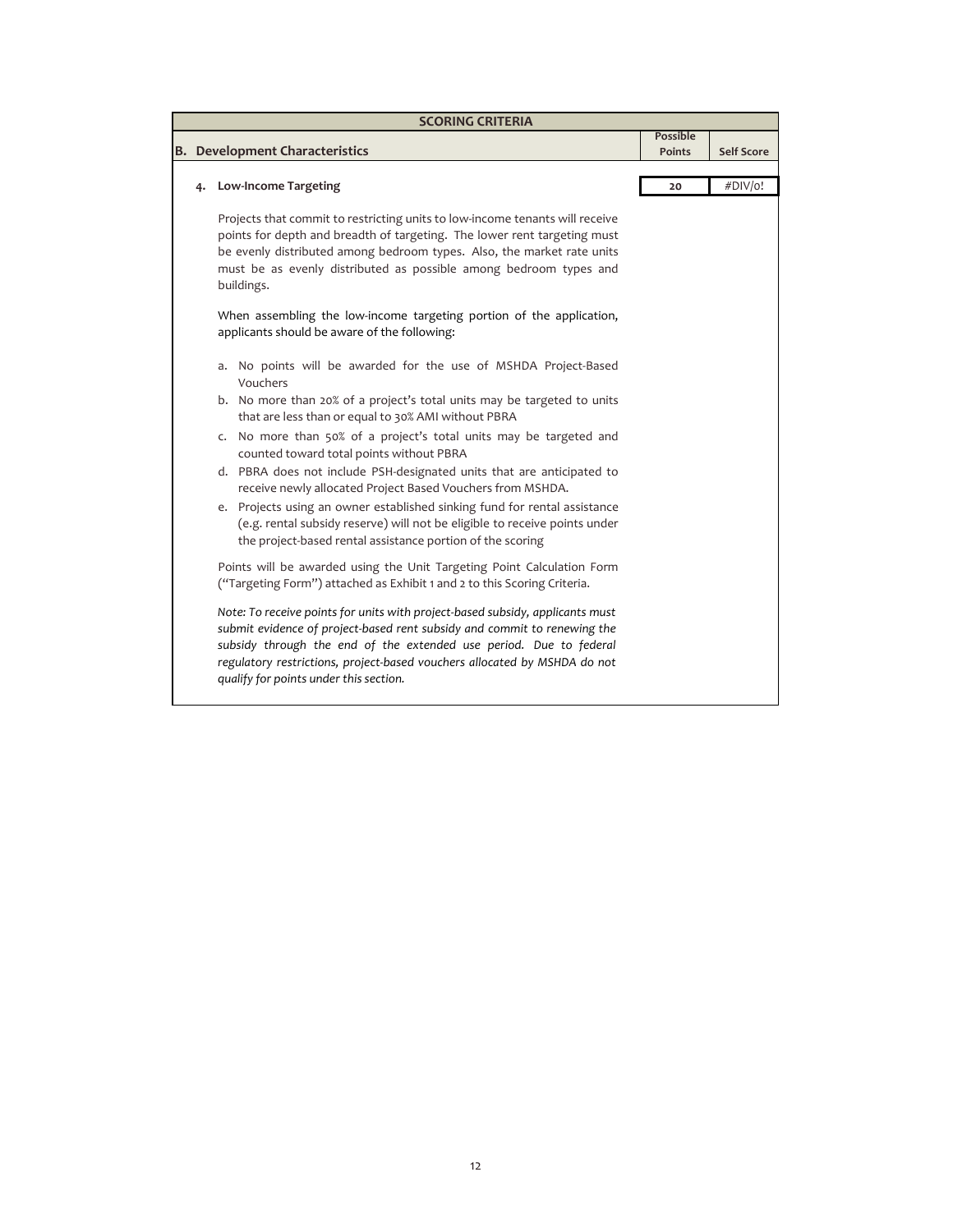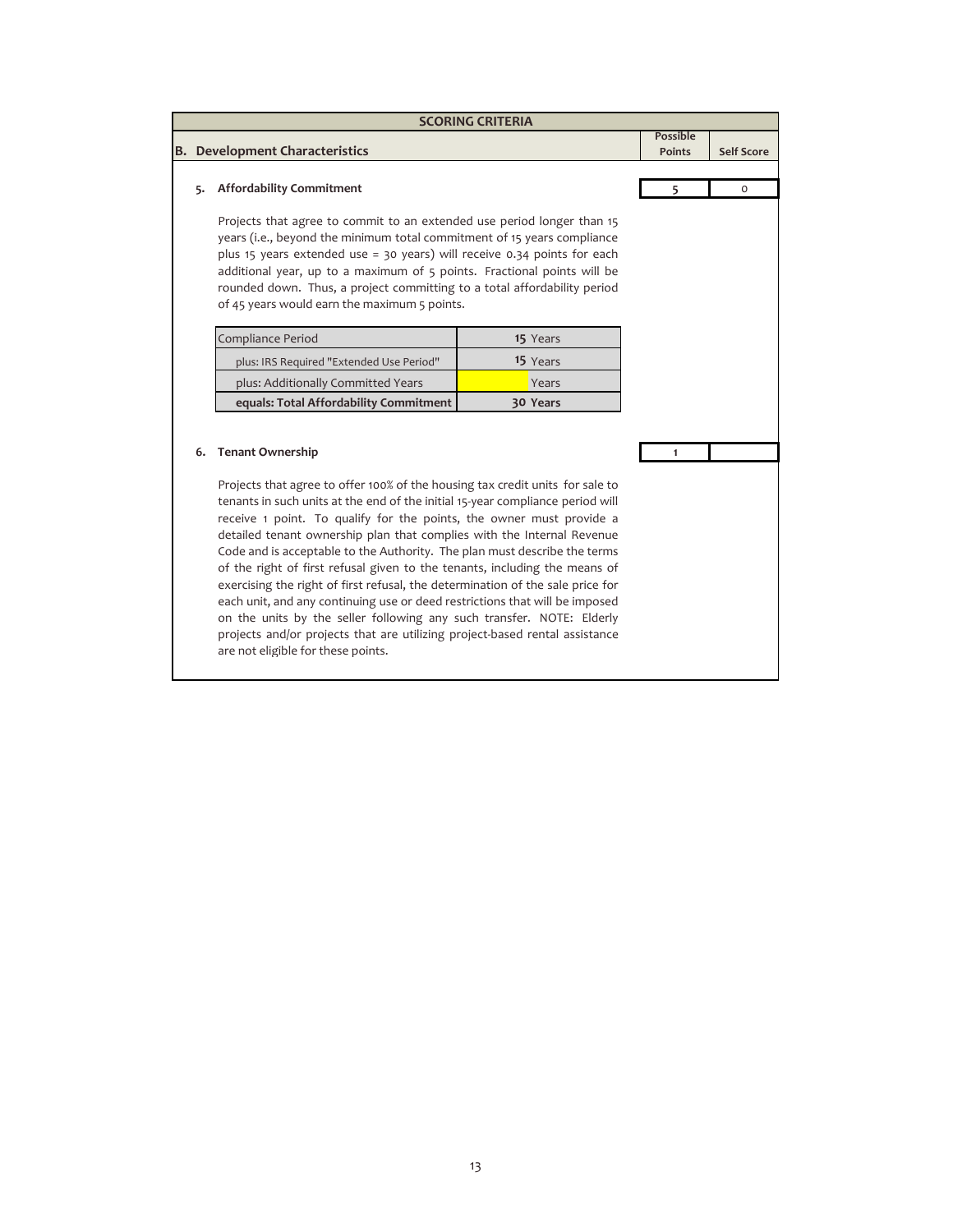| <b>SCORING CRITERIA</b> |                                                                                                                                                                                                                                                                                                                                                                                                                         |                           |                   |  |  |  |
|-------------------------|-------------------------------------------------------------------------------------------------------------------------------------------------------------------------------------------------------------------------------------------------------------------------------------------------------------------------------------------------------------------------------------------------------------------------|---------------------------|-------------------|--|--|--|
|                         | <b>B.</b> Development Characteristics                                                                                                                                                                                                                                                                                                                                                                                   | Possible<br><b>Points</b> | <b>Self Score</b> |  |  |  |
|                         |                                                                                                                                                                                                                                                                                                                                                                                                                         |                           |                   |  |  |  |
| 7.                      | <b>Mixed Income Development</b>                                                                                                                                                                                                                                                                                                                                                                                         | $\overline{2}$            | #DIV/o!           |  |  |  |
|                         | NOTE: Applications should use the Exhibit 1 Unit Targeting Point<br>Calculation Form to complete this section. Please note that a<br>condominium structure may be allowable (as described below), but is not<br>required under this point item.                                                                                                                                                                         |                           |                   |  |  |  |
|                         | In order to be eligible for points under Mixed Income Development,<br>projects must be either:                                                                                                                                                                                                                                                                                                                          |                           |                   |  |  |  |
|                         | - Creating new market rate units or preserving existing market rate units<br>as part of the LIHTC project, owned by the LIHTC entity, or;                                                                                                                                                                                                                                                                               |                           |                   |  |  |  |
|                         | Creating new market rate units or preserving existing market rate units<br>as part of the same development plan and on a similar development<br>timeline as the LIHTC units, but that will be owned by a separate<br>ownership entity under a condominium structure.                                                                                                                                                    |                           |                   |  |  |  |
|                         | Projects meeting the requirements of this section will be eligible for up to<br>2 points based on the scoring matrix below:                                                                                                                                                                                                                                                                                             |                           |                   |  |  |  |
|                         | Greater or equal to 10% of units at market rate = 1 points<br>$\overline{\phantom{a}}$                                                                                                                                                                                                                                                                                                                                  |                           |                   |  |  |  |
|                         | Greater or equal to 20% of units at market rate = 2 points<br>$\sim$                                                                                                                                                                                                                                                                                                                                                    |                           |                   |  |  |  |
|                         | Market rate units must be evenly distributed among bedroom types and<br>buildings as is possible and appropriate based on the market demand. The<br>Internal Revenue Code states that scattered site projects cannot include<br>market rate units.                                                                                                                                                                      |                           |                   |  |  |  |
|                         | PLEASE NOTE: The score for projects with multiple scattered sites will be<br>determined by a weighted average based on the percentage of the total<br>number of units at the sites that qualify for the points compared to the total<br>units in the project. No partial points will be awarded and points will be<br>rounded down in the case that a project's weighted average score contains<br>fractions of points. |                           |                   |  |  |  |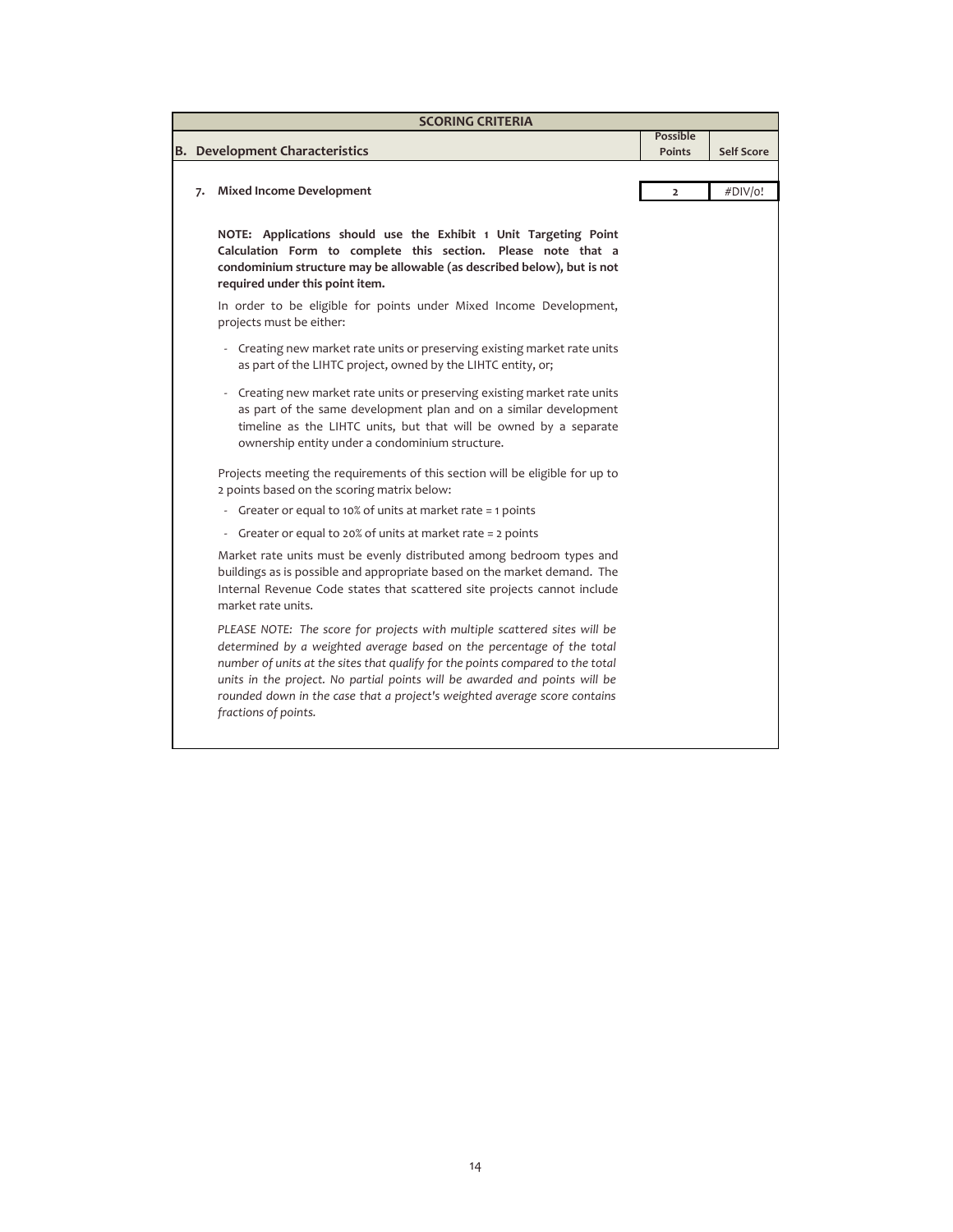| <b>SCORING CRITERIA</b> |                                                                                                                                                                                                                                                                                                                                                                                                                                                                                                                                                                                                                                                                                                                                                                                                                                                                                                                                                                                                                                                                                                                                                                                                                                                                                                                                                                                                                                                                                                                                                                                                                                                                                                                                                                 |                                   |                         |                   |  |  |
|-------------------------|-----------------------------------------------------------------------------------------------------------------------------------------------------------------------------------------------------------------------------------------------------------------------------------------------------------------------------------------------------------------------------------------------------------------------------------------------------------------------------------------------------------------------------------------------------------------------------------------------------------------------------------------------------------------------------------------------------------------------------------------------------------------------------------------------------------------------------------------------------------------------------------------------------------------------------------------------------------------------------------------------------------------------------------------------------------------------------------------------------------------------------------------------------------------------------------------------------------------------------------------------------------------------------------------------------------------------------------------------------------------------------------------------------------------------------------------------------------------------------------------------------------------------------------------------------------------------------------------------------------------------------------------------------------------------------------------------------------------------------------------------------------------|-----------------------------------|-------------------------|-------------------|--|--|
|                         |                                                                                                                                                                                                                                                                                                                                                                                                                                                                                                                                                                                                                                                                                                                                                                                                                                                                                                                                                                                                                                                                                                                                                                                                                                                                                                                                                                                                                                                                                                                                                                                                                                                                                                                                                                 |                                   | <b>Possible</b>         |                   |  |  |
|                         | <b>B.</b> Development Characteristics                                                                                                                                                                                                                                                                                                                                                                                                                                                                                                                                                                                                                                                                                                                                                                                                                                                                                                                                                                                                                                                                                                                                                                                                                                                                                                                                                                                                                                                                                                                                                                                                                                                                                                                           |                                   | <b>Points</b>           | <b>Self Score</b> |  |  |
|                         |                                                                                                                                                                                                                                                                                                                                                                                                                                                                                                                                                                                                                                                                                                                                                                                                                                                                                                                                                                                                                                                                                                                                                                                                                                                                                                                                                                                                                                                                                                                                                                                                                                                                                                                                                                 |                                   |                         |                   |  |  |
|                         | 8. Accessible Community Space                                                                                                                                                                                                                                                                                                                                                                                                                                                                                                                                                                                                                                                                                                                                                                                                                                                                                                                                                                                                                                                                                                                                                                                                                                                                                                                                                                                                                                                                                                                                                                                                                                                                                                                                   |                                   | $\overline{\mathbf{3}}$ |                   |  |  |
|                         | Projects will receive 3 points for providing accessible community space for<br>use by tenants, including individuals with children. The accessible<br>community space is envisioned as one room or contiguous space that may<br>be used for activities such as dining, crafts, exercise, medical clinic,<br>socializing, birthday parties, holiday gatherings, study areas and/or other<br>activities for individuals with children, or any other activity or use that may<br>benefit tenants; and does not include common space such as hallways,<br>offices, lobbies, bathrooms, laundry rooms, etc. To receive points, the<br>accessible community space must, at a minimum, be sized according to<br>the scoring grid below and must be located within a reasonable proximity<br>to the proposed project, if the space is provided in a separate building. If<br>an accessible community space being shared by multiple phases of the<br>same project is proposed, it must meet the minimum square footage<br>requirement for all of the units in all of the phases of the project that will<br>share the accessible community space. Additionally, in the case of<br>multiple phases, an easement agreement must be executed to allow the<br>phases to have equal access to the accessible community space. A<br>certification signed by the project Architect, Applicant, and Contractor<br>must be submitted to demonstrate that the project will contain the<br>minimum required amount of Accessible Community Space. A certification<br>as well as an as-built drawing of the community space will also be required<br>after construction completion to demonstrate that the requirements have<br>haan mat<br><b>Number of units</b><br>1 to 50 units | <b>Minimum Square Feet</b><br>500 |                         |                   |  |  |
| 51 to 100 units         |                                                                                                                                                                                                                                                                                                                                                                                                                                                                                                                                                                                                                                                                                                                                                                                                                                                                                                                                                                                                                                                                                                                                                                                                                                                                                                                                                                                                                                                                                                                                                                                                                                                                                                                                                                 |                                   |                         |                   |  |  |
|                         | $101 +$ units                                                                                                                                                                                                                                                                                                                                                                                                                                                                                                                                                                                                                                                                                                                                                                                                                                                                                                                                                                                                                                                                                                                                                                                                                                                                                                                                                                                                                                                                                                                                                                                                                                                                                                                                                   | 1,000<br>1,500                    |                         |                   |  |  |
|                         |                                                                                                                                                                                                                                                                                                                                                                                                                                                                                                                                                                                                                                                                                                                                                                                                                                                                                                                                                                                                                                                                                                                                                                                                                                                                                                                                                                                                                                                                                                                                                                                                                                                                                                                                                                 |                                   |                         |                   |  |  |

\*Including market‐rate units, but excluding management units

*Please Note: In the case of multiple scattered sites, if the accessible community space is not located within a reasonable proximity to all sites, the points under this section will be pro‐rated based on the number of units that are located within a reasonable proximity to the accessible community space as compared to the total units in the project. No partial points will be awarded and points will be rounded down in the case that a project's weighted average score contains fractions of points.*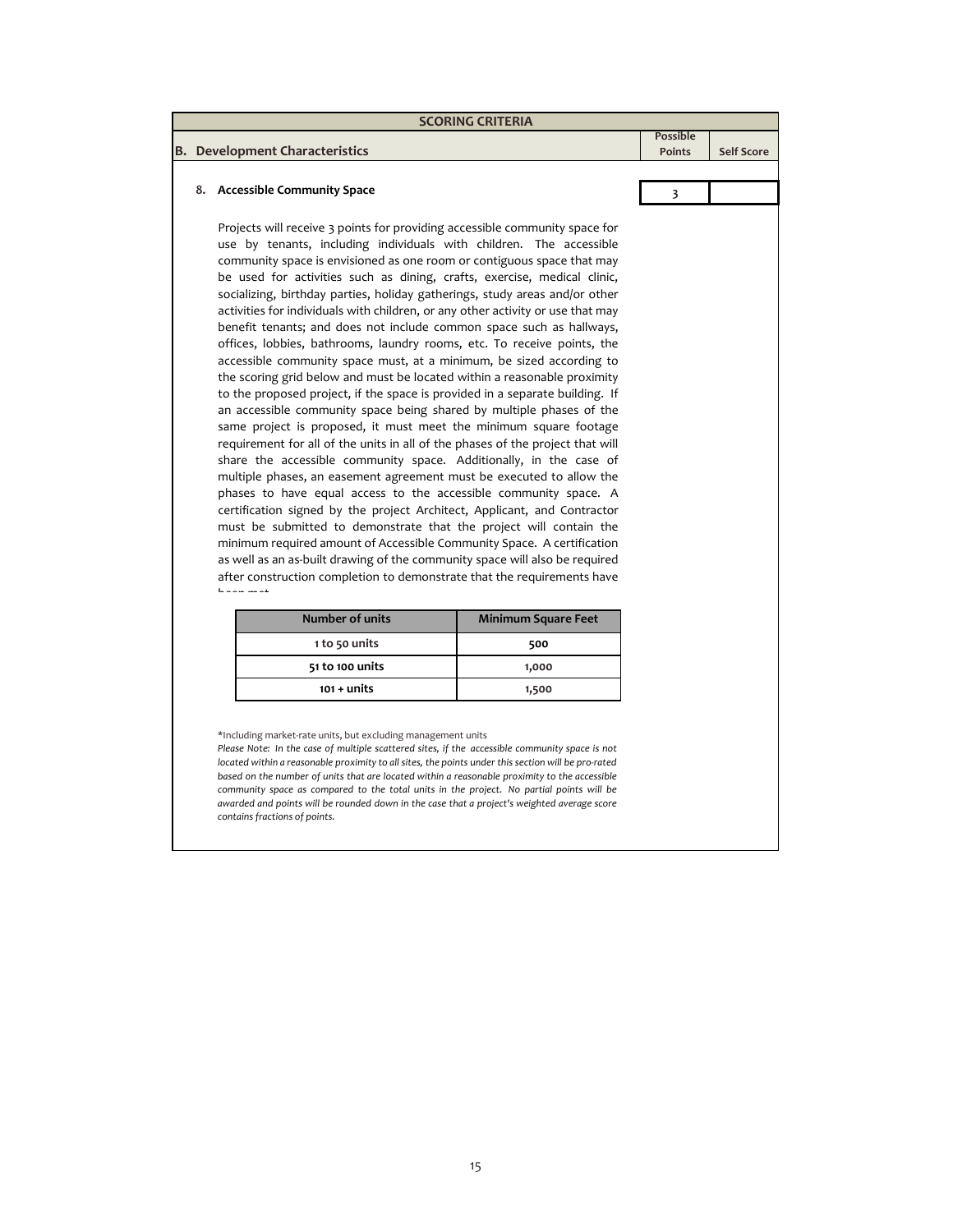| <b>SCORING CRITERIA</b> |                                                                                                                                                                                                                                                                                                              |                                  |                   |  |  |  |  |
|-------------------------|--------------------------------------------------------------------------------------------------------------------------------------------------------------------------------------------------------------------------------------------------------------------------------------------------------------|----------------------------------|-------------------|--|--|--|--|
|                         | <b>Development Characteristics</b>                                                                                                                                                                                                                                                                           | <b>Possible</b><br><b>Points</b> | <b>Self Score</b> |  |  |  |  |
|                         |                                                                                                                                                                                                                                                                                                              |                                  |                   |  |  |  |  |
|                         | 9. QAP Green Policy Points                                                                                                                                                                                                                                                                                   | 10                               |                   |  |  |  |  |
|                         | Transfer from MSHDA Green Policy                                                                                                                                                                                                                                                                             |                                  |                   |  |  |  |  |
|                         | Please see Green Policy Certification on MSHDA website                                                                                                                                                                                                                                                       |                                  |                   |  |  |  |  |
|                         | 10. Evidence of Proper Zoning                                                                                                                                                                                                                                                                                | 5                                |                   |  |  |  |  |
|                         | Evidence that the proposed site is already properly zoned for the intended<br>use.                                                                                                                                                                                                                           |                                  |                   |  |  |  |  |
|                         | 11. Evidence of Site Plan Approval                                                                                                                                                                                                                                                                           | 5                                |                   |  |  |  |  |
|                         | Evidence that the proposed site has received site plan approval. Please<br>note that these points will be available for projects only upon submission                                                                                                                                                        |                                  |                   |  |  |  |  |
|                         | of a letter from the municipality indicating that the relevant board or<br>commission of the municipality has reviewed the proposal, including the<br>level of rehabilitation work to be completed, the site, and that no further<br>plan approvals or reviews are necessary, other than on the staff level. |                                  |                   |  |  |  |  |
|                         | 12. Visitable Units                                                                                                                                                                                                                                                                                          | 3                                |                   |  |  |  |  |
|                         | Projects that incorporate "visitability" design features into all units with<br>first floor living space or access to units by elevator will receive points.<br>The following design features are required to receive points:                                                                                |                                  |                   |  |  |  |  |
|                         | a. No step entry                                                                                                                                                                                                                                                                                             |                                  |                   |  |  |  |  |
|                         | b. Barrier free parking - with ramps as needed                                                                                                                                                                                                                                                               |                                  |                   |  |  |  |  |
|                         | c. Barrier free entry door<br>d. Barrier free 1/2 bath on first floor                                                                                                                                                                                                                                        |                                  |                   |  |  |  |  |
|                         | e. Electrical switches at reachable heights                                                                                                                                                                                                                                                                  |                                  |                   |  |  |  |  |
|                         | f. Accessible route through the first floor living space                                                                                                                                                                                                                                                     |                                  |                   |  |  |  |  |
|                         | 13. Barrier Free Units                                                                                                                                                                                                                                                                                       | 3                                |                   |  |  |  |  |
|                         | Projects that commit to building 10% of the units within the development<br>according to barrier free or fully adaptable to barrier free standards will<br>receive points.                                                                                                                                   |                                  |                   |  |  |  |  |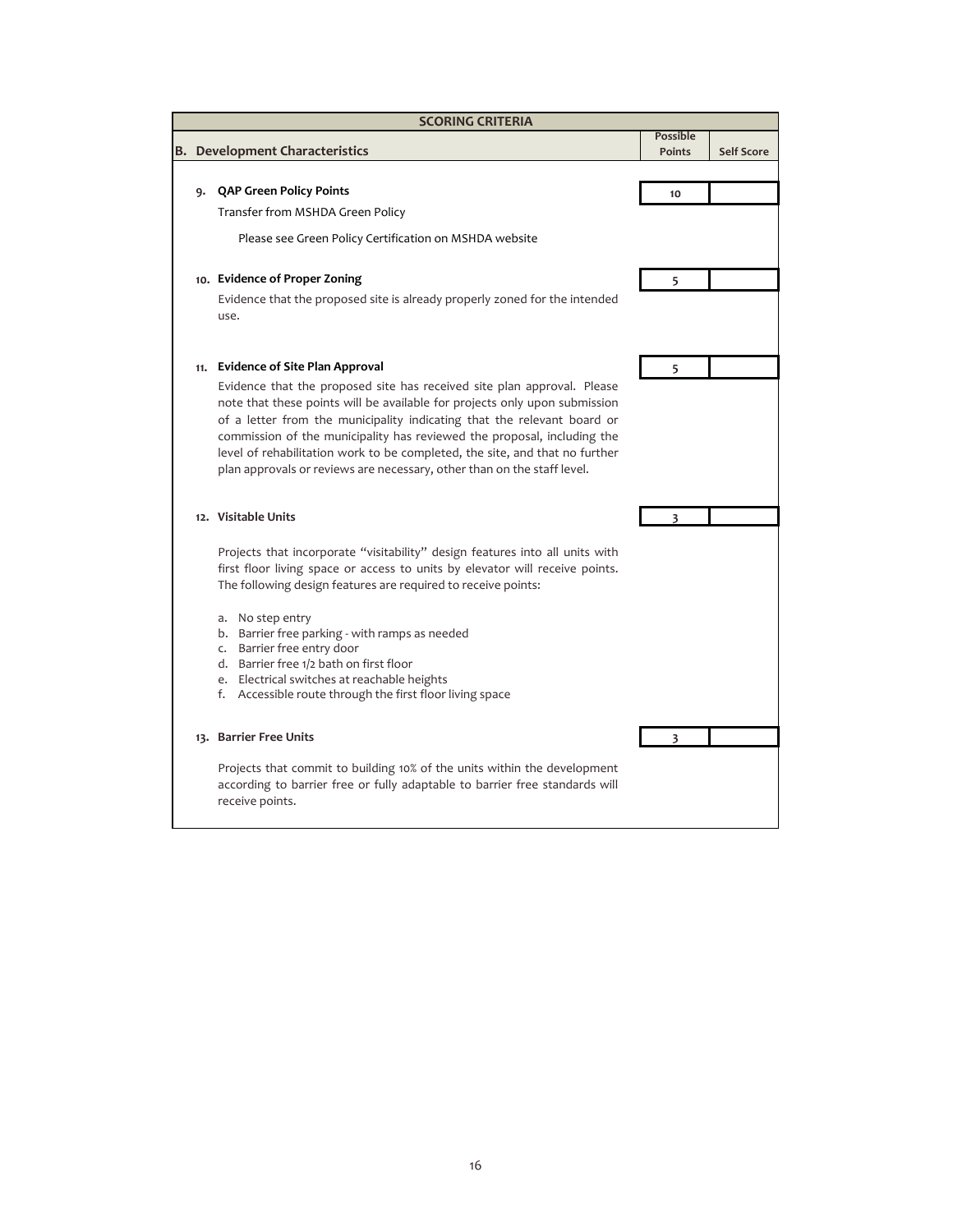## **C. Development Team Characteristics Possible Self Score 1.** 10 0 **Previous Experience of GP/Member** 1 project 1 and 1 and 1 and 1 and 1 and 1 and 1 and 1 and 1 and 1 and 1 and 1 and 1 and 1 and 1 and 1 and 1 and 1 and 1 and 1 and 1 and 1 and 1 and 1 and 1 and 1 and 1 and 1 and 1 and 1 and 1 and 1 and 1 and 1 and 1 and 1 Previous successful participation of the General Partner/Member of the proposed development will be measured based on the criteria below. The first tier of the metric awards points for previous successful experience developing a LIHTC project. The second tier of the metric awards points for previous successful experience with a variety of the most common resources used to produce affordable rental housing. The third tier of the metric awards points for previous successful experience developing, owning, and operating LIHTC projects. Applicants should (1) determine how many points they qualify for under the first tier, then (2) determine how many points they qualify for under the second tier, then (3) determine how many points they qualify for under the third tier, then (4) determine how many points they qualify for under the fourth tier to arrive at their total score, which is the sum of the points under Tier 1, Tier 2, Tier 3, and Tier 4. A maximum of 10 points will be available under this section. *Please see detail below for information on the required Certification that must be submitted and requirements for partnerships between owners.* **TIER 2** Successful projects that have funding sources that meet the following requirements (in addition to the requirements outlined under Certification of Successful Operations and Compliance below) will be counted towards points in Tier 2: 1. The sources require the targeting of lower income and rent levels than market rate financing and have the applicable restrictions placed on the property. **Successful LIHTC Projects Points** *Please note that applicants will not be allowed to count the same project in both Tier 1 and Tier 3.* 1 project 5. Only rental projects that have been owned and operated by the Applicant and that have been placed in service for a minimum of three years will count for points under Tier 2. For purposes of this scoring criterion, this three‐year timeframe starts from the placed in service date or date of ownership, whichever is later, until present or until ownership ceased, whichever is shorter. For developments to count towards these points, they must have been placed in service within the last 15 years ‐ anything beyond 15 years cannot be included. 6. All non‐LIHTC projects must have a minimum of twelve units (LIHTC projects can be any size) to be considered and multiple projects cannot be combined to achieve this number. **Successful Projects Points** 2 or more projects 2 1 2 projects 2 2. Minimum 15‐Year compliance period, which includes monitoring and reporting requirements. 3. Programs can include: LIHTC, HOME, NSP, HUD 811, HUD 202, CDBG, FHLB, USDA RD, 1602 Funds, TCAP (these are given as examples of programs that would qualify. Applicants with questions about whether a program not listed above would qualify should contact MSHDA) 4. Please note that LIHTC Projects can count towards points in Tier 2, and Tier 3. **SCORING CRITERIA** Successful LIHTC Projects that have received 8609s within the last 3 years will be counted towards points in Tier 1: **TIER 1** 3 or more projects 3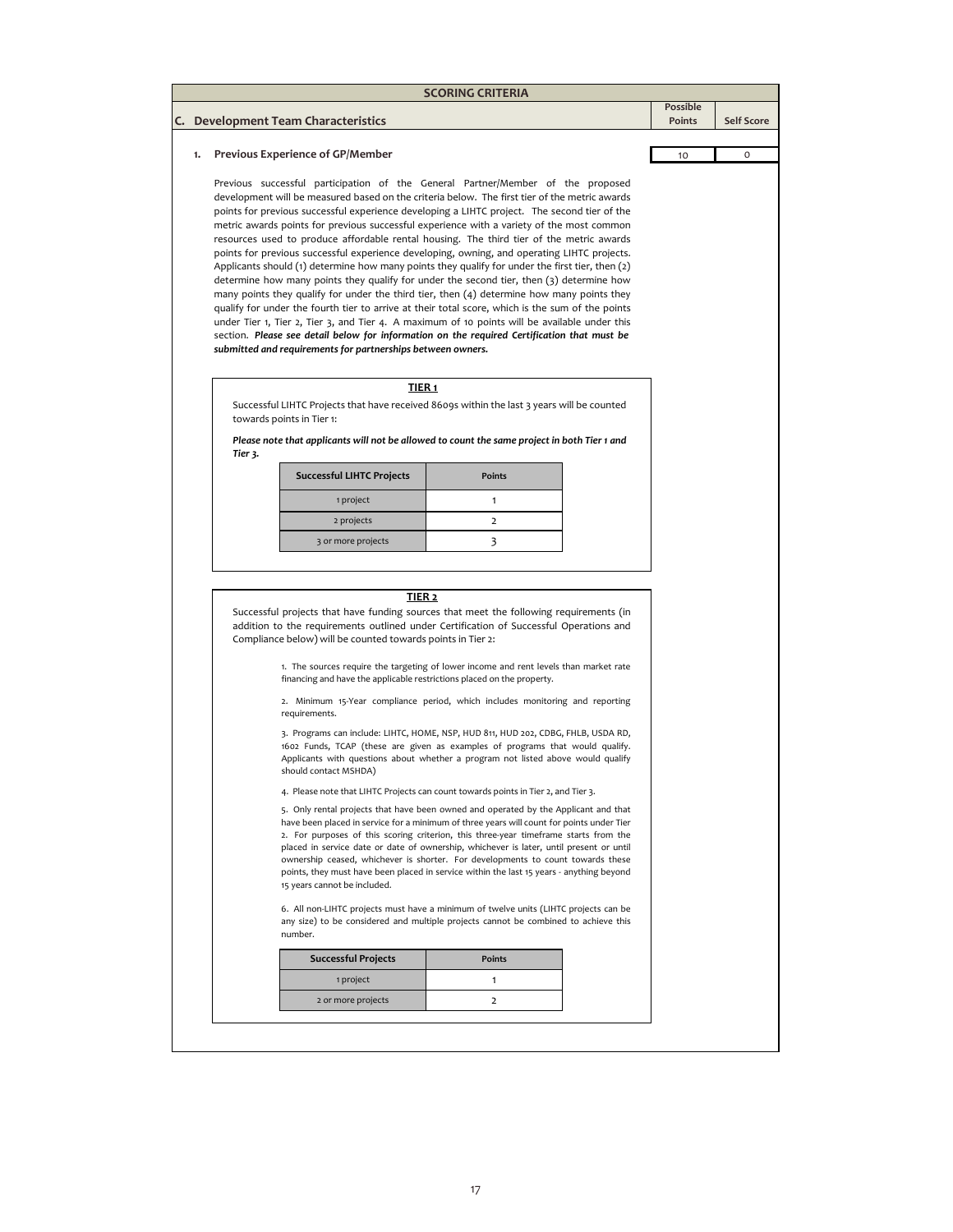|                                     |                                                                                                                                                                                                                                                                                                                                                                                                                                                                                                                                                                                                                                                                                                                                                                                                                                                                                                                                                                                                                                                                                                                                                                                              | <b>SCORING CRITERIA</b>                                                                                                                                                                |                           |                   |  |
|-------------------------------------|----------------------------------------------------------------------------------------------------------------------------------------------------------------------------------------------------------------------------------------------------------------------------------------------------------------------------------------------------------------------------------------------------------------------------------------------------------------------------------------------------------------------------------------------------------------------------------------------------------------------------------------------------------------------------------------------------------------------------------------------------------------------------------------------------------------------------------------------------------------------------------------------------------------------------------------------------------------------------------------------------------------------------------------------------------------------------------------------------------------------------------------------------------------------------------------------|----------------------------------------------------------------------------------------------------------------------------------------------------------------------------------------|---------------------------|-------------------|--|
| C. Development Team Characteristics |                                                                                                                                                                                                                                                                                                                                                                                                                                                                                                                                                                                                                                                                                                                                                                                                                                                                                                                                                                                                                                                                                                                                                                                              |                                                                                                                                                                                        | <b>Possible</b><br>Points | <b>Self Score</b> |  |
|                                     | Previous Experience of GP/Member (Continued)                                                                                                                                                                                                                                                                                                                                                                                                                                                                                                                                                                                                                                                                                                                                                                                                                                                                                                                                                                                                                                                                                                                                                 |                                                                                                                                                                                        |                           |                   |  |
|                                     | <b>TIER3</b>                                                                                                                                                                                                                                                                                                                                                                                                                                                                                                                                                                                                                                                                                                                                                                                                                                                                                                                                                                                                                                                                                                                                                                                 |                                                                                                                                                                                        |                           |                   |  |
|                                     |                                                                                                                                                                                                                                                                                                                                                                                                                                                                                                                                                                                                                                                                                                                                                                                                                                                                                                                                                                                                                                                                                                                                                                                              | Only rental projects that have been owned and operated by the Applicant and that have                                                                                                  |                           |                   |  |
|                                     |                                                                                                                                                                                                                                                                                                                                                                                                                                                                                                                                                                                                                                                                                                                                                                                                                                                                                                                                                                                                                                                                                                                                                                                              | been placed in service for a minimum of three years will count for points under Tier 3. For<br>purposes of this scoring criterion, this three-year timeframe starts from the placed in |                           |                   |  |
|                                     |                                                                                                                                                                                                                                                                                                                                                                                                                                                                                                                                                                                                                                                                                                                                                                                                                                                                                                                                                                                                                                                                                                                                                                                              | service date or date of ownership, whichever is later, until present or until ownership                                                                                                |                           |                   |  |
|                                     |                                                                                                                                                                                                                                                                                                                                                                                                                                                                                                                                                                                                                                                                                                                                                                                                                                                                                                                                                                                                                                                                                                                                                                                              | ceased, whichever is shorter. For developments to count towards these points, they must                                                                                                |                           |                   |  |
|                                     |                                                                                                                                                                                                                                                                                                                                                                                                                                                                                                                                                                                                                                                                                                                                                                                                                                                                                                                                                                                                                                                                                                                                                                                              | have been placed in service within the last 15 years - anything beyond 15 years cannot be                                                                                              |                           |                   |  |
|                                     | completed for all out-of-state LIHTC projects listed.                                                                                                                                                                                                                                                                                                                                                                                                                                                                                                                                                                                                                                                                                                                                                                                                                                                                                                                                                                                                                                                                                                                                        | included. An Authorization for Release of Information (found in the Addendum I) must be                                                                                                |                           |                   |  |
|                                     |                                                                                                                                                                                                                                                                                                                                                                                                                                                                                                                                                                                                                                                                                                                                                                                                                                                                                                                                                                                                                                                                                                                                                                                              |                                                                                                                                                                                        |                           |                   |  |
|                                     | <b>Successful LIHTC Projects</b>                                                                                                                                                                                                                                                                                                                                                                                                                                                                                                                                                                                                                                                                                                                                                                                                                                                                                                                                                                                                                                                                                                                                                             | <b>Points</b>                                                                                                                                                                          |                           |                   |  |
|                                     | 1 project                                                                                                                                                                                                                                                                                                                                                                                                                                                                                                                                                                                                                                                                                                                                                                                                                                                                                                                                                                                                                                                                                                                                                                                    | 1                                                                                                                                                                                      |                           |                   |  |
|                                     | 2 projects                                                                                                                                                                                                                                                                                                                                                                                                                                                                                                                                                                                                                                                                                                                                                                                                                                                                                                                                                                                                                                                                                                                                                                                   | $\overline{2}$                                                                                                                                                                         |                           |                   |  |
|                                     | 3 projects                                                                                                                                                                                                                                                                                                                                                                                                                                                                                                                                                                                                                                                                                                                                                                                                                                                                                                                                                                                                                                                                                                                                                                                   | 3                                                                                                                                                                                      |                           |                   |  |
|                                     | 4 projects                                                                                                                                                                                                                                                                                                                                                                                                                                                                                                                                                                                                                                                                                                                                                                                                                                                                                                                                                                                                                                                                                                                                                                                   | 4                                                                                                                                                                                      |                           |                   |  |
|                                     | 5 projects                                                                                                                                                                                                                                                                                                                                                                                                                                                                                                                                                                                                                                                                                                                                                                                                                                                                                                                                                                                                                                                                                                                                                                                   | 5                                                                                                                                                                                      |                           |                   |  |
|                                     | 6 projects                                                                                                                                                                                                                                                                                                                                                                                                                                                                                                                                                                                                                                                                                                                                                                                                                                                                                                                                                                                                                                                                                                                                                                                   | 6                                                                                                                                                                                      |                           |                   |  |
|                                     | 7 or more projects                                                                                                                                                                                                                                                                                                                                                                                                                                                                                                                                                                                                                                                                                                                                                                                                                                                                                                                                                                                                                                                                                                                                                                           | 7                                                                                                                                                                                      |                           |                   |  |
|                                     |                                                                                                                                                                                                                                                                                                                                                                                                                                                                                                                                                                                                                                                                                                                                                                                                                                                                                                                                                                                                                                                                                                                                                                                              |                                                                                                                                                                                        |                           |                   |  |
|                                     | TIER 4                                                                                                                                                                                                                                                                                                                                                                                                                                                                                                                                                                                                                                                                                                                                                                                                                                                                                                                                                                                                                                                                                                                                                                                       |                                                                                                                                                                                        |                           |                   |  |
|                                     |                                                                                                                                                                                                                                                                                                                                                                                                                                                                                                                                                                                                                                                                                                                                                                                                                                                                                                                                                                                                                                                                                                                                                                                              | Applicants will be eligible for the points in Tier 4 if any GP/Member (exclusive of                                                                                                    |                           |                   |  |
|                                     |                                                                                                                                                                                                                                                                                                                                                                                                                                                                                                                                                                                                                                                                                                                                                                                                                                                                                                                                                                                                                                                                                                                                                                                              |                                                                                                                                                                                        |                           |                   |  |
|                                     | investor members or syndicators) qualifies for the points below.<br>a) Applicants will receive 1 point if they have provided services in the<br>community (County) in which the development is located. Services may include:<br>providing neighborhood organizing and revitalization services, financial<br>empowerment or counseling services, and/or being a contract provider of<br>supportive services. 1 point will be awarded for five years or more of service<br>provision as described above. This point item should be documented by a<br>narrative from the applicant describing the services and the number of years<br>that those services have been provided in the community. The services must<br>have been consistently provided for at least five years in order for the applicant<br>b) Applicants will receive 1 point if they can demonstrate that at least one LIHTC<br>project that is counted in Tier 2 above is of the same construction type as the<br>development being proposed. The different construction types of projects are<br>listed below:<br>i. New Construction<br>ii. Vacant Uninhabitable Rehab or Adaptive Reuse<br>iii Acquisition/Rehabilitation |                                                                                                                                                                                        |                           |                   |  |
|                                     | <b>TOTAL SCORE</b>                                                                                                                                                                                                                                                                                                                                                                                                                                                                                                                                                                                                                                                                                                                                                                                                                                                                                                                                                                                                                                                                                                                                                                           |                                                                                                                                                                                        |                           |                   |  |
|                                     | <b>TIER 1 SCORE:</b>                                                                                                                                                                                                                                                                                                                                                                                                                                                                                                                                                                                                                                                                                                                                                                                                                                                                                                                                                                                                                                                                                                                                                                         |                                                                                                                                                                                        |                           |                   |  |
|                                     | <b>TIER 2 SCORE:</b>                                                                                                                                                                                                                                                                                                                                                                                                                                                                                                                                                                                                                                                                                                                                                                                                                                                                                                                                                                                                                                                                                                                                                                         |                                                                                                                                                                                        |                           |                   |  |
|                                     | TIER 3 SCORE:                                                                                                                                                                                                                                                                                                                                                                                                                                                                                                                                                                                                                                                                                                                                                                                                                                                                                                                                                                                                                                                                                                                                                                                |                                                                                                                                                                                        |                           |                   |  |
|                                     | <b>TIER 4 SCORE:</b>                                                                                                                                                                                                                                                                                                                                                                                                                                                                                                                                                                                                                                                                                                                                                                                                                                                                                                                                                                                                                                                                                                                                                                         |                                                                                                                                                                                        |                           |                   |  |
|                                     | <b>TOTAL SCORE:</b>                                                                                                                                                                                                                                                                                                                                                                                                                                                                                                                                                                                                                                                                                                                                                                                                                                                                                                                                                                                                                                                                                                                                                                          | o                                                                                                                                                                                      |                           |                   |  |
|                                     |                                                                                                                                                                                                                                                                                                                                                                                                                                                                                                                                                                                                                                                                                                                                                                                                                                                                                                                                                                                                                                                                                                                                                                                              |                                                                                                                                                                                        |                           |                   |  |
|                                     |                                                                                                                                                                                                                                                                                                                                                                                                                                                                                                                                                                                                                                                                                                                                                                                                                                                                                                                                                                                                                                                                                                                                                                                              |                                                                                                                                                                                        |                           |                   |  |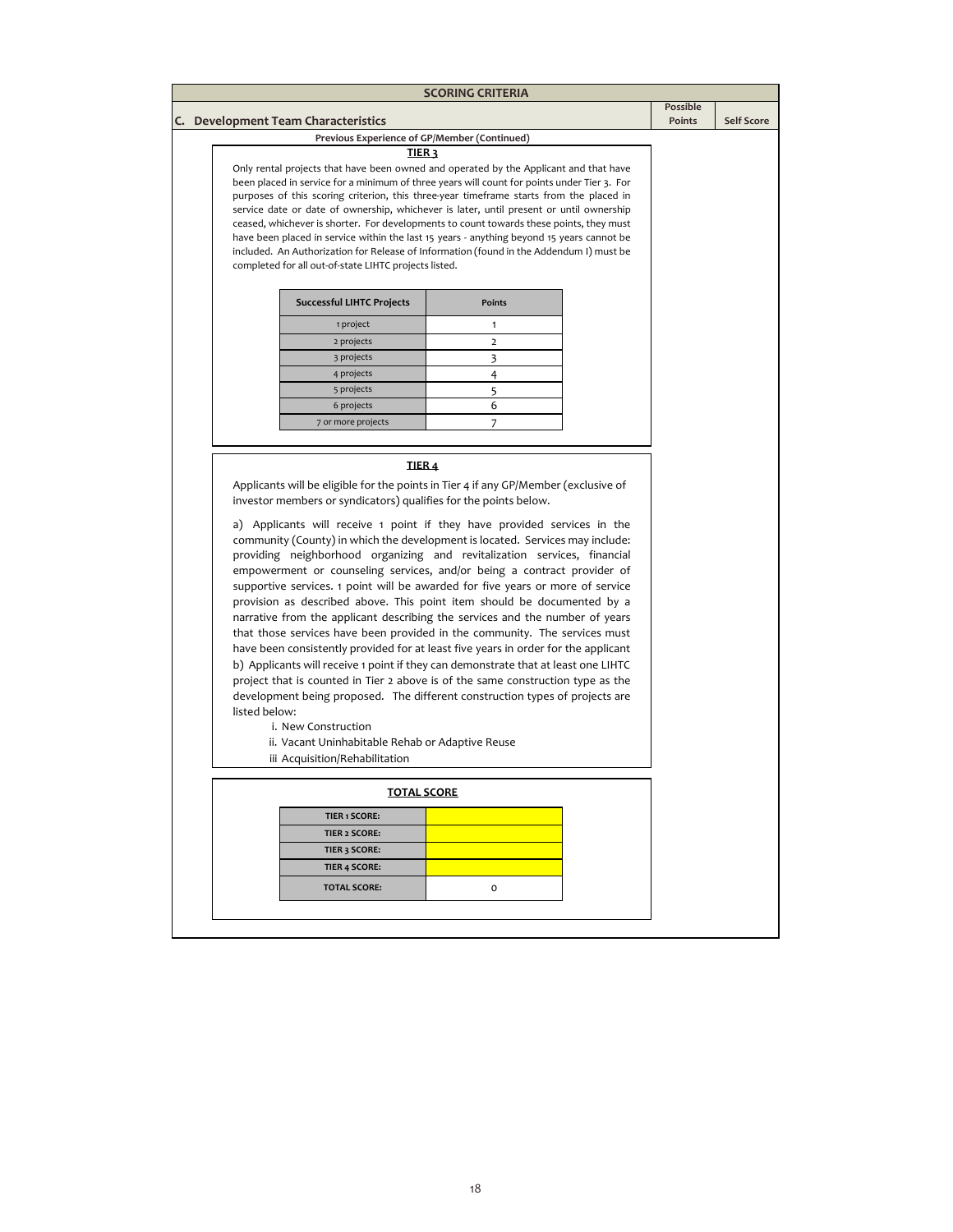| <b>SCORING CRITERIA</b>                                                                                                                                                                                                                                                                                                                                                                                                                                                                                                                                                                                                                                                                                                                                                                                                                                                                                                                                                                                                                                                                                                                                                                                                                                                                                                                                                                                                                                                                                                                                                                                                                                                                                                                                     |                 |                   |
|-------------------------------------------------------------------------------------------------------------------------------------------------------------------------------------------------------------------------------------------------------------------------------------------------------------------------------------------------------------------------------------------------------------------------------------------------------------------------------------------------------------------------------------------------------------------------------------------------------------------------------------------------------------------------------------------------------------------------------------------------------------------------------------------------------------------------------------------------------------------------------------------------------------------------------------------------------------------------------------------------------------------------------------------------------------------------------------------------------------------------------------------------------------------------------------------------------------------------------------------------------------------------------------------------------------------------------------------------------------------------------------------------------------------------------------------------------------------------------------------------------------------------------------------------------------------------------------------------------------------------------------------------------------------------------------------------------------------------------------------------------------|-----------------|-------------------|
|                                                                                                                                                                                                                                                                                                                                                                                                                                                                                                                                                                                                                                                                                                                                                                                                                                                                                                                                                                                                                                                                                                                                                                                                                                                                                                                                                                                                                                                                                                                                                                                                                                                                                                                                                             | <b>Possible</b> |                   |
| C. Development Team Characteristics                                                                                                                                                                                                                                                                                                                                                                                                                                                                                                                                                                                                                                                                                                                                                                                                                                                                                                                                                                                                                                                                                                                                                                                                                                                                                                                                                                                                                                                                                                                                                                                                                                                                                                                         | <b>Points</b>   | <b>Self Score</b> |
| Previous Experience of GP/Member (continued)                                                                                                                                                                                                                                                                                                                                                                                                                                                                                                                                                                                                                                                                                                                                                                                                                                                                                                                                                                                                                                                                                                                                                                                                                                                                                                                                                                                                                                                                                                                                                                                                                                                                                                                |                 |                   |
| <b>Certification of Successful Operations and Compliance</b><br>Any projects where the owner has materially defaulted on any obligation (including but not<br>limited to project foreclosure, filing a bankruptcy petition, or providing a deed in lieu of<br>foreclosure) or has any uncorrected 8823s that have been outstanding for longer than six<br>months cannot be counted towards these points.                                                                                                                                                                                                                                                                                                                                                                                                                                                                                                                                                                                                                                                                                                                                                                                                                                                                                                                                                                                                                                                                                                                                                                                                                                                                                                                                                    |                 |                   |
| To receive consideration for previous participation, the applicant must fully complete the<br>GP/Member Experience Form and certify that the projects for which it is requesting points<br>have maintained a positive operating cash flow from typical residential income alone and have<br>funded reserves in accordance with the partnership or operating agreement and any<br>applicable loan documents for the year in which each development's last financial statement<br>has been prepared ("successful properties"). If a particular project has not maintained<br>positive operating cash flow as outlined above, but the GP/Member has been advancing funds<br>to keep the project operating financially and physically maintained, additional documentation<br>to evidence this may be submitted for consideration in awarding points for that property. In<br>addition, for projects that were originally structured to operate with negative operating cash<br>flow from typical residential income but were structured with sufficient capitalized reserves to<br>mitigate the negative operations, additional documentation may be submitted to evidence this<br>for consideration in awarding points. To receive consideration for projects previously owned<br>by the proposed general partner or member which it no longer owns, a similar certification<br>may be submitted with respect to the last full year of ownership by the proposed general<br>partner along with verification of the number of years that the project was owned by that<br>general partner. In order to receive points under this criteria, the Applicant must complete<br>and execute the General Partner/Member Experience Certification found in Addendum I. |                 |                   |
| Partnerships Between Owners                                                                                                                                                                                                                                                                                                                                                                                                                                                                                                                                                                                                                                                                                                                                                                                                                                                                                                                                                                                                                                                                                                                                                                                                                                                                                                                                                                                                                                                                                                                                                                                                                                                                                                                                 |                 |                   |
| In the case of projects where there will be multiple general partners or members as part of the<br>ownership structure, applicants should note the following requirements:                                                                                                                                                                                                                                                                                                                                                                                                                                                                                                                                                                                                                                                                                                                                                                                                                                                                                                                                                                                                                                                                                                                                                                                                                                                                                                                                                                                                                                                                                                                                                                                  |                 |                   |
| a) In order for a partner/member's previous experience to be considered for points, the<br>partner/member must be a guarantor for the LIHTC equity investment and construction financing<br>that is needed to complete the proposed project. To demonstrate who will be providing the<br>guarantees, the documentation provided from the proposed equity investor and construction<br>lender as part of the application submission must clearly identify the proposed guarantor(s).                                                                                                                                                                                                                                                                                                                                                                                                                                                                                                                                                                                                                                                                                                                                                                                                                                                                                                                                                                                                                                                                                                                                                                                                                                                                         |                 |                   |
| b) Any GP/Member receiving points must remain a part of the ownership entity for the 15-year<br>Compliance Period, at a minimum.                                                                                                                                                                                                                                                                                                                                                                                                                                                                                                                                                                                                                                                                                                                                                                                                                                                                                                                                                                                                                                                                                                                                                                                                                                                                                                                                                                                                                                                                                                                                                                                                                            |                 |                   |
| c) Points will be awarded based on the GP/Member with the greatest amount of experience<br>(provided the entity is also a guarantor) as determined below (the individual experience of two or<br>more co-GP/Managing Members will not be added together to get the total points).                                                                                                                                                                                                                                                                                                                                                                                                                                                                                                                                                                                                                                                                                                                                                                                                                                                                                                                                                                                                                                                                                                                                                                                                                                                                                                                                                                                                                                                                           |                 |                   |
| d) A fully executed agreement between each of the entities must be provided, specifically calling<br>out, at a minimum, the roles and responsibilities of each partner or entity, the length of time each<br>partner/member will remain a part of the ownership entity, as well as the amount of developer fee<br>each will receive. Additionally, the agreement should specifically include language that allows<br>MSHDA the right to approve any changes to the ownership entity of the project.                                                                                                                                                                                                                                                                                                                                                                                                                                                                                                                                                                                                                                                                                                                                                                                                                                                                                                                                                                                                                                                                                                                                                                                                                                                         |                 |                   |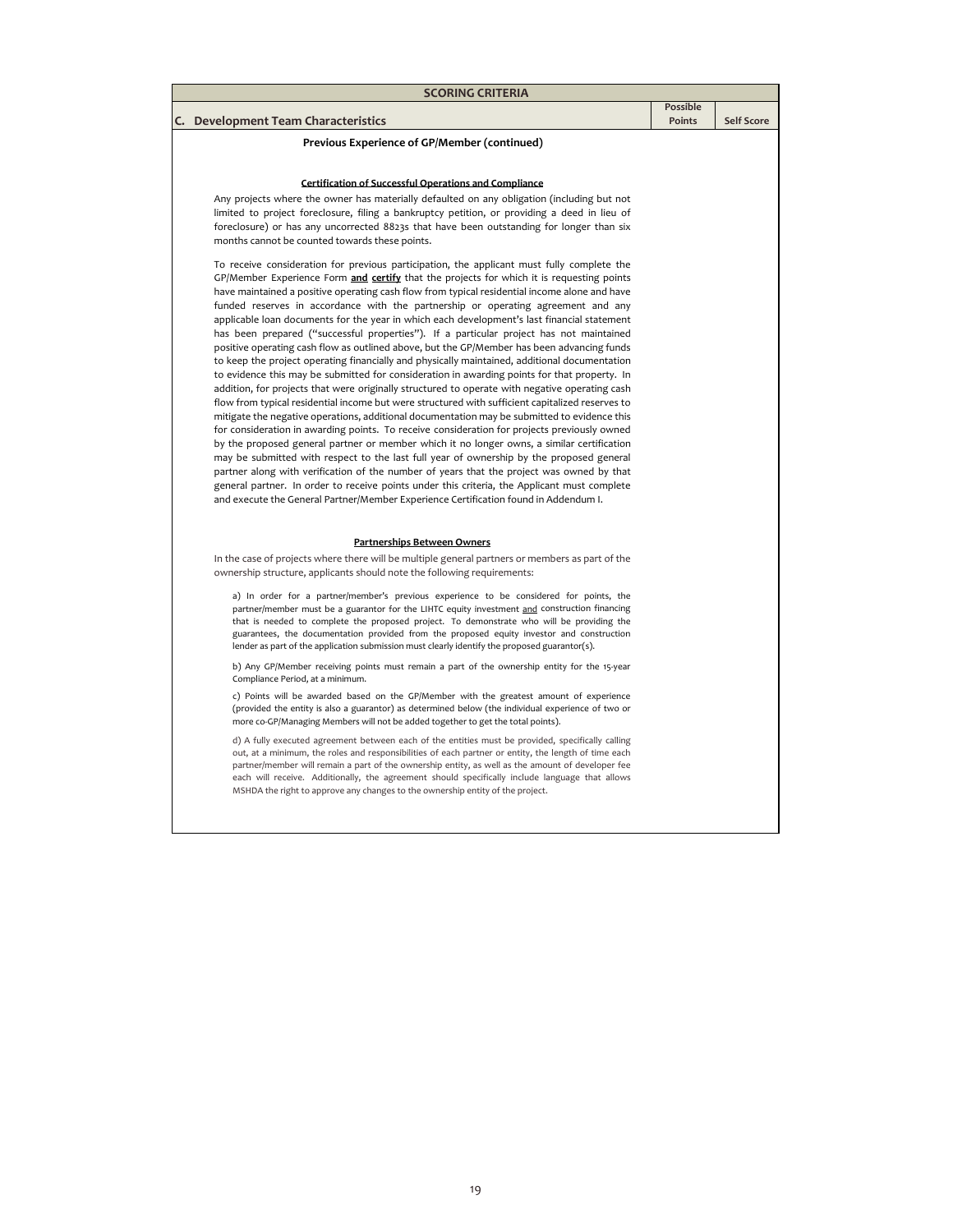|    | C. Development Team Characteristics                                                                                                                                                                                            |                                       |                         | <b>Possible</b><br>Points |  |
|----|--------------------------------------------------------------------------------------------------------------------------------------------------------------------------------------------------------------------------------|---------------------------------------|-------------------------|---------------------------|--|
|    |                                                                                                                                                                                                                                |                                       |                         |                           |  |
|    | <b>Previous Experience of Management Agent</b>                                                                                                                                                                                 |                                       |                         | 10                        |  |
|    | Previous <b>successful</b> participation by a management agent in managing low-income                                                                                                                                          |                                       |                         |                           |  |
|    | housing tax credit projects, with at least three years of experience. Points will be                                                                                                                                           |                                       |                         |                           |  |
|    | awarded only if the date in which management began such project(s) is included in<br>the application, and will be based on years managed. Applicants should note that                                                          |                                       |                         |                           |  |
|    | any projects that have uncorrected 8823s that have been outstanding for longer                                                                                                                                                 |                                       |                         |                           |  |
|    | than 6 months cannot be counted towards these points.                                                                                                                                                                          |                                       |                         |                           |  |
|    | In the case of projects where there will be multiple Management Agents, applicants                                                                                                                                             |                                       |                         |                           |  |
|    | should note the following requirements (in addition to the above criteria):<br>a) It is intended that any Management Agent receiving points (or another Management Agent with                                                  |                                       |                         |                           |  |
|    | equivalent capacity and experience) will remain a part of the property management team for the 15-                                                                                                                             |                                       |                         |                           |  |
|    | year Compliance Period, at a minimum. If, at any time, the Management Agent receiving points<br>ceases to be the Management Agent at the property, MSHDA reserves the right to approve any                                     |                                       |                         |                           |  |
|    | replacement Management Agent.                                                                                                                                                                                                  |                                       |                         |                           |  |
|    | b) Points will be awarded based on the Management Agent with the greatest amount of experience                                                                                                                                 |                                       |                         |                           |  |
|    | as determined below (the individual experience of two or more Management Agents will not be<br>added together to get the total points).                                                                                        |                                       |                         |                           |  |
|    | c) A fully executed agreement between each of the entities must be provided with the application,                                                                                                                              |                                       |                         |                           |  |
|    | specifically calling out, at a minimum, the roles and responsibilities of each Management Agent, the                                                                                                                           |                                       |                         |                           |  |
|    | length of time each Management Agent will remain as Management Agents for the property, as well<br>as the amount of management fee each will receive. Additionally, the agreement should specifically                          |                                       |                         |                           |  |
|    | include language that allows MSHDA the right to approve any replacement management agent.                                                                                                                                      |                                       |                         |                           |  |
|    |                                                                                                                                                                                                                                |                                       |                         |                           |  |
|    |                                                                                                                                                                                                                                |                                       |                         |                           |  |
|    | (Applicants must complete the Management Experience form outlining previous experience in order to<br>receive points under this section. Failure to accurately complete this form will result in the loss of these<br>points.) |                                       |                         |                           |  |
|    | <b>Number of Projects</b>                                                                                                                                                                                                      | <b>Project Size, Years</b><br>Managed | <b>Total Properties</b> |                           |  |
|    | 1-4 Projects                                                                                                                                                                                                                   | $\geq$ 12 units, $\geq$ 3 years       | 2 Points                |                           |  |
|    | 5-8 Projects                                                                                                                                                                                                                   | $\geq$ 12 units, $\geq$ 3 years       | 5 Points                |                           |  |
|    | 9-11 Projects                                                                                                                                                                                                                  | $\geq$ 12 units, $\geq$ 3 years       | 8 Points                |                           |  |
|    | 12+ Projects                                                                                                                                                                                                                   | $\geq$ 12 units, $\geq$ 3 years       | 10 Points               |                           |  |
|    |                                                                                                                                                                                                                                |                                       |                         |                           |  |
|    | <b>Temporary Point Reduction</b>                                                                                                                                                                                               |                                       |                         | -5                        |  |
|    | MSHDA, in it's sole discretion, will reduce a project's score if the applicant, or any                                                                                                                                         |                                       |                         |                           |  |
|    | related party, failed to meet program or MSHDA requirements on a prior project.                                                                                                                                                |                                       |                         |                           |  |
|    | These points will be assessed and evaluated on a round-by-round basis, and                                                                                                                                                     |                                       |                         |                           |  |
|    | applicants will be notified when a situation necessitating the assessment of these                                                                                                                                             |                                       |                         |                           |  |
|    | points occurs. When assessed, these negative points will apply to all projects<br>submitted for a period of two funding rounds.                                                                                                |                                       |                         |                           |  |
|    |                                                                                                                                                                                                                                |                                       |                         |                           |  |
|    | Some examples that could result in this reduction of points include, but are not<br>limited to the following:                                                                                                                  |                                       |                         |                           |  |
|    |                                                                                                                                                                                                                                |                                       |                         |                           |  |
|    | a. Failure to follow through with representations made at the time of application<br>on previous projects where points were awarded that resulted in the project                                                               |                                       |                         |                           |  |
|    | being funded.<br>b. Poor response or slow response in providing follow-up documentation or                                                                                                                                     |                                       |                         |                           |  |
| 3. | clarification requests made by MSHDA staff.<br>c. Failure to meet one or multiple deadlines on previous developments.                                                                                                          |                                       |                         |                           |  |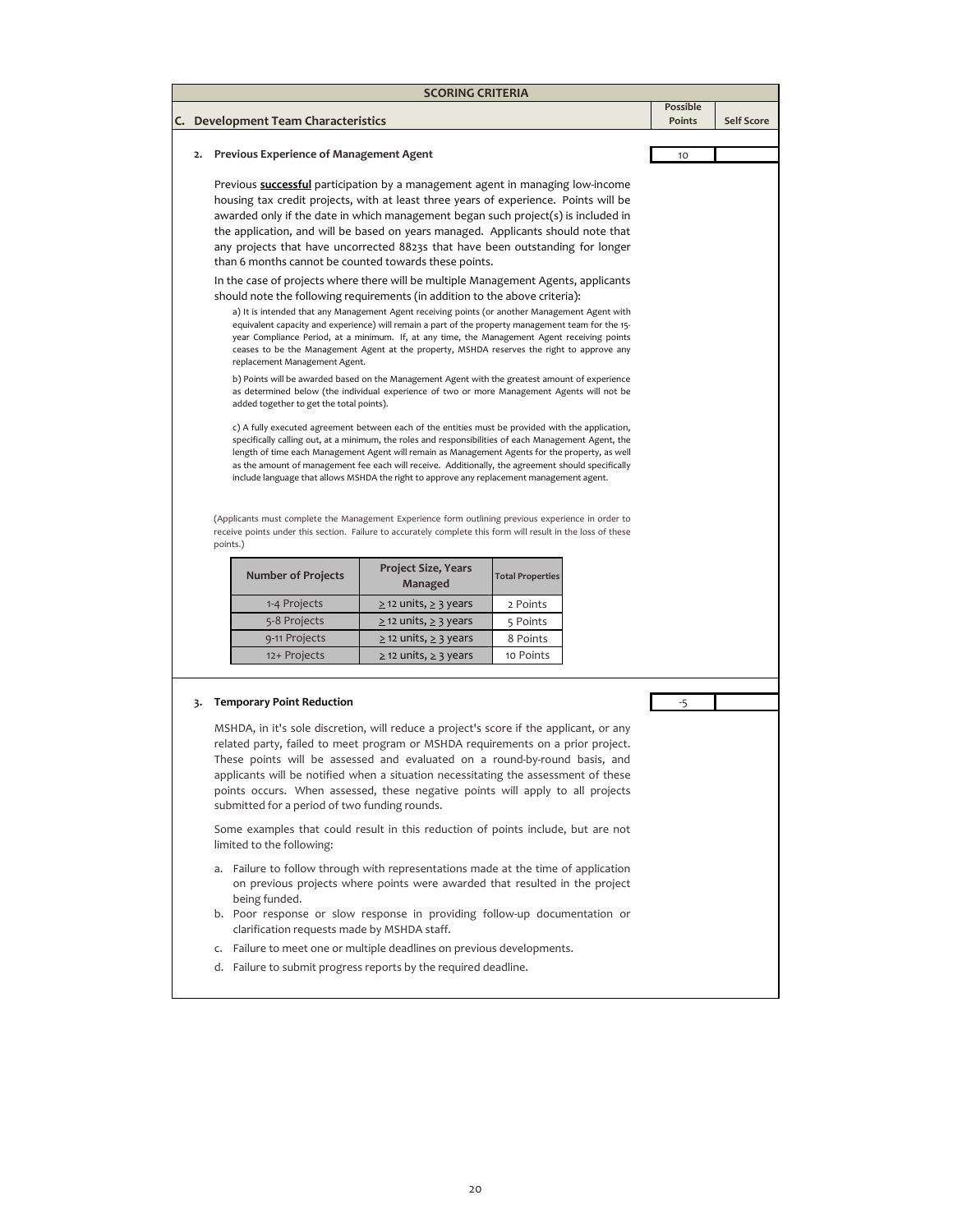|    | <b>SCORING CRITERIA</b> |                                                                                                                                                                                                                                                                                                                                                                                                                                                                                                                                                                                                                                                                                                                                                                                                                                                                                                                                                                                                                                                                                                                                                                                                    |          |                   |  |  |  |  |  |
|----|-------------------------|----------------------------------------------------------------------------------------------------------------------------------------------------------------------------------------------------------------------------------------------------------------------------------------------------------------------------------------------------------------------------------------------------------------------------------------------------------------------------------------------------------------------------------------------------------------------------------------------------------------------------------------------------------------------------------------------------------------------------------------------------------------------------------------------------------------------------------------------------------------------------------------------------------------------------------------------------------------------------------------------------------------------------------------------------------------------------------------------------------------------------------------------------------------------------------------------------|----------|-------------------|--|--|--|--|--|
|    |                         |                                                                                                                                                                                                                                                                                                                                                                                                                                                                                                                                                                                                                                                                                                                                                                                                                                                                                                                                                                                                                                                                                                                                                                                                    | Possible |                   |  |  |  |  |  |
| C. |                         | Development Team Characteristics                                                                                                                                                                                                                                                                                                                                                                                                                                                                                                                                                                                                                                                                                                                                                                                                                                                                                                                                                                                                                                                                                                                                                                   | Points   | <b>Self Score</b> |  |  |  |  |  |
|    |                         |                                                                                                                                                                                                                                                                                                                                                                                                                                                                                                                                                                                                                                                                                                                                                                                                                                                                                                                                                                                                                                                                                                                                                                                                    |          |                   |  |  |  |  |  |
|    | 4.                      | <b>Poor Previous Participation of Applicant</b>                                                                                                                                                                                                                                                                                                                                                                                                                                                                                                                                                                                                                                                                                                                                                                                                                                                                                                                                                                                                                                                                                                                                                    | $-20$    |                   |  |  |  |  |  |
|    |                         | Poor previous participation on the part of the applicant, or any related party will be penalized<br>in the form of negative points. This includes, but is not limited to, failure to utilize a<br>commitment or allocation of credit, failure to meet requirements necessary to obtain a<br>carryover allocation after notification has been provided to MSHDA that the requirements<br>would be met, inability to complete a previous project within three years of first submission,<br>regulatory or mortgage defaults, foreclosure or granting of a deed in lieu of foreclosure,<br>failure to submit annual LIHTC owner's certifications or any other compliance monitoring<br>documentation in a timely manner (including but not limited to owner responses to file audits<br>and/or physical inspections), removal under the limited partnership agreement or operating<br>agreement for a housing development, current outstanding HUD 2530 violations, current<br>outstanding program compliance violations for LIHTC (Uncorrected 8823), RHS, HOME, or<br>other federally funded rental properties or serious and repeated violation of program<br>requirements as determined by MSHDA. |          |                   |  |  |  |  |  |
|    |                         | Applicants are strongly encouraged to check with MSHDA's asset management and LIHTC<br>compliance unit well in advance of the funding round deadline if they (or other members of<br>the development team) would like to know if they have any outstanding issues (as listed<br>above) which could lead to a potential negative point assessment in a LIHTC funding round.<br>If choosing to utilize this option, development team members should contact MSHDA to<br>confirm whether they have any outstanding issues at least 1 month prior to the funding<br>round deadline to ensure that (1) MSHDA has sufficient time to review past records and (2)<br>so development team members have time to correct outstanding issues prior to the<br>submittal of a LIHTC application.<br>If these points are assessed, points for successful previous experience in Section C.1. will not be<br>given. Negative points will be imposed on applicants for three years following the instance of<br>poor participation. Entities voluntarily returning an allocation of LIHTC will not be subject to the<br>receipt of these points.                                                                   |          |                   |  |  |  |  |  |
|    | 5.                      | Poor Previous Participation of Management Agent                                                                                                                                                                                                                                                                                                                                                                                                                                                                                                                                                                                                                                                                                                                                                                                                                                                                                                                                                                                                                                                                                                                                                    | $-20$    |                   |  |  |  |  |  |
|    |                         | Poor previous participation on the part of the management agent will be penalized in the form<br>of negative points. This may include, but is not limited to, failure to submit correct information<br>in a timely manner on monitoring reports (annual LIHTC owner's certifications, responses to<br>file audits and/or physical inspections, etc.), failure to verify and/or calculate tenant income and<br>rents in accordance with federal regulations, current outstanding HUD 2530 violations, current<br>outstanding program compliance violations for LIHTC (Uncorrected 8823), RHS, HOME, or<br>other federally funded rental properties, or serious and repeated violation of program<br>requirements as determined by MSHDA.                                                                                                                                                                                                                                                                                                                                                                                                                                                            |          |                   |  |  |  |  |  |
|    |                         | Applicants are strongly encouraged to check with MSHDA's asset management and LIHTC<br>compliance unit well in advance of the funding round deadline if they (or other members of<br>the development team) would like to know if they have any outstanding issues (as listed<br>above) which could lead to a potential negative point assessment in a LIHTC funding round.<br>If choosing to utilize this option, development team members should contact MSHDA to<br>confirm whether they have any outstanding issues at least 1 month prior to the funding<br>round deadline to ensure that (1) MSHDA has sufficient time to review past records and (2)<br>so development team members have time to correct outstanding issues prior to the<br>submittal of a LIHTC application.                                                                                                                                                                                                                                                                                                                                                                                                                |          |                   |  |  |  |  |  |
|    |                         | If these points are assessed, points for successful previous experience in Section C.2. will not be<br>given. Negative points will be imposed on the management agent for three years following<br>the instance of poor participation.                                                                                                                                                                                                                                                                                                                                                                                                                                                                                                                                                                                                                                                                                                                                                                                                                                                                                                                                                             |          |                   |  |  |  |  |  |
|    |                         |                                                                                                                                                                                                                                                                                                                                                                                                                                                                                                                                                                                                                                                                                                                                                                                                                                                                                                                                                                                                                                                                                                                                                                                                    |          |                   |  |  |  |  |  |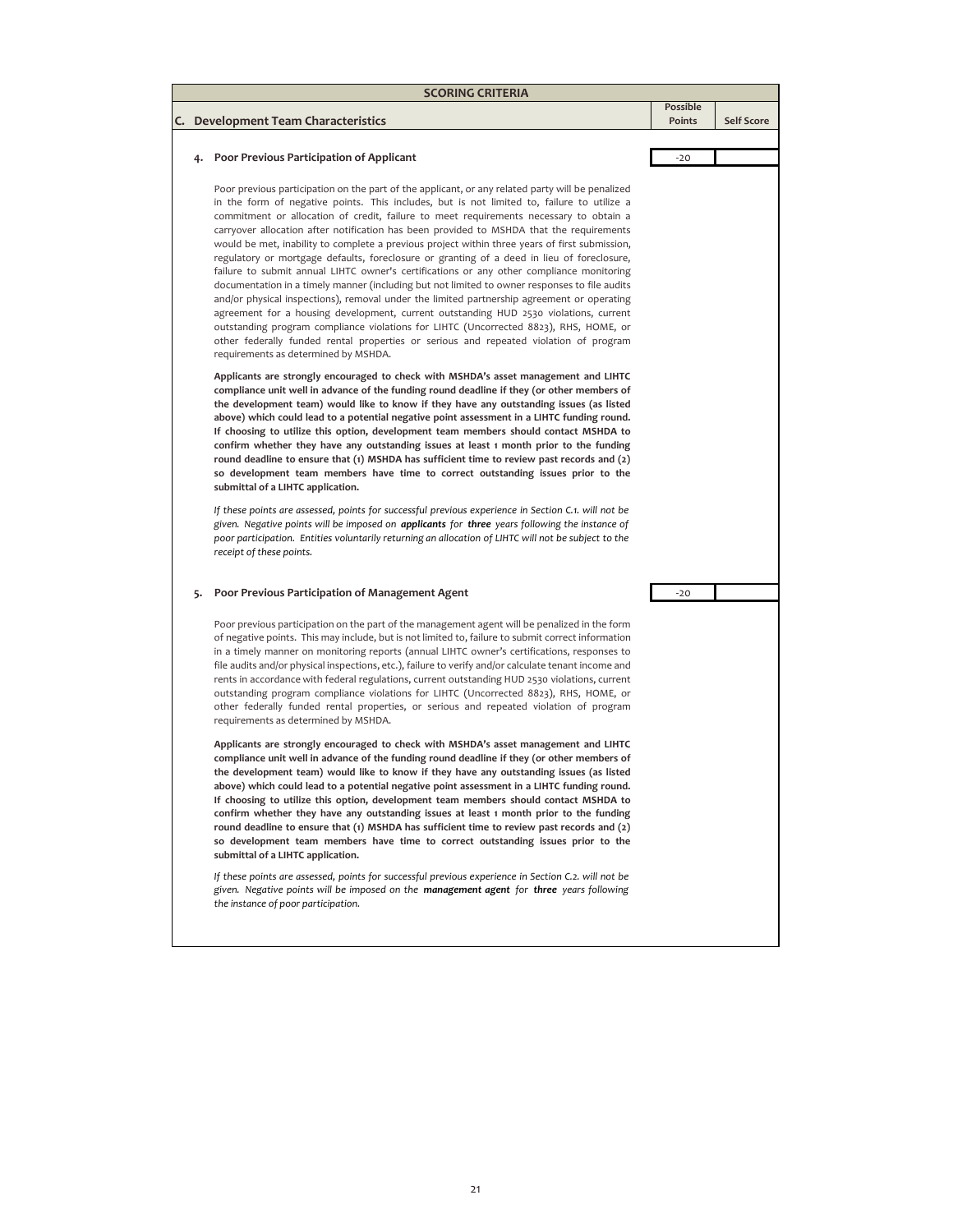| <b>SCORING CRITERIA</b> |                                                                                                                                                                                                                                                                                                                                                                                                                                                                                                                                                                                                                                                                                                                                                                                                                                                                                                                                                                                                                                                                                                      |                           |                   |  |  |  |  |
|-------------------------|------------------------------------------------------------------------------------------------------------------------------------------------------------------------------------------------------------------------------------------------------------------------------------------------------------------------------------------------------------------------------------------------------------------------------------------------------------------------------------------------------------------------------------------------------------------------------------------------------------------------------------------------------------------------------------------------------------------------------------------------------------------------------------------------------------------------------------------------------------------------------------------------------------------------------------------------------------------------------------------------------------------------------------------------------------------------------------------------------|---------------------------|-------------------|--|--|--|--|
|                         | D. Development Financing                                                                                                                                                                                                                                                                                                                                                                                                                                                                                                                                                                                                                                                                                                                                                                                                                                                                                                                                                                                                                                                                             | <b>Possible</b><br>Points | <b>Self Score</b> |  |  |  |  |
|                         |                                                                                                                                                                                                                                                                                                                                                                                                                                                                                                                                                                                                                                                                                                                                                                                                                                                                                                                                                                                                                                                                                                      |                           |                   |  |  |  |  |
| 1.                      | 4% / 9% Developments                                                                                                                                                                                                                                                                                                                                                                                                                                                                                                                                                                                                                                                                                                                                                                                                                                                                                                                                                                                                                                                                                 | 10                        |                   |  |  |  |  |
|                         | Projects that are proposing to collocate a project utilizing 4%<br>non-competitive credits and a project utilizing 9% credits as part of the<br>same overall development plan will be considered for points. Applicants<br>must be able to demonstrate that the entire development plan (4% project<br>and 9% project) is feasible and the applicant must be able to demonstrate<br>that the resulting transaction results in a material reduction in 9% resources<br>used to complete the development. Although not a requirement, MSHDA<br>is anticipating that most development plans that are approved to receive<br>these points will be at least have 50% of the total units financed by the 4%<br>LIHTC/Tax-Exempt Bond financing.<br>Applicants must submit documentation to MSHDA at least 45 days prior to                                                                                                                                                                                                                                                                                 |                           |                   |  |  |  |  |
|                         | the funding round deadline that demonstrates the feasibility of both<br>individual projects (9% and 4%). The proposal will be reviewed by MSHDA<br>staff to determine whether the project is approved to proceed under the<br>4% LIHTC/Tax-Exempt Bond Financing program. If MSHDA reviews and<br>approves the 4% proposal, the sponsor will receive a letter from MSHDA to<br>include with the 9% LIHTC funding round application to receive points in<br>this section. If, for whatever reason, the 9% LIHTC Award is made and the<br>4% LIHTC transaction is not closed within 18 months, applicants may be<br>subject to penalties including negative points in future funding rounds.<br>PLEASE NOTE: In a 4%/9% development, the 9% LIHTC project will be subject to<br>the 9% LIHTC developer fee calculations and limits in the QAP and the 4%<br>LIHTC project will be subject to the 4% LIHTC developer fee calculation and<br>limits in the QAP. Further, the credits generated from the 4% LIHTC project<br>will not count against the Maximum Award per Principal as listed in the QAP. |                           |                   |  |  |  |  |
| 2.                      | Replacement/Redevelopment of Public Housing                                                                                                                                                                                                                                                                                                                                                                                                                                                                                                                                                                                                                                                                                                                                                                                                                                                                                                                                                                                                                                                          | 5                         |                   |  |  |  |  |
|                         | Project involves the replacement or redevelopment of public housing                                                                                                                                                                                                                                                                                                                                                                                                                                                                                                                                                                                                                                                                                                                                                                                                                                                                                                                                                                                                                                  |                           |                   |  |  |  |  |
| 3.                      | RHS Section 515 Developments                                                                                                                                                                                                                                                                                                                                                                                                                                                                                                                                                                                                                                                                                                                                                                                                                                                                                                                                                                                                                                                                         | 5                         |                   |  |  |  |  |
|                         | Projects that involve the rehabilitation of an existing RHS 515 property that<br>has rental assistance will be eligible for points.                                                                                                                                                                                                                                                                                                                                                                                                                                                                                                                                                                                                                                                                                                                                                                                                                                                                                                                                                                  |                           |                   |  |  |  |  |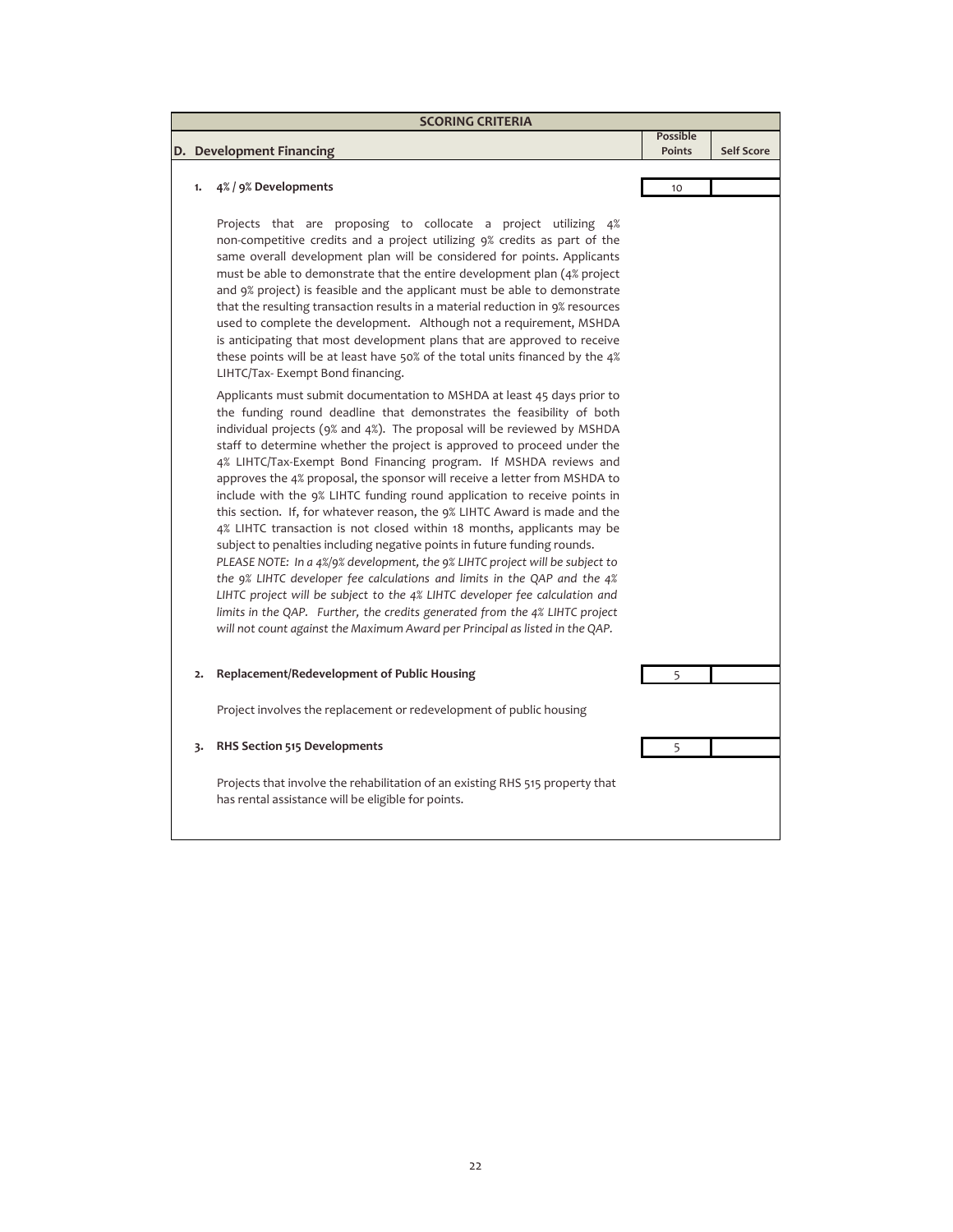|    | D. Development Financing                                                                                                                                                                                                                                                                                                                                                                                                                                                                                                                                                                                                                                                                                                                                                                                                                                                                                                                                                                                                                                                                                                                                                                                                                                                                                                                                                                                                                                                                                                                                                                                                                                                                                 | <b>Possible</b><br>Points | <b>Self Score</b> |
|----|----------------------------------------------------------------------------------------------------------------------------------------------------------------------------------------------------------------------------------------------------------------------------------------------------------------------------------------------------------------------------------------------------------------------------------------------------------------------------------------------------------------------------------------------------------------------------------------------------------------------------------------------------------------------------------------------------------------------------------------------------------------------------------------------------------------------------------------------------------------------------------------------------------------------------------------------------------------------------------------------------------------------------------------------------------------------------------------------------------------------------------------------------------------------------------------------------------------------------------------------------------------------------------------------------------------------------------------------------------------------------------------------------------------------------------------------------------------------------------------------------------------------------------------------------------------------------------------------------------------------------------------------------------------------------------------------------------|---------------------------|-------------------|
| 4. | <b>Project-Based Tenant Subsidies</b>                                                                                                                                                                                                                                                                                                                                                                                                                                                                                                                                                                                                                                                                                                                                                                                                                                                                                                                                                                                                                                                                                                                                                                                                                                                                                                                                                                                                                                                                                                                                                                                                                                                                    | 5                         |                   |
|    | Projects will be awarded 5 points for either 1) obtaining a new project-<br>based tenant subsidy contract (other than MSHDA PBV) or 2) preserving<br>existing project-based tenant subsidies for the length of the existing rental<br>subsidy compliance period and committing to renew the contract to the<br>extent available.                                                                                                                                                                                                                                                                                                                                                                                                                                                                                                                                                                                                                                                                                                                                                                                                                                                                                                                                                                                                                                                                                                                                                                                                                                                                                                                                                                         |                           |                   |
|    | To be eligible for these points, a development must have project-based<br>tenant subsidies on the greater of 5 units or 15% of the total units in the<br>development. The project-based tenant subsidies must be available to the<br>project for, at a minimum, the length of the 15-year LIHTC compliance<br>period and the letter evidencing the Project-Based Tenant Subsidies must<br>state that the subsidies have been approved through whatever<br>competitive process is required (if applicable). Owner established sinking<br>funds will not be eligible to count for points in this section.<br>NOTE: Section 811 Rental Assistance will count for points as Project-Based<br>Tenant Subsidies under this section. Please see the MSHDA website for<br>more information pertaining to this opportunity.                                                                                                                                                                                                                                                                                                                                                                                                                                                                                                                                                                                                                                                                                                                                                                                                                                                                                       |                           |                   |
| 5. | <b>Tax Abatement</b>                                                                                                                                                                                                                                                                                                                                                                                                                                                                                                                                                                                                                                                                                                                                                                                                                                                                                                                                                                                                                                                                                                                                                                                                                                                                                                                                                                                                                                                                                                                                                                                                                                                                                     | 5                         |                   |
|    | A project application that submits evidence of local support in the form of<br>tax abatement may receive 5 points. These points will also be available to<br>existing projects for which tax abatement has previously been in place and<br>the municipality has agreed to provide tax abatement going forward.<br>Additionally, MSHDA will consider awarding these points for alternative tax<br>incentive structures such as Tax Increment Financing (or other structures)<br>that meet the intent of reducing the property tax burden and have a<br>duration at least as long as is otherwise required under this section.<br>Applicants with these alternative forms of tax incentives are encouraged to<br>contact MSHDA staff prior to the funding round to determine whether the<br>tax incentive structure will qualify for these points.<br>To receive points, the tax abatement must be in place and effective for<br>longer than the 15-year compliance period and one of the following<br>(depending on project location) must be submitted in accordance with<br>MSHDA's requirements:<br>- For projects located in a municipality with an area-wide ordinance:<br>Submission of either 1) a copy of the area-wide tax abatement<br>ordinance along with a qualifying project-specific resolution; or 2) a<br>copy of the area-wide tax abatement ordinance accompanied by a<br>letter from the municipality stating that the project is eligible for tax<br>abatement and the terms under which the tax abatement will be<br>- For projects located in a municipality where no area-wide ordinance<br>exists: Submission of the appropriate project-specific tax abatement<br>ordinance(s). |                           |                   |
|    | PLEASE NOTE: The score for projects with multiple scattered sites will be<br>determined by a weighted average based on the percentage of the total<br>number of units at the sites that qualify for the points compared to the total<br>units in the project. No partial points will be awarded and points will be<br>rounded down in the case that a project's weighted average score contains<br>fractions of points.                                                                                                                                                                                                                                                                                                                                                                                                                                                                                                                                                                                                                                                                                                                                                                                                                                                                                                                                                                                                                                                                                                                                                                                                                                                                                  |                           |                   |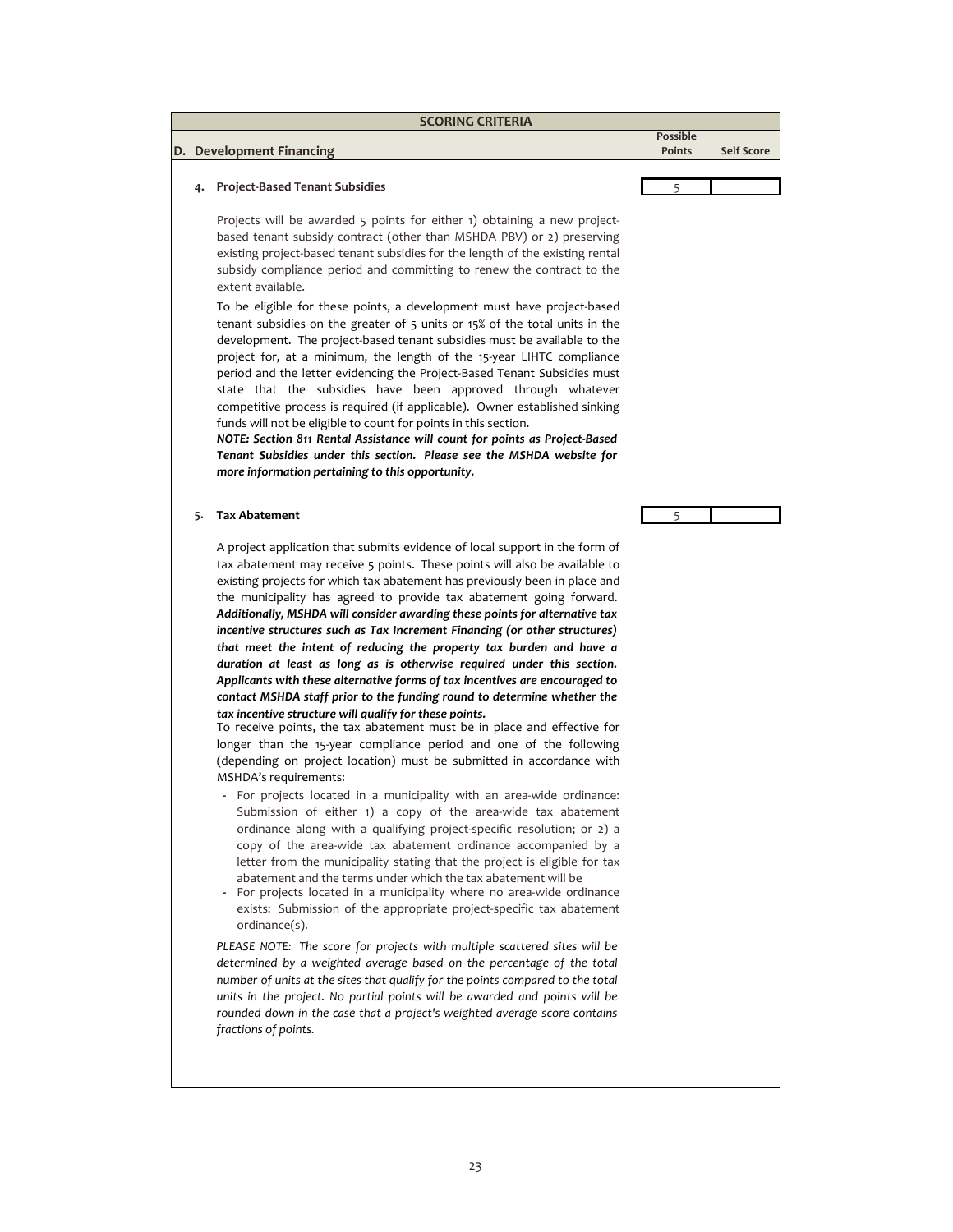| <b>SCORING CRITERIA</b>                                                                                                                                                                                                                                                                                                                                                                                                                                                                                                                                             |                 |                   |
|---------------------------------------------------------------------------------------------------------------------------------------------------------------------------------------------------------------------------------------------------------------------------------------------------------------------------------------------------------------------------------------------------------------------------------------------------------------------------------------------------------------------------------------------------------------------|-----------------|-------------------|
|                                                                                                                                                                                                                                                                                                                                                                                                                                                                                                                                                                     | <b>Possible</b> |                   |
| E. Permanent Supportive Housing Developments                                                                                                                                                                                                                                                                                                                                                                                                                                                                                                                        | <b>Points</b>   | <b>Self Score</b> |
| Permanent supportive housing projects which meet all of the requirements of<br>Addendum III, including all threshold criteria, are eligible for the points listed<br>below. Applicants should note that MSHDA will not take into consideration any<br>points for permanent supportive housing awarded in this Section E. of the<br>LIHTC scoring criteria when awarding credit from the undesignated category.                                                                                                                                                      |                 |                   |
| <b>Supportive Service Coordination</b><br>1.                                                                                                                                                                                                                                                                                                                                                                                                                                                                                                                        | 6               |                   |
| To receive points, projects must provide on-site services as follows:<br>Projects with 25 or fewer PSH units = 20 total hours per<br><b>6 Points</b><br>week<br>Projects with 26 - 50 PSH units = 40 total hours per week<br><b>6 Points</b><br>Projects with 51 - 75 PSH units = 60 total hours per week<br><b>6 Points</b><br>Projects exceeding 75 units must have 60 hours of case<br>management with 20 hours of staffing for every 25<br><b>6 Points</b><br>additional units. For example: 150 units $/$ 25 = 6 x 20 hrs =<br>120 hours of staffing per week. |                 |                   |
| In Addendum III, applicants must describe how the project will meet the<br>supportive service needs of the targeted tenants. Include how many hours<br>of on-site services will be provided and include documentation in the<br>Addendum III submission of a funding commitment from the agency(s)<br>that will provide staff for these services. The funding commitment must be<br>detailed in a letter signed by the executive director of the agency providing<br>the services. The services cannot be funded through the operations of the<br>development.      |                 |                   |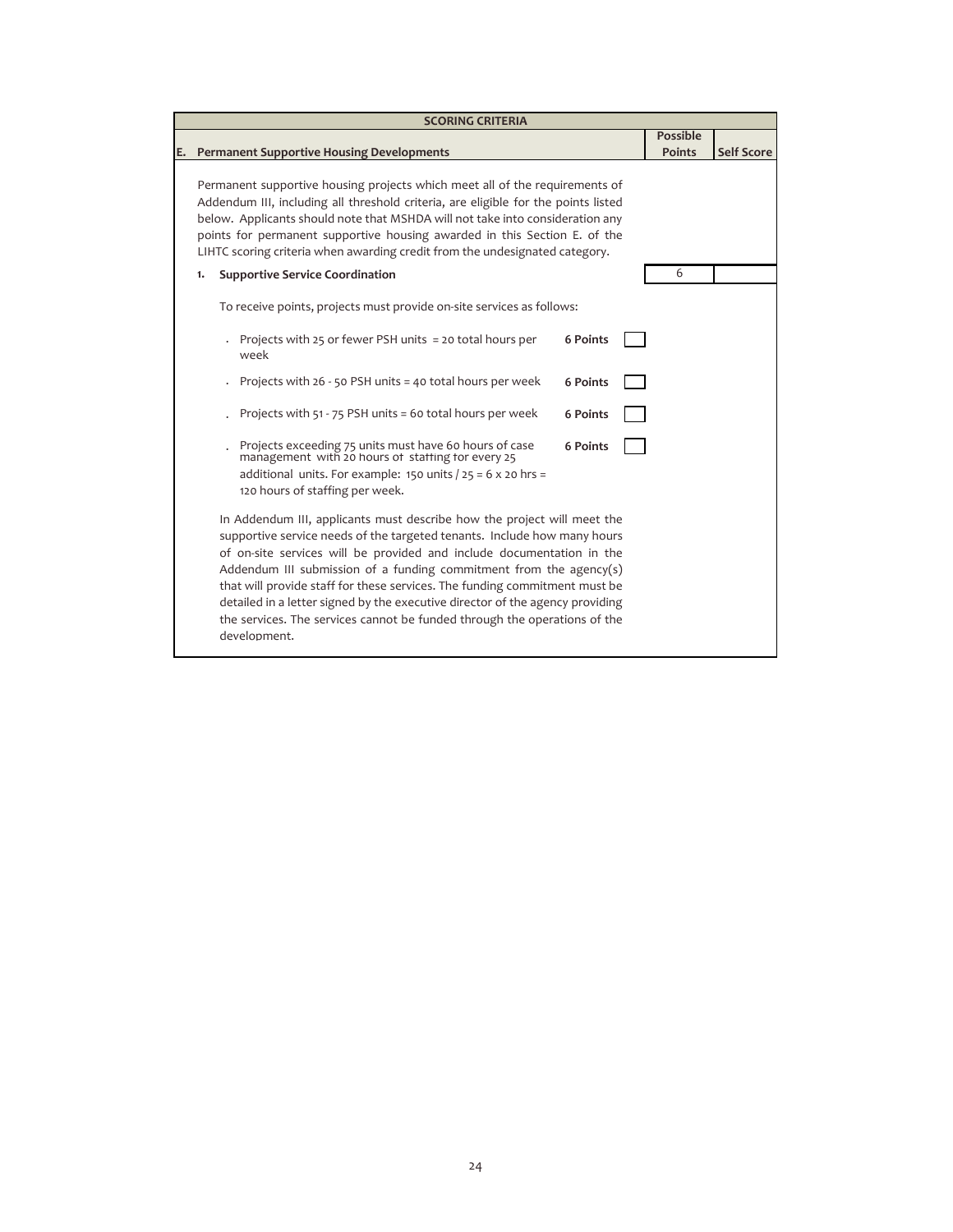|    | <b>SCORING CRITERIA</b> |  |                                                                                                                                                                                                                                                                                                                             |         |  |                 |                   |  |
|----|-------------------------|--|-----------------------------------------------------------------------------------------------------------------------------------------------------------------------------------------------------------------------------------------------------------------------------------------------------------------------------|---------|--|-----------------|-------------------|--|
|    |                         |  |                                                                                                                                                                                                                                                                                                                             |         |  | <b>Possible</b> |                   |  |
| Е. |                         |  | <b>Permanent Supportive Housing Developments</b>                                                                                                                                                                                                                                                                            |         |  | <b>Points</b>   | <b>Self Score</b> |  |
|    |                         |  |                                                                                                                                                                                                                                                                                                                             |         |  |                 |                   |  |
|    | 2.                      |  | <b>Service Funding Commitments</b>                                                                                                                                                                                                                                                                                          |         |  | 5               |                   |  |
|    |                         |  |                                                                                                                                                                                                                                                                                                                             |         |  |                 |                   |  |
|    |                         |  | Projects employing other sources of federal, state and/or private financing<br>or contributions for services will receive additional points for the sources<br>of financing listed below. Firm commitment letters must be provided to<br>receive points and must indicate the funding is to be used for the<br>development. |         |  |                 |                   |  |
|    |                         |  | a. Permanent Supportive Housing programs funded<br>the Continuum of Care.                                                                                                                                                                                                                                                   | 1 Point |  |                 |                   |  |
|    |                         |  | b. Capital Contribution targeted for supportive services<br>developer fee (\$4,000 per supportive housing unit).<br><b>Example: 2</b> 0 PSH units x \$4,000 each = \$80,000.                                                                                                                                                | 1 Point |  |                 |                   |  |
|    |                         |  | c. Private/Foundation - minimum of \$4,000 per supportive<br>housing unit must be committed.<br><b>Example:</b> 20 PSH units x \$4,000 each = \$80,000                                                                                                                                                                      | 1 Point |  |                 |                   |  |
|    |                         |  | d. Other State Agencies - minimum of \$4,000 per<br>housing unit must be committed.<br><b>Example:</b> 20 PSH units x \$4,000 = \$80,000                                                                                                                                                                                    | 1 Point |  |                 |                   |  |
|    |                         |  | e. Federal Funding for supportive housing programs such<br>the HUD 811 Program, Veteran Housing programs,<br>NAHASDA, or other Special HUD funded program<br>targeted for special needs or homeless populations.                                                                                                            | 1 Point |  |                 |                   |  |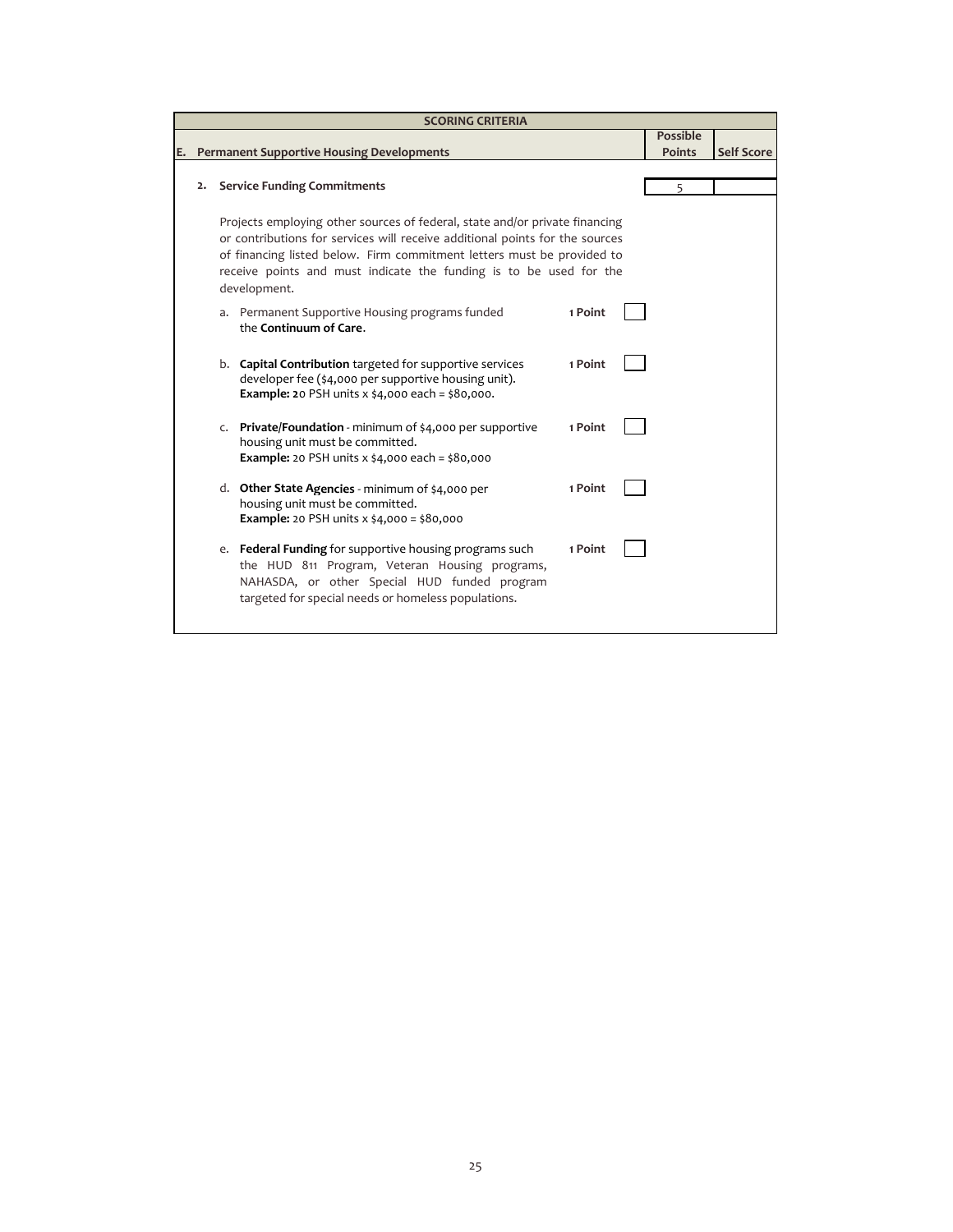| <b>SCORING CRITERIA</b> |    |                                                                                                                                                                                                                                                                                                                                                                                                                                                                                                                                                                                                                                                                                                                                                                                                                                                        |                           |                   |  |  |  |  |
|-------------------------|----|--------------------------------------------------------------------------------------------------------------------------------------------------------------------------------------------------------------------------------------------------------------------------------------------------------------------------------------------------------------------------------------------------------------------------------------------------------------------------------------------------------------------------------------------------------------------------------------------------------------------------------------------------------------------------------------------------------------------------------------------------------------------------------------------------------------------------------------------------------|---------------------------|-------------------|--|--|--|--|
| E.                      |    | <b>Permanent Supportive Housing Developments</b>                                                                                                                                                                                                                                                                                                                                                                                                                                                                                                                                                                                                                                                                                                                                                                                                       | <b>Possible</b><br>Points | <b>Self Score</b> |  |  |  |  |
|                         | 3. | Targeted Supportive Housing Populations                                                                                                                                                                                                                                                                                                                                                                                                                                                                                                                                                                                                                                                                                                                                                                                                                | 15                        |                   |  |  |  |  |
|                         |    | Projects that have demonstrated in their Supportive Service Plan to serve<br>the most vulnerable supportive housing populations as outlined below will<br>receive points under either OPTION 1 or OPTION 2 below.                                                                                                                                                                                                                                                                                                                                                                                                                                                                                                                                                                                                                                      |                           |                   |  |  |  |  |
|                         |    | OPTION <sub>1</sub>                                                                                                                                                                                                                                                                                                                                                                                                                                                                                                                                                                                                                                                                                                                                                                                                                                    |                           |                   |  |  |  |  |
|                         |    | 5 Points<br>a. Developments that exclusively serve the following<br>populations with their PSH units:                                                                                                                                                                                                                                                                                                                                                                                                                                                                                                                                                                                                                                                                                                                                                  |                           |                   |  |  |  |  |
|                         |    | i. Households that meet the Chronically Homeless definition (length<br>and disability)                                                                                                                                                                                                                                                                                                                                                                                                                                                                                                                                                                                                                                                                                                                                                                 |                           |                   |  |  |  |  |
|                         |    | <b>AND/OR</b><br>ii. Households who meet the Category 1 Homeless definition and have<br>a disability as defined by HUD Continuum of Care Program or Veterans<br>with a disability rating                                                                                                                                                                                                                                                                                                                                                                                                                                                                                                                                                                                                                                                               |                           |                   |  |  |  |  |
|                         |    | <b>AND/OR</b><br>iii. Households who meet the Category 4 Homeless definition and have<br>a disability as defined by HUD Continuum of Care Program or Veterans<br>with a disability rating                                                                                                                                                                                                                                                                                                                                                                                                                                                                                                                                                                                                                                                              |                           |                   |  |  |  |  |
|                         |    | <b>AND/OR</b><br>iv. Households referred from the Data Match list (based on set criteria<br>as determined by the State or an equivalent local effort approved by<br>the State                                                                                                                                                                                                                                                                                                                                                                                                                                                                                                                                                                                                                                                                          |                           |                   |  |  |  |  |
|                         |    | <b>OPTION 2</b><br>10 Points<br>a. Developments that dedicate a minimum of 25% of the<br>total project units to the most vulnerable populations<br>can receive 10 points. Most vulnerable populations are<br>defined as:                                                                                                                                                                                                                                                                                                                                                                                                                                                                                                                                                                                                                               |                           |                   |  |  |  |  |
|                         |    | i. Households that meet the Chronically Homeless definition (length<br>and disability)                                                                                                                                                                                                                                                                                                                                                                                                                                                                                                                                                                                                                                                                                                                                                                 |                           |                   |  |  |  |  |
|                         |    | <b>AND/OR</b>                                                                                                                                                                                                                                                                                                                                                                                                                                                                                                                                                                                                                                                                                                                                                                                                                                          |                           |                   |  |  |  |  |
|                         |    | ii. Households referred from the Data Match list (based on set criteria<br>as determined by the State or an equivalent local effort approved by<br>the State)                                                                                                                                                                                                                                                                                                                                                                                                                                                                                                                                                                                                                                                                                          |                           |                   |  |  |  |  |
|                         |    | <b>AND/OR</b>                                                                                                                                                                                                                                                                                                                                                                                                                                                                                                                                                                                                                                                                                                                                                                                                                                          |                           |                   |  |  |  |  |
|                         |    | iii. Top 10% of the local Continuum of Care's prioritized list scoring<br>households based on the Service Prioritization Decision Assistance Tool<br>(SPDAT) or other local assessment tool                                                                                                                                                                                                                                                                                                                                                                                                                                                                                                                                                                                                                                                            |                           |                   |  |  |  |  |
|                         |    | 5 Points<br>b. Developments that dedicate at least 50% of the total<br>project units to the most vulnerable populations, as<br>defined in OPTION 2 above, can receive an additional five<br>points.                                                                                                                                                                                                                                                                                                                                                                                                                                                                                                                                                                                                                                                    |                           |                   |  |  |  |  |
|                         |    | If units will be targeted toward these populations for points, the targeted population<br>must be included in the tenant selection plan. There must be a commitment from a<br>service agency for this specific population. In addition, the screening tools and<br>prioritization for the referrals must be clearly outlined in the tenant selection plan. A<br>preferenced waiting list will be established and these units must be occupied by tenants<br>that meet the established criteria.<br>PLEASE NOTE: It is intended that Recovery Housing developments will be able to qualify<br>under this criteria through implementing a Data Match that would identify individuals<br>that are participants of a local drug treatment court with a substance use disorder and<br>are experiencing homelessness under HUD Category 1 or HUD Category 4. |                           |                   |  |  |  |  |
|                         |    |                                                                                                                                                                                                                                                                                                                                                                                                                                                                                                                                                                                                                                                                                                                                                                                                                                                        |                           |                   |  |  |  |  |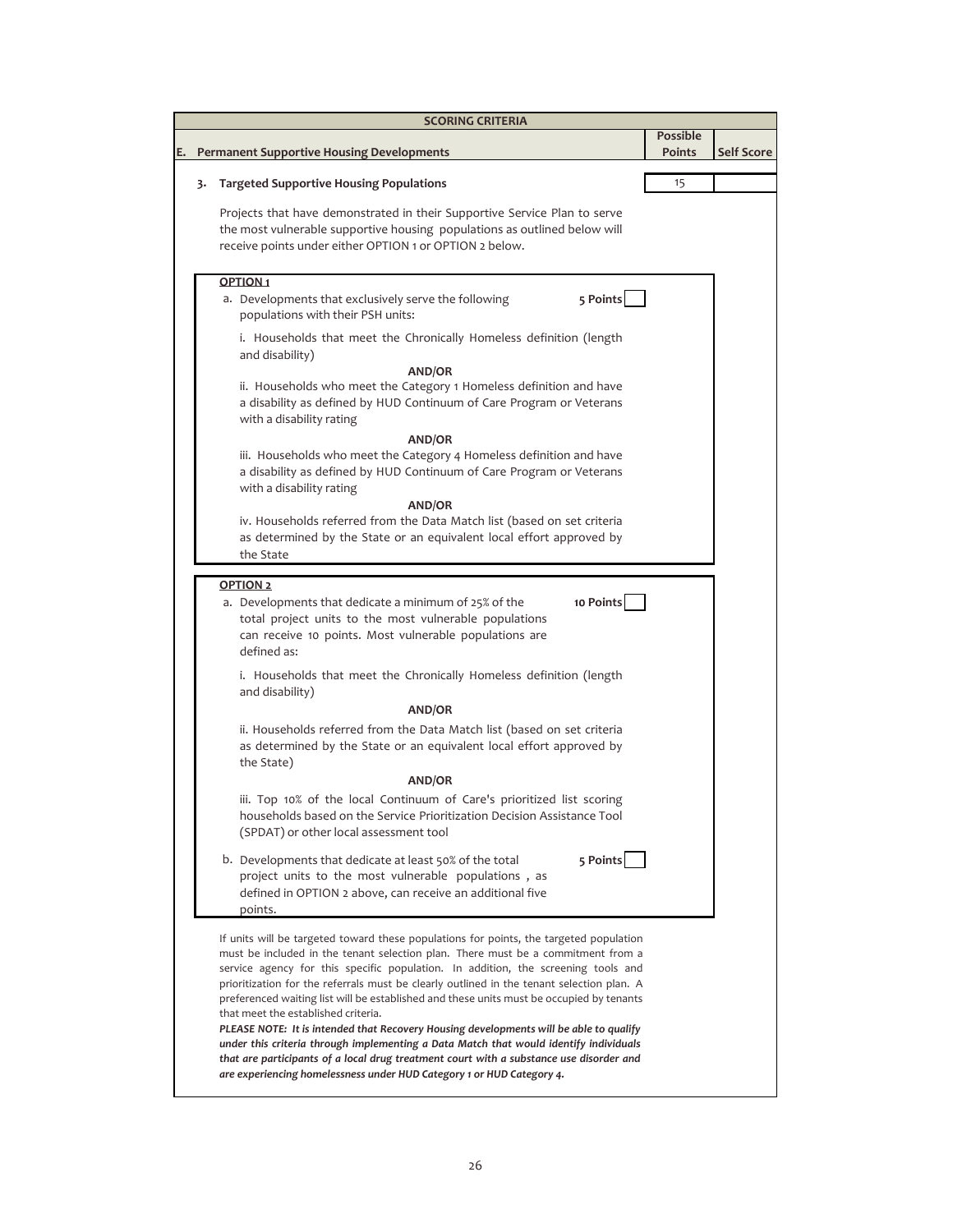|    | <b>SCORING CRITERIA</b> |                                                                                                                                                                                                                                                                                                                     |                 |  |                 |                   |  |  |  |  |
|----|-------------------------|---------------------------------------------------------------------------------------------------------------------------------------------------------------------------------------------------------------------------------------------------------------------------------------------------------------------|-----------------|--|-----------------|-------------------|--|--|--|--|
|    |                         |                                                                                                                                                                                                                                                                                                                     |                 |  | <b>Possible</b> |                   |  |  |  |  |
| E. |                         | <b>Permanent Supportive Housing Developments</b>                                                                                                                                                                                                                                                                    |                 |  | <b>Points</b>   | <b>Self Score</b> |  |  |  |  |
|    | 4.                      | Developing in a High Need Area                                                                                                                                                                                                                                                                                      |                 |  | 8               |                   |  |  |  |  |
|    |                         | Projects will be awarded points under one of the items below based on the<br>number of homeless persons in the county in which the project(s) will be<br>located. Please provide the county's most recent annual literally homeless<br>(category 1) count.<br>a. 500 - 1249 literally homeless people in the county | 2 Points        |  |                 |                   |  |  |  |  |
|    |                         | b. 1250 - 1999 literally homeless people in the county                                                                                                                                                                                                                                                              | 4 Points        |  |                 |                   |  |  |  |  |
|    |                         | 2000 - 3500 literally homeless people in the county<br>c.                                                                                                                                                                                                                                                           | <b>6 Points</b> |  |                 |                   |  |  |  |  |
|    |                         | d. 3500+ literally homeless people in the county                                                                                                                                                                                                                                                                    | 8 Points        |  |                 |                   |  |  |  |  |
|    |                         |                                                                                                                                                                                                                                                                                                                     |                 |  |                 |                   |  |  |  |  |
|    | 5.                      | <b>Experienced Supportive Housing Development Team</b>                                                                                                                                                                                                                                                              |                 |  | 9               |                   |  |  |  |  |
|    |                         | Points will be awarded to a development team that has experience with<br>supportive housing for the target population selected. Experience can be<br>included for LIHTC PSH units or HUD funded PSH units through programs<br>such as HUD 811 or HUD PSH programs through the Continuum of Care.                    |                 |  |                 |                   |  |  |  |  |
|    |                         | a. General Partner/Member owns and operates 50 or more<br>units of supportive housing.                                                                                                                                                                                                                              | 3 Points        |  |                 |                   |  |  |  |  |
|    |                         | b. Management Agent has experience managing 50 or<br>more units of supportive housing.                                                                                                                                                                                                                              | 3 Points        |  |                 |                   |  |  |  |  |
|    |                         | c. Lead Agency has experience providing services for 50 or<br>more units of permanent supportive housing.                                                                                                                                                                                                           | 3 Points        |  |                 |                   |  |  |  |  |
|    |                         | In Addendum III Supportive Housing Development Team Experience form,<br>please list the name of the development(s) and the total number of supportive<br>housing units and their target populations or attach a separate sheet with this<br>information.                                                            |                 |  |                 |                   |  |  |  |  |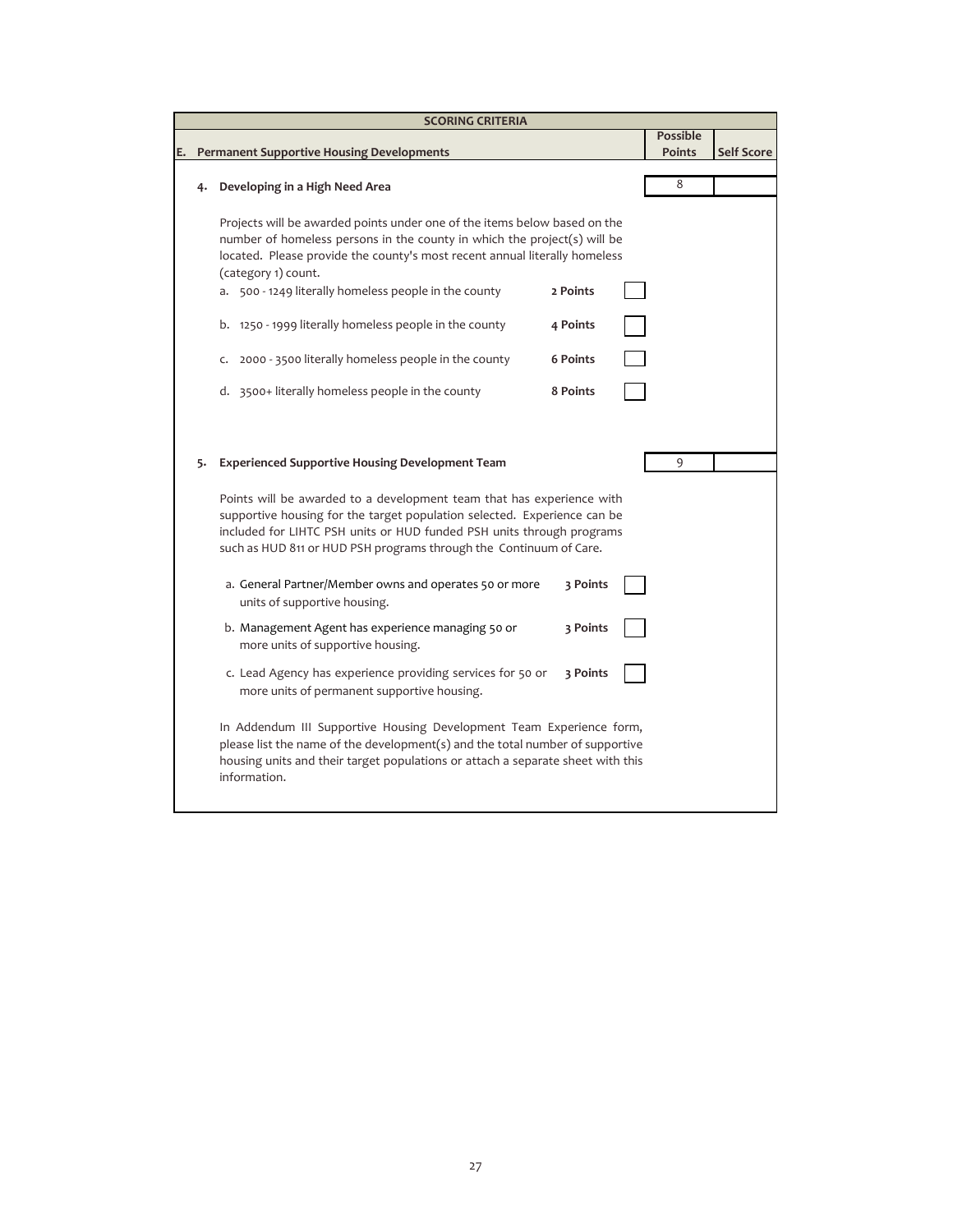|    |    | <b>SCORING CRITERIA</b>                                                                                                                                                                                                                                                                                                                                                                                                                                                                                                                                                                                                                                                                                                                                                                                                                                                                                                                                                                                                                       |                 |                   |
|----|----|-----------------------------------------------------------------------------------------------------------------------------------------------------------------------------------------------------------------------------------------------------------------------------------------------------------------------------------------------------------------------------------------------------------------------------------------------------------------------------------------------------------------------------------------------------------------------------------------------------------------------------------------------------------------------------------------------------------------------------------------------------------------------------------------------------------------------------------------------------------------------------------------------------------------------------------------------------------------------------------------------------------------------------------------------|-----------------|-------------------|
|    |    |                                                                                                                                                                                                                                                                                                                                                                                                                                                                                                                                                                                                                                                                                                                                                                                                                                                                                                                                                                                                                                               | <b>Possible</b> |                   |
| E. |    | <b>Permanent Supportive Housing Developments</b>                                                                                                                                                                                                                                                                                                                                                                                                                                                                                                                                                                                                                                                                                                                                                                                                                                                                                                                                                                                              | <b>Points</b>   | <b>Self Score</b> |
|    |    |                                                                                                                                                                                                                                                                                                                                                                                                                                                                                                                                                                                                                                                                                                                                                                                                                                                                                                                                                                                                                                               |                 |                   |
|    |    | 6. Successful PSH Outcomes                                                                                                                                                                                                                                                                                                                                                                                                                                                                                                                                                                                                                                                                                                                                                                                                                                                                                                                                                                                                                    | 6               |                   |
|    |    | For owners, management agents, and lead agencies who earn points for<br>their experience under E.5 - Experienced Supportive Housing<br>Development Team, additional points will be awarded if the applicants can<br>clearly demonstrate their successful outcomes. Projects are eligible for up<br>to six points (two points each for the general partner/member,<br>management agent, and lead agency). If any member of the development<br>team does not receive points for Experienced Supportive Housing<br>Development Team, they are not eligible for Successful PSH Outcomes<br>Successful outcomes are defined as the percentage of PSH tenants that<br>remained housed for at least 12 months. Points will be awarded for team<br>members who can demonstrate 85% or more of the PSH tenants remained<br>housed for at least 12 months over the last three years. A report will be<br>required to be submitted that shows the annual move-ins and move-outs<br>to demonstrate this.<br>a. Owner - General Partner/Member<br>2 Points |                 |                   |
|    |    | b. Management Agent<br>2 Points                                                                                                                                                                                                                                                                                                                                                                                                                                                                                                                                                                                                                                                                                                                                                                                                                                                                                                                                                                                                               |                 |                   |
|    |    | 2 Points<br>c. Lead Agency                                                                                                                                                                                                                                                                                                                                                                                                                                                                                                                                                                                                                                                                                                                                                                                                                                                                                                                                                                                                                    |                 |                   |
|    |    | In the Addendum III Successful PSH Outcomes forms, please list the name<br>of the development(s), the total number of supportive housing units, their<br>target populations and move-in/move-out dates or attach a separate sheet<br>with this information.                                                                                                                                                                                                                                                                                                                                                                                                                                                                                                                                                                                                                                                                                                                                                                                   |                 |                   |
|    | 7. | <b>Medicaid Experience</b>                                                                                                                                                                                                                                                                                                                                                                                                                                                                                                                                                                                                                                                                                                                                                                                                                                                                                                                                                                                                                    | 5               |                   |
|    |    | Developments will receive 5 points if a member of the service team<br>currently bills Medicaid or contracts with a Medicaid billing agency to<br>provide services in a Permanent Supportive Housing, Behavioral Health, or<br>Substance Use Disorder setting. This experience should be highlighted in<br>the Addendum III Application form.                                                                                                                                                                                                                                                                                                                                                                                                                                                                                                                                                                                                                                                                                                  |                 |                   |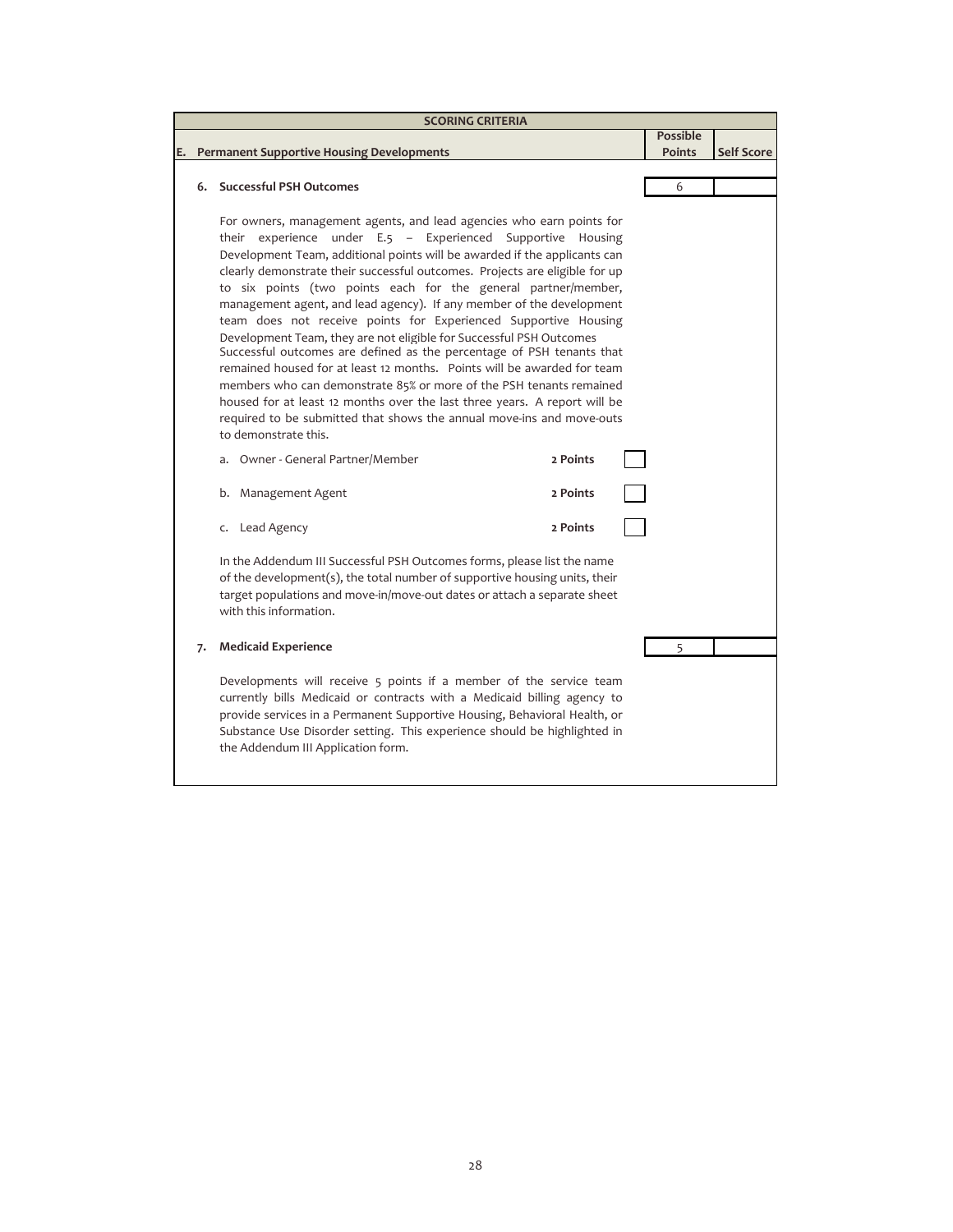|    |                                                                                                                                                                                                                                                                                                                                                                                                                                                                                              | <b>SCORING CRITERIA</b>                                                                                                                                                                                                                                                                                                                                                                                                                                                                                                                                                                                                                                                                |          |                 |                   |
|----|----------------------------------------------------------------------------------------------------------------------------------------------------------------------------------------------------------------------------------------------------------------------------------------------------------------------------------------------------------------------------------------------------------------------------------------------------------------------------------------------|----------------------------------------------------------------------------------------------------------------------------------------------------------------------------------------------------------------------------------------------------------------------------------------------------------------------------------------------------------------------------------------------------------------------------------------------------------------------------------------------------------------------------------------------------------------------------------------------------------------------------------------------------------------------------------------|----------|-----------------|-------------------|
|    |                                                                                                                                                                                                                                                                                                                                                                                                                                                                                              |                                                                                                                                                                                                                                                                                                                                                                                                                                                                                                                                                                                                                                                                                        |          | <b>Possible</b> |                   |
| E. |                                                                                                                                                                                                                                                                                                                                                                                                                                                                                              | <b>Permanent Supportive Housing Developments</b>                                                                                                                                                                                                                                                                                                                                                                                                                                                                                                                                                                                                                                       |          | <b>Points</b>   | <b>Self Score</b> |
|    |                                                                                                                                                                                                                                                                                                                                                                                                                                                                                              |                                                                                                                                                                                                                                                                                                                                                                                                                                                                                                                                                                                                                                                                                        |          |                 |                   |
|    | 8.                                                                                                                                                                                                                                                                                                                                                                                                                                                                                           | <b>Specific On-Site Services</b>                                                                                                                                                                                                                                                                                                                                                                                                                                                                                                                                                                                                                                                       |          | $\overline{4}$  |                   |
|    |                                                                                                                                                                                                                                                                                                                                                                                                                                                                                              | Developments with specific supportive services being offered on-site will<br>be awarded 2 points for each of the services listed below in this area up to<br>a maximum of 4 points. To qualify for these points, a narrative should be<br>included in the Addendum III Application, along with an MOU or letter of<br>intent from the partner agency(ies). Frequency of service must be<br>specified in the supportive services plan.<br>Please note: Service providers that agree to offer the specific service(s) to<br>the tenant in the tenant's unit will be eligible to count for these points.<br>Further, this scoring item is intended to create more options for tenants and |          |                 |                   |
|    | does not create a requirement that a tenant needs to receive the specific<br>service(s) in their unit or at the development if they would prefer to receive<br>the service(s) at a different location. With the exception of certain federal<br>programs, tenants cannot be mandated to participate in any of the offered<br>or available services, nor can non-participation itself be a factor in their lease<br>or rental history. Tenants are not required to participate in the offered |                                                                                                                                                                                                                                                                                                                                                                                                                                                                                                                                                                                                                                                                                        |          |                 |                   |
|    |                                                                                                                                                                                                                                                                                                                                                                                                                                                                                              | services or may choose to participate in these or similar services off-site.                                                                                                                                                                                                                                                                                                                                                                                                                                                                                                                                                                                                           |          |                 |                   |
|    |                                                                                                                                                                                                                                                                                                                                                                                                                                                                                              | Out-patient level substance use rehabilitation services<br>a.                                                                                                                                                                                                                                                                                                                                                                                                                                                                                                                                                                                                                          | 2 Points |                 |                   |
|    |                                                                                                                                                                                                                                                                                                                                                                                                                                                                                              | b. Physical or behavioral health services offered by a local<br>Federally Qualified Health Center or hospital system                                                                                                                                                                                                                                                                                                                                                                                                                                                                                                                                                                   | 2 Points |                 |                   |
|    |                                                                                                                                                                                                                                                                                                                                                                                                                                                                                              | Behavioral health services provided by the local<br>C.<br>Community Mental Health provider or partner<br>organization                                                                                                                                                                                                                                                                                                                                                                                                                                                                                                                                                                  | 2 Points |                 |                   |
|    |                                                                                                                                                                                                                                                                                                                                                                                                                                                                                              | d. Child Care or Head Start type program, youth<br>programming, or other evidence-based youth<br>development initiatives                                                                                                                                                                                                                                                                                                                                                                                                                                                                                                                                                               | 2 Points |                 |                   |
|    |                                                                                                                                                                                                                                                                                                                                                                                                                                                                                              |                                                                                                                                                                                                                                                                                                                                                                                                                                                                                                                                                                                                                                                                                        |          |                 |                   |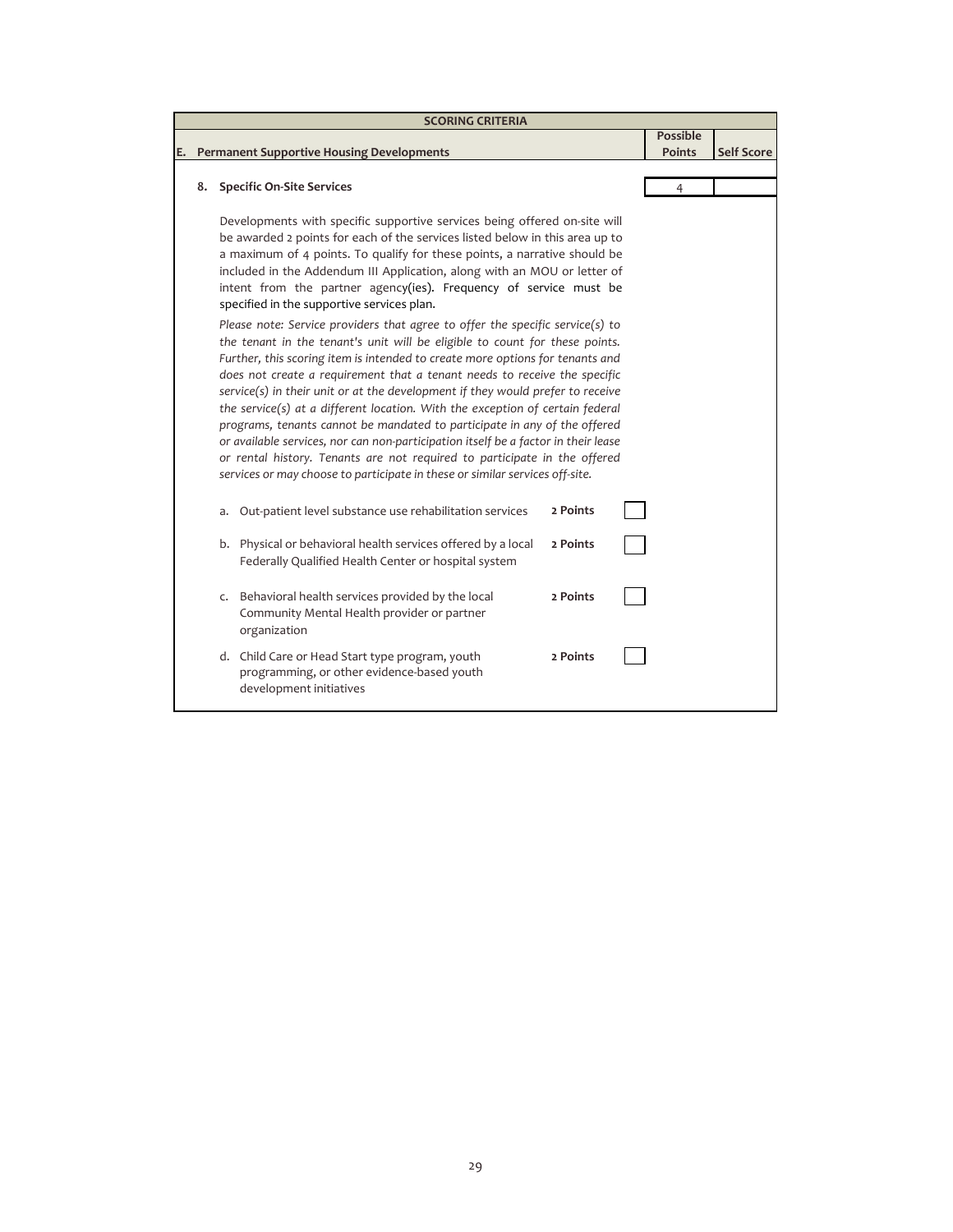|     | <b>SCORING CRITERIA</b>                                                                                                                                                                                                                                                                                                                                                                                                                                                                                                                                                                   |                 |                   |
|-----|-------------------------------------------------------------------------------------------------------------------------------------------------------------------------------------------------------------------------------------------------------------------------------------------------------------------------------------------------------------------------------------------------------------------------------------------------------------------------------------------------------------------------------------------------------------------------------------------|-----------------|-------------------|
|     |                                                                                                                                                                                                                                                                                                                                                                                                                                                                                                                                                                                           | <b>Possible</b> |                   |
|     | <b>Permanent Supportive Housing Developments</b>                                                                                                                                                                                                                                                                                                                                                                                                                                                                                                                                          | <b>Points</b>   | <b>Self Score</b> |
|     |                                                                                                                                                                                                                                                                                                                                                                                                                                                                                                                                                                                           |                 |                   |
| ۹.  | <b>Inclusive Tenant Selection Plan</b>                                                                                                                                                                                                                                                                                                                                                                                                                                                                                                                                                    | 5               |                   |
|     | Developments can receive 5 points for furthering Fair Housing by adopting<br>screening criteria that is not more restrictive than the MSHDA Housing<br>Choice Voucher criteria, with the exception of specific violent property<br>crimes.                                                                                                                                                                                                                                                                                                                                                |                 |                   |
|     | 10. Coordinated Entry System                                                                                                                                                                                                                                                                                                                                                                                                                                                                                                                                                              | 5               |                   |
|     | Developments will receive 5 points if their only referral source is through<br>the local Continuum of Care's Coordinated Entry process.                                                                                                                                                                                                                                                                                                                                                                                                                                                   |                 |                   |
|     | If the targeted populations include the Data Match list population, it must<br>be identified in the CoC's Coordinated Entry policies and prioritization<br>process.                                                                                                                                                                                                                                                                                                                                                                                                                       |                 |                   |
| 11. | <b>Recovery Housing Developments</b>                                                                                                                                                                                                                                                                                                                                                                                                                                                                                                                                                      | 5               |                   |
|     | Projects that are proposing to create Recovery Housing will be eligible for<br>points. Recovery Housing projects must have been reviewed and<br>approved by the Recovery Housing steering committee that will be<br>composed of representatives from the Michigan Association of Treatment<br>Court Professionals prior to application submission as evidenced by<br>submission of an approval letter with the project application. If a Recovery<br>Housing project does not receive approval by the Recovery Housing<br>steering committee, it will not be eligible for these 5 points. |                 |                   |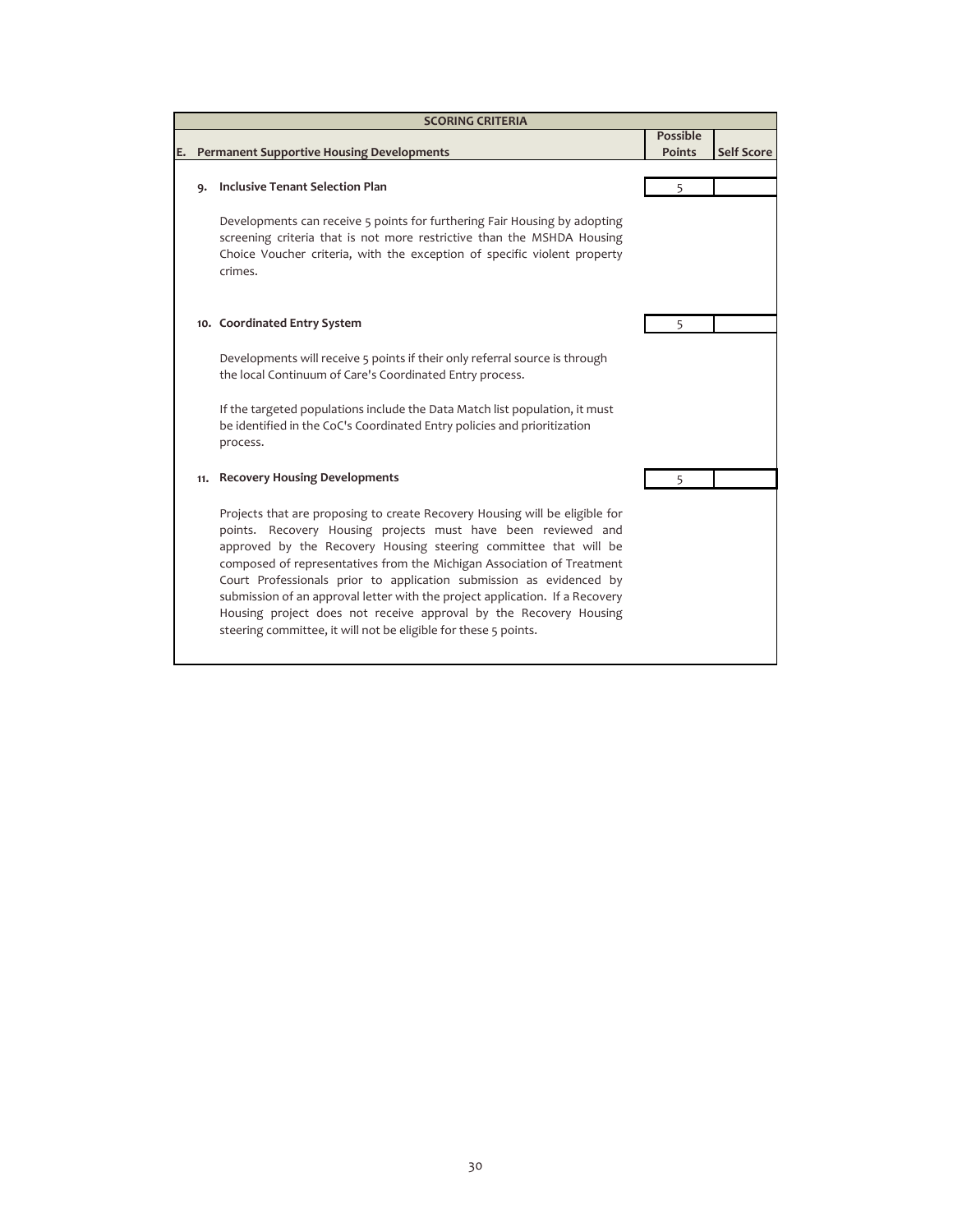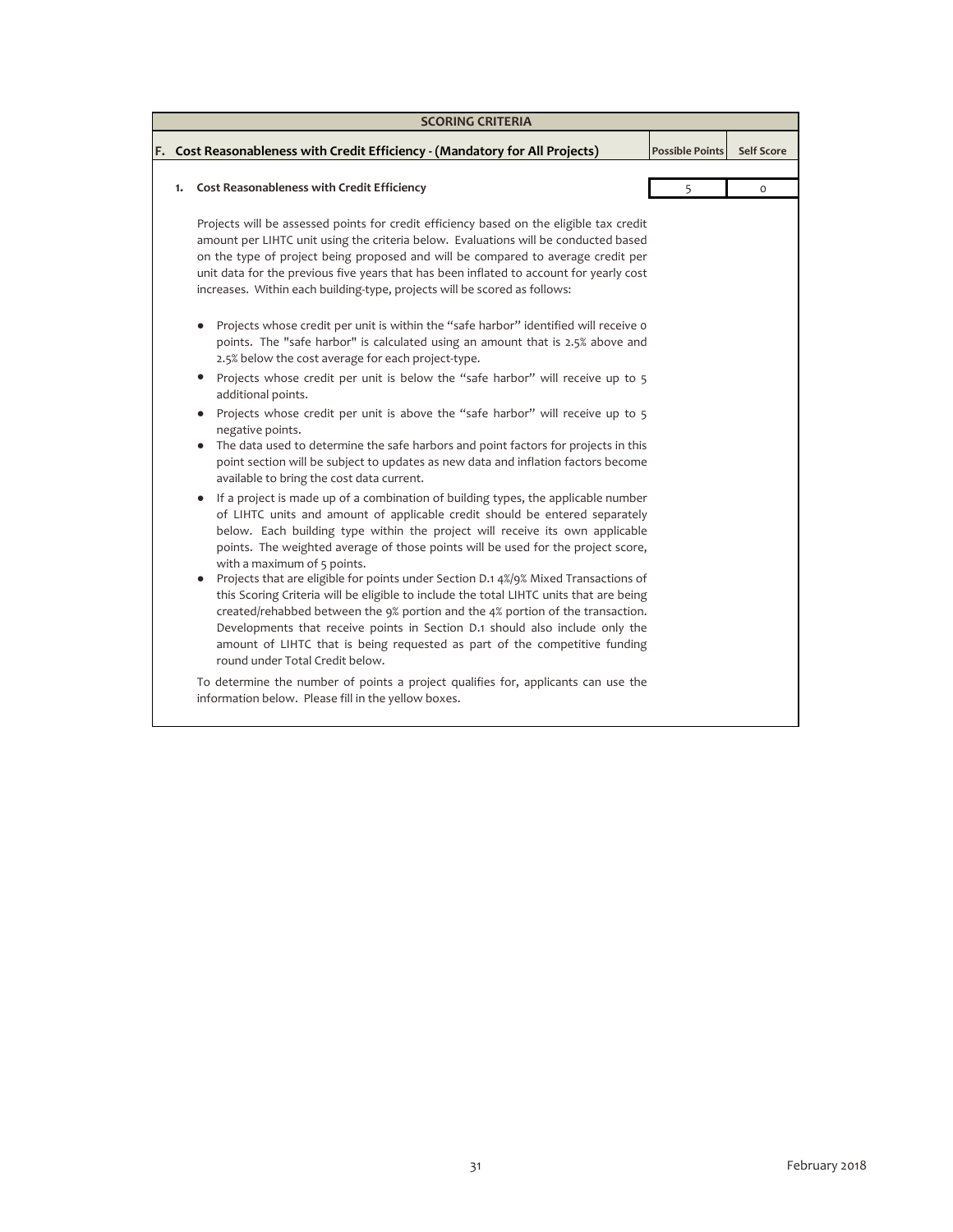| <b>Total New Construction LIHTC Units:</b> |
|--------------------------------------------|
|--------------------------------------------|

| # of Bedrooms                                | $#$ of units | Factor | <b>Effective Unit Count</b> |
|----------------------------------------------|--------------|--------|-----------------------------|
| o Bedroom                                    |              | 0.90   |                             |
| 1 Bedroom                                    |              | 1.00   |                             |
| 2 Bedroom                                    |              | 1.15   |                             |
| 3+ Bedroom                                   |              | 1.25   |                             |
| <b>TOTAL</b>                                 |              |        |                             |
| Desamplica (Edding David computed UPC Holter |              |        |                             |

## **Total Preservation/Existing Development LIHTC Units:**

| # of Bedrooms | $#$ of units | Factor | <b>Effective Unit Count</b> |
|---------------|--------------|--------|-----------------------------|
| o Bedroom     |              | 0.90   |                             |
| 1 Bedroom     |              | 1.00   |                             |
| 2 Bedroom     |              | 1.15   | O                           |
| 3+ Bedroom    |              | 1.25   | Ο                           |
| <b>TOTAL</b>  | Ο            |        |                             |

#### **Total Vacant Uninhabitable Rehab or Adaptive/Reuse LIHTC Units:**

| # of Bedrooms | $#$ of units | Factor | <b>Effective Unit Count</b> |
|---------------|--------------|--------|-----------------------------|
| o Bedroom     |              | 0.90   |                             |
| 1 Bedroom     |              | 1.00   |                             |
| 2 Bedroom     |              | 1.15   |                             |
| 3+ Bedroom    |              | 1.25   |                             |
| <b>TOTAL</b>  | Ω            |        |                             |

#### **Total Credit:**

Total New Construction Credit:

Total Preservation/Existing Development Credit: Total Vacant Uninhabitable Rehab or Adaptive/Reuse Credit: Total Credit:

### **Total Credit per Effective LIHTC Unit:**

New Construction:

Preservation/Existing Development: Vacant Uninhabitable Rehab or Adaptive/Reuse:

|                                   | Safe<br>Harbor<br>Min | Safe<br>Harbor<br>Max     | Positive<br>per \$\$<br>below safe<br>harbor: | Negative<br>Point Factor Point Factor<br>per \$\$<br>above safe<br>harbor: | Possible<br>Points for<br>project type | Average<br>points (if<br>multiple<br>project<br>types) |
|-----------------------------------|-----------------------|---------------------------|-----------------------------------------------|----------------------------------------------------------------------------|----------------------------------------|--------------------------------------------------------|
| New Construction:                 |                       | \$20,973.81 \$22,049.39   | 0.0012                                        | $-0.0012$                                                                  |                                        |                                                        |
| Preservation/Existing Development | \$7,560.64            | \$7,948.37                | 0.0025                                        | $-0.0025$                                                                  |                                        |                                                        |
| Vacant Uninhabitable Rehab or     |                       | $$22,254.41$ $$23,395.66$ | 0.0006                                        | $-0.0006$                                                                  |                                        |                                                        |
| Adaptive/Reuse:                   |                       |                           |                                               | <b>Total Points</b>                                                        | $\circ$                                | $\Omega$                                               |
|                                   |                       |                           |                                               |                                                                            |                                        |                                                        |

Positive

Negative

# **MAXIMUM TOTAL DEVELOPMENT COST PER UNIT EVALUATION:**

*Fill in all boxes highlighted in Yellow above and below*

| <b>Total Development Cost</b>            |         |
|------------------------------------------|---------|
| <b>Total Number of LIHTC Units</b>       |         |
| <b>Total Number of Market Rate Units</b> |         |
| <b>Project Within TDC/Unit Limit?</b>    | #DIV/o! |



Weighted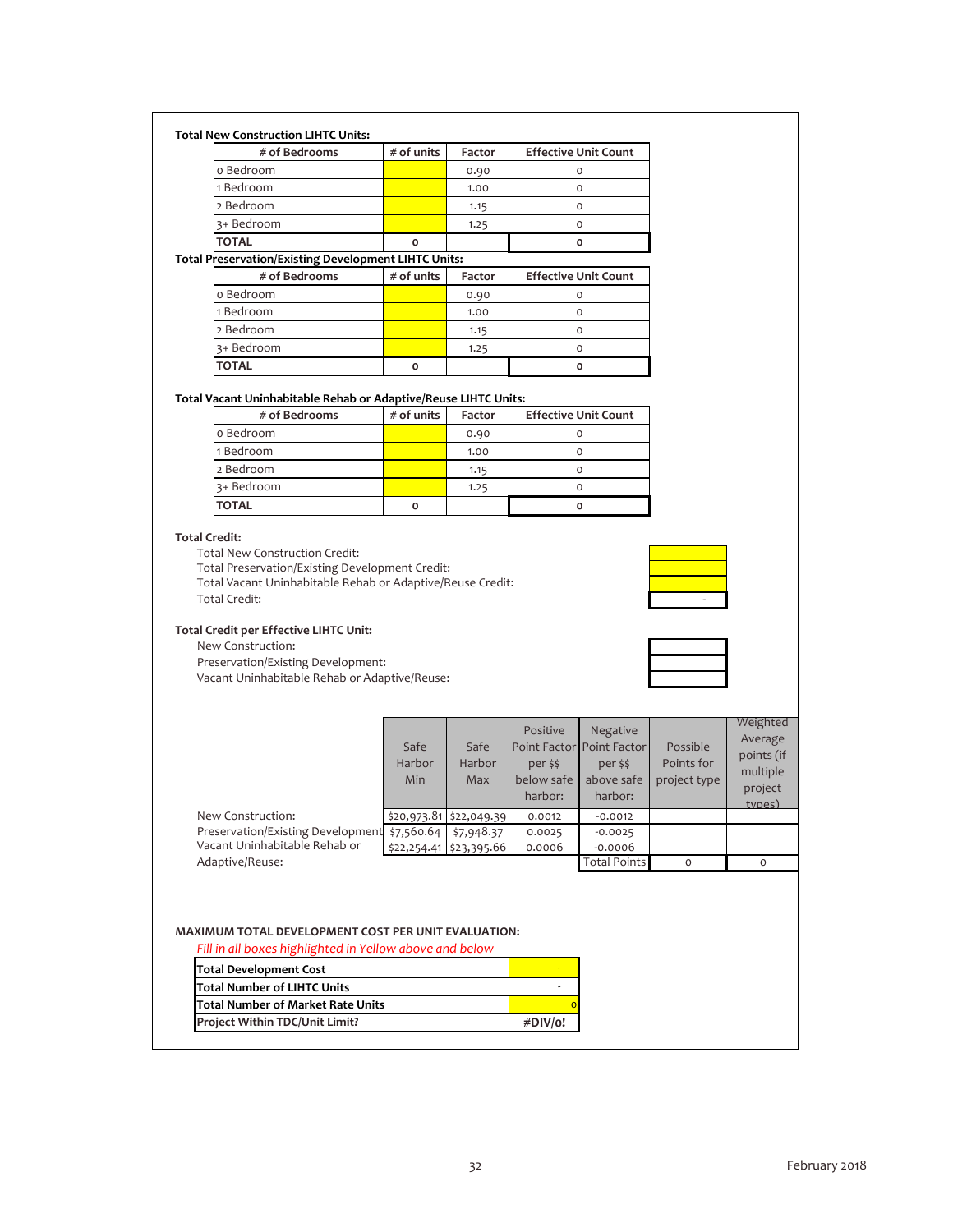| <b>QUICK REFERENCE SHEET</b> |    |                                                                                                               |                 |                   |  |  |  |  |  |  |
|------------------------------|----|---------------------------------------------------------------------------------------------------------------|-----------------|-------------------|--|--|--|--|--|--|
|                              |    |                                                                                                               | <b>Possible</b> |                   |  |  |  |  |  |  |
|                              |    |                                                                                                               | Points          | <b>Self Score</b> |  |  |  |  |  |  |
|                              |    | A. Opportunity Criteria<br>1. Proximity to Transportation                                                     |                 |                   |  |  |  |  |  |  |
|                              |    |                                                                                                               | 5               | 0                 |  |  |  |  |  |  |
|                              |    | 2. Proximity to Amenities<br>Education, Health and Well-Being, Economic Security, and Jobs, Goods, & Services | 12              | O                 |  |  |  |  |  |  |
|                              | 3. |                                                                                                               | 4               | O                 |  |  |  |  |  |  |
|                              |    | 4. Developments near Downtowns or Corridors                                                                   | 12              | O                 |  |  |  |  |  |  |
|                              |    | 5. Developments near an Employment Center                                                                     | 5               | o                 |  |  |  |  |  |  |
|                              |    | 6. Neighborhood Investment Activity Areas<br>7. Affordable/Market Rent Differential                           | 10              | O                 |  |  |  |  |  |  |
|                              |    |                                                                                                               | 5               | O                 |  |  |  |  |  |  |
|                              |    | 8. Developments in Opportunity Zones or Rising Tide Communities                                               | 3               | O                 |  |  |  |  |  |  |
|                              |    | <b>Section Total:</b>                                                                                         | 56              | O                 |  |  |  |  |  |  |
|                              |    | <b>B. Development Characteristics</b>                                                                         |                 |                   |  |  |  |  |  |  |
|                              |    | 1. Historic Rehabilitation Projects                                                                           | 5               | 0                 |  |  |  |  |  |  |
|                              |    | 2. Native American Housing                                                                                    | 5               | O                 |  |  |  |  |  |  |
|                              |    | 3. Affordable Assisted Living                                                                                 | 5               | $\circ$           |  |  |  |  |  |  |
|                              |    | 4. Low Income Targeting                                                                                       | 20              | #DIV/o!           |  |  |  |  |  |  |
|                              |    | 5. Affordability Commitment                                                                                   | 5               | 0                 |  |  |  |  |  |  |
|                              |    | 6. Tenant Ownership                                                                                           | 1               | $\circ$           |  |  |  |  |  |  |
|                              |    | 7. Mixed Income Development                                                                                   | 2               | #DIV/o!           |  |  |  |  |  |  |
|                              |    | 8. Accessible Community Space                                                                                 | 3               | 0                 |  |  |  |  |  |  |
|                              |    | 9. QAP Green Policy Points                                                                                    | 10              | 0                 |  |  |  |  |  |  |
|                              |    | 10. Evidence of Proper Zoning                                                                                 | 5               | 0                 |  |  |  |  |  |  |
|                              |    | 11. Evidence of Site Plan Approval                                                                            | 5               | 0                 |  |  |  |  |  |  |
|                              |    | 12. Visitable Units                                                                                           | 3               | 0                 |  |  |  |  |  |  |
|                              |    | 13. Barrier-Free/Fully-Adaptable-to-Barrier-Free Units                                                        | 3               | O                 |  |  |  |  |  |  |
|                              |    | <b>Section Total:</b>                                                                                         | 72              | #DIV/o!           |  |  |  |  |  |  |
|                              |    | C. Development Team Characteristics                                                                           |                 |                   |  |  |  |  |  |  |
|                              |    | 1. Previous Experience of GP/Member                                                                           | 10              | 0                 |  |  |  |  |  |  |
|                              |    | 2. Previous Experience of Management Agent                                                                    | 10              | 0                 |  |  |  |  |  |  |
|                              |    | 3. Temporary Point Reduction                                                                                  | $-5$            | 0                 |  |  |  |  |  |  |
|                              |    | 4. Poor Previous Participation of Applicant                                                                   | $-20$           | O                 |  |  |  |  |  |  |
|                              |    | 5. Poor Previous Participation of Management Agent                                                            | $-20$           | O                 |  |  |  |  |  |  |
|                              |    | <b>Section Total:</b>                                                                                         | 20              | O                 |  |  |  |  |  |  |
|                              |    | D. Development Financing                                                                                      |                 |                   |  |  |  |  |  |  |
|                              |    | 1. 4% / 9% Developments                                                                                       | 10              | 0                 |  |  |  |  |  |  |
|                              |    | 2. Replacement/Redevelopment of Public Housing                                                                | 5               | 0                 |  |  |  |  |  |  |
|                              |    | 3. RHS Section 515 Property                                                                                   | 5               | 0                 |  |  |  |  |  |  |
|                              |    | 4. Project-Based Tenant Subsidies                                                                             | 5               | O                 |  |  |  |  |  |  |
|                              | 5. | Tax Abatement                                                                                                 | 5               | 0                 |  |  |  |  |  |  |
|                              |    | <b>Section Total:</b>                                                                                         | 30              | O                 |  |  |  |  |  |  |
| E.                           |    | <b>Permanent Supportive Housing Developments</b>                                                              |                 |                   |  |  |  |  |  |  |
|                              |    | 1. Supportive Service Coordination                                                                            | 6               | 0                 |  |  |  |  |  |  |
|                              |    | 2. Service Funding Commitments                                                                                | 5               | 0                 |  |  |  |  |  |  |
|                              |    | 3. Targeted Supportive Housing Populations                                                                    | 15              | 0                 |  |  |  |  |  |  |
|                              |    | 4. Developing in a High Need Area                                                                             | 8               | 0                 |  |  |  |  |  |  |
|                              |    | 5. Experienced Supportive Housing Development Team                                                            | 9               | O                 |  |  |  |  |  |  |
|                              |    | 6. Successful PSH Outcomes                                                                                    | 6               | O                 |  |  |  |  |  |  |
|                              |    | 7. Medicaid Experience                                                                                        | 5               | 0                 |  |  |  |  |  |  |
|                              |    | 8. Specific On-Site Services                                                                                  | $\overline{4}$  | O                 |  |  |  |  |  |  |
|                              |    | 9. Inclusive Tenant Selection Plan                                                                            | 5               | O                 |  |  |  |  |  |  |
|                              |    | 10. Coordinated Entry System                                                                                  | 5               | O                 |  |  |  |  |  |  |
|                              |    | 11. Recovery Housing Developments                                                                             | 5               | 0                 |  |  |  |  |  |  |
|                              |    | <b>Section Total:</b>                                                                                         | 73              | 0                 |  |  |  |  |  |  |
| F.                           |    | Cost Reasonableness & Credit Efficiency                                                                       |                 |                   |  |  |  |  |  |  |
|                              |    | 1. Credit Efficiency                                                                                          | 5               | 0                 |  |  |  |  |  |  |
|                              |    | <b>Section Total:</b>                                                                                         | 5               | O                 |  |  |  |  |  |  |
|                              |    |                                                                                                               |                 |                   |  |  |  |  |  |  |
|                              |    | <b>GRAND TOTAL:</b>                                                                                           |                 | #DIV/o!           |  |  |  |  |  |  |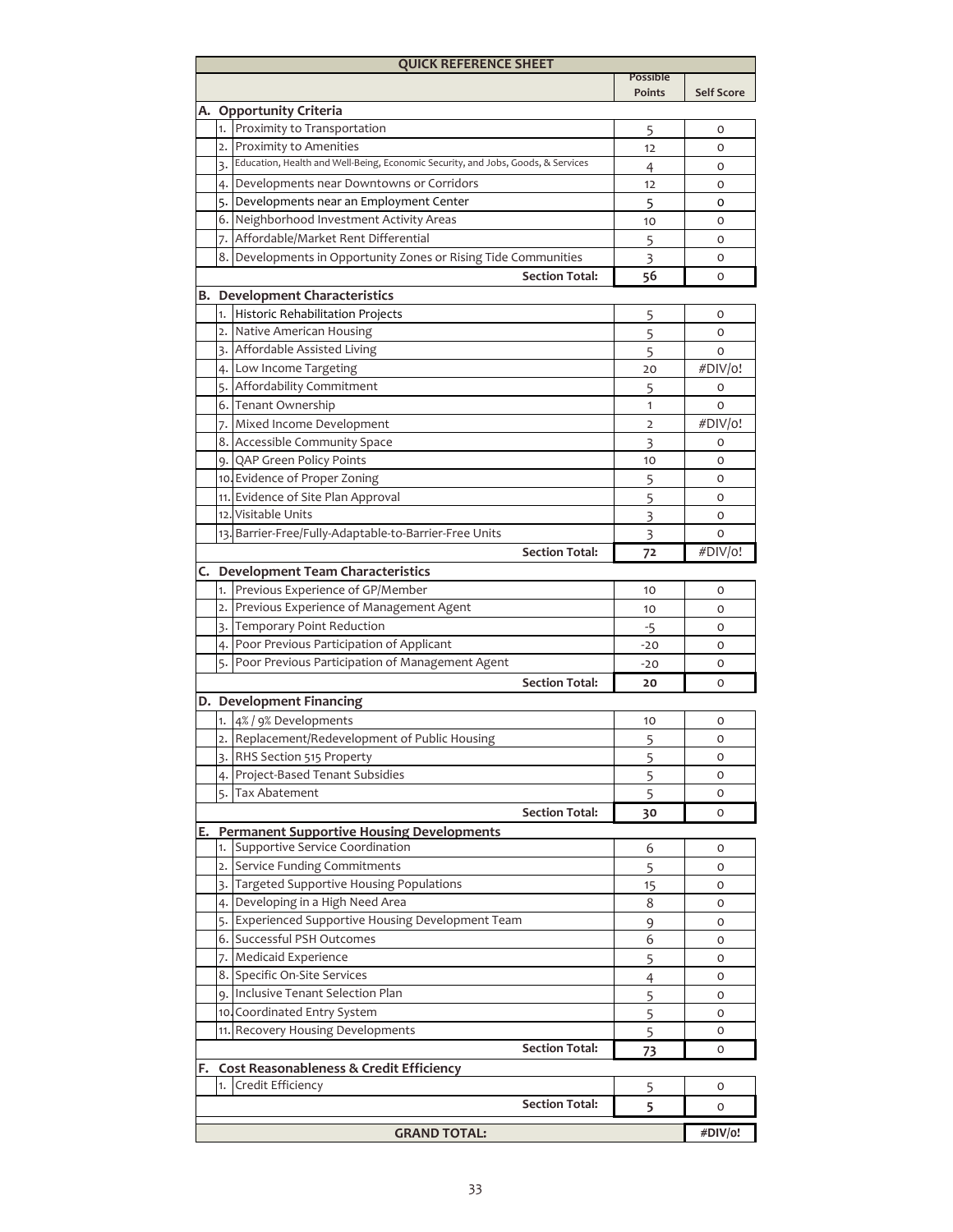| Please only enter data in the highlighted cells.                      |                                                                 |               |
|-----------------------------------------------------------------------|-----------------------------------------------------------------|---------------|
|                                                                       |                                                                 |               |
| <b>Project Information Entry</b>                                      |                                                                 |               |
| = Indicates input required by Applicant                               |                                                                 |               |
|                                                                       | <b>Type of Project:</b>                                         |               |
|                                                                       | <b>Minimum Set-Aside Election:</b>                              |               |
|                                                                       | <b>Target Population:</b>                                       |               |
|                                                                       | Total Units in the Development:                                 |               |
|                                                                       | <b>Total Market Rate Units:</b>                                 |               |
|                                                                       | Will the Market Rate Units be owned by a separate legal entity? |               |
|                                                                       | Total PSH units in the Development:                             |               |
|                                                                       |                                                                 |               |
|                                                                       | Total PBRA units in the Development:                            |               |
|                                                                       |                                                                 |               |
|                                                                       |                                                                 |               |
|                                                                       |                                                                 |               |
|                                                                       |                                                                 | <b>Points</b> |
| MIXED INCOME DEVELOPMENT (Market-Rate Units)                          |                                                                 |               |
| Projects can score points under this section based on the grid below: |                                                                 |               |
| - Greater or equal to 10% of units at market rate = 1 point           |                                                                 |               |
| - Greater or equal to 20% of units at market rate = 2 points          |                                                                 |               |
|                                                                       |                                                                 |               |
| Number of market-rate units:                                          | $\Omega$                                                        |               |
| Total residential units:*                                             | $\mathbf{o}$                                                    |               |
| Percentage of market-rate units:                                      | #DIV/o!                                                         | #DIV/o!       |
| * Including market rate units, but excluding management units.        |                                                                 |               |